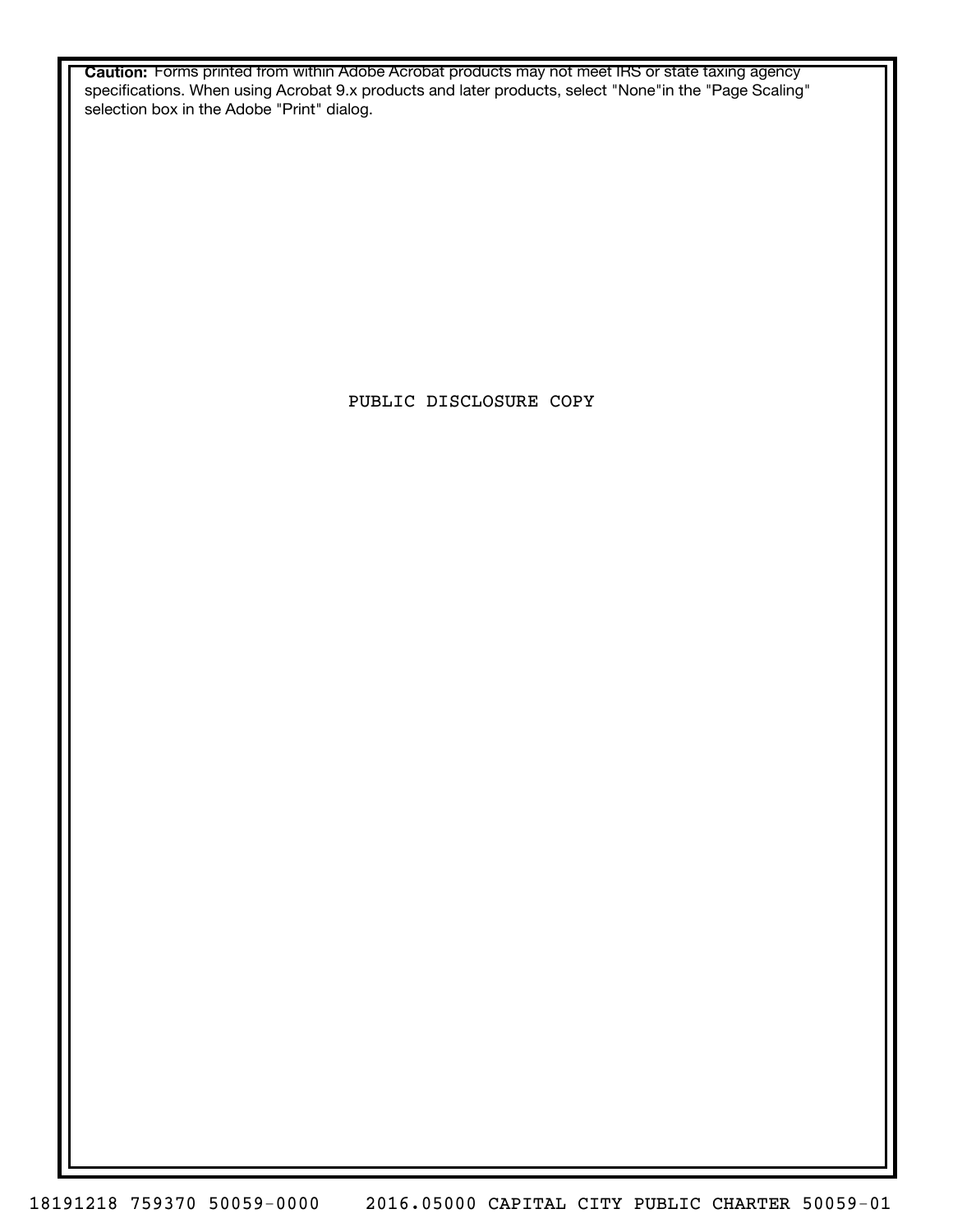

7910 WOODMONT AVENUE **SUITE 500** BETHESDA, MD 20814  $(T)$  301.986.0600 (F) 301.986.0432

1901 L STREET, NW **SUITE 750** WASHINGTON, DC 20036  $(T)$  202.822.0717 (F) 202.822.0739

December 20, 2017

Capital City Public Charter School, Inc. 100 Peabody Street, NW Washington, DC 20011

Capital City Public Charter School, Inc.:

Enclosed are the original and one copy of the 2016 Exempt Organization return, as follows...

2016 Form 990

Please review the return for completeness and accuracy.

Copies of your tax returns are stored on the enclosed CD which should be retained in your files indefinitely.

We sincerely appreciate the opportunity to serve you. Please contact us if you have any questions concerning the tax return.

Very truly yours,

Councilor, Buchanan & Mitchell, P.C.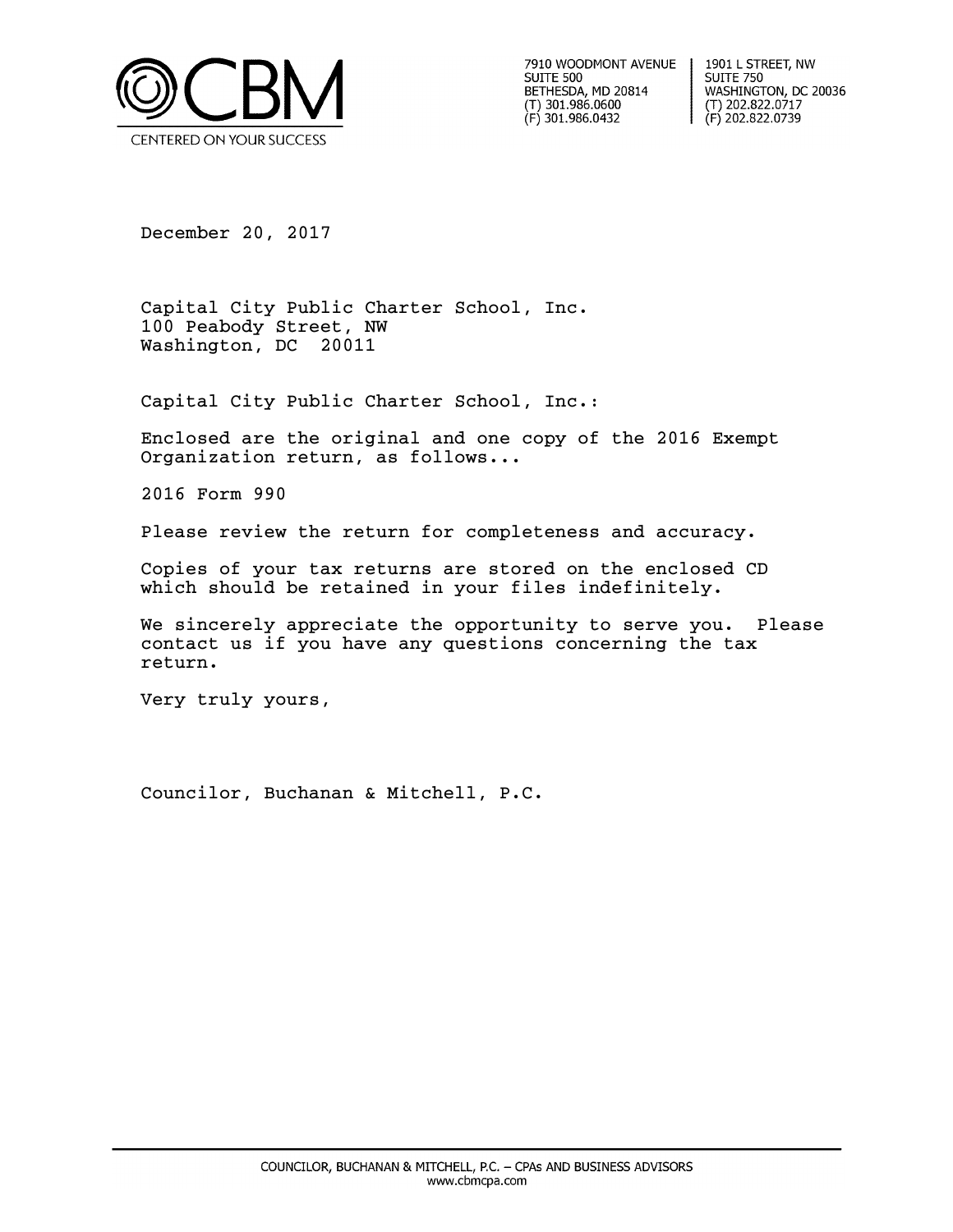## **TAX RETURN FILING INSTRUCTIONS**

\*\* FORM 990 PUBLIC DISCLOSURE COPY \*\*

## **FOR THE YEAR ENDING**

~~~~~~~~~~~~~~~~~ June 30, 2017

| <b>Prepared for</b>                                | Capital City Public Charter School, Inc.<br>100 Peabody Street, NW<br>Washington, DC<br>20011                                                           |
|----------------------------------------------------|---------------------------------------------------------------------------------------------------------------------------------------------------------|
| <b>Prepared by</b>                                 | Councilor, Buchanan & Mitchell, P.C.<br>7910 Woodmont Ave. Ste. 500<br>Bethesda, MD<br>20814                                                            |
| <b>Amount due</b><br>or refund                     | Not applicable                                                                                                                                          |
| Make check<br>payable to                           | Not applicable                                                                                                                                          |
| Mail tax return<br>and check (if<br>applicable) to | Not applicable                                                                                                                                          |
| Return must be<br>mailed on<br>or before           | Not applicable                                                                                                                                          |
| <b>Special</b><br><b>Instructions</b>              | This copy of the return is provided ONLY for Public Disclosure<br>Any confidential information regarding large donors<br>purposes.<br>has been removed. |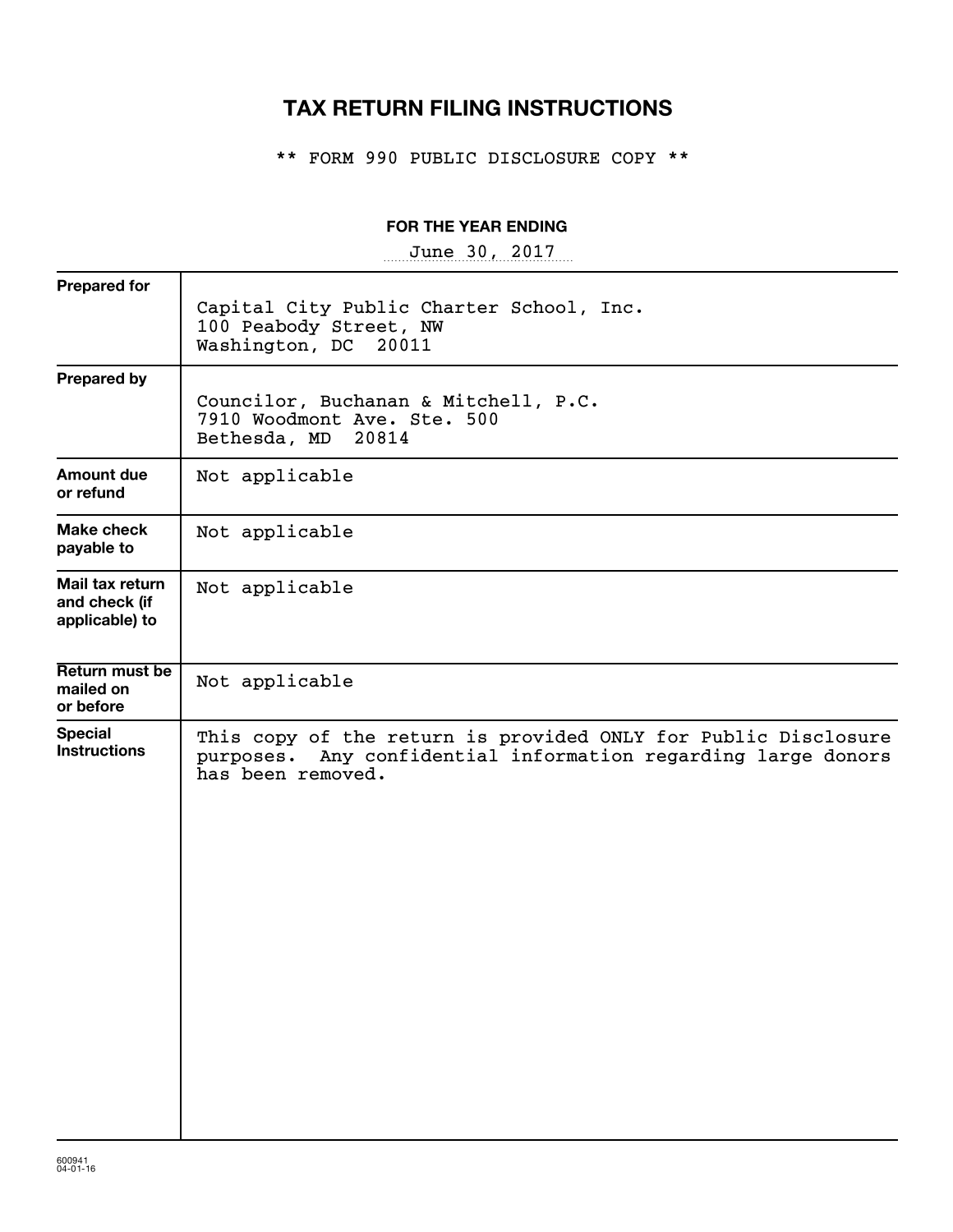|                         |                                  | PUBLIC DISCLOSURE COPY **                                                                                                                                                                            |                                  |                                                     |                                                           |
|-------------------------|----------------------------------|------------------------------------------------------------------------------------------------------------------------------------------------------------------------------------------------------|----------------------------------|-----------------------------------------------------|-----------------------------------------------------------|
|                         |                                  | <b>Return of Organization Exempt From Income Tax</b>                                                                                                                                                 |                                  |                                                     | OMB No. 1545-0047                                         |
| Form                    |                                  | 990<br>Under section 501(c), 527, or 4947(a)(1) of the Internal Revenue Code (except private foundations)                                                                                            |                                  |                                                     |                                                           |
|                         |                                  | $\triangleright$ Do not enter social security numbers on this form as it may be made public.<br>Department of the Treasury                                                                           |                                  | <b>Open to Public</b>                               |                                                           |
|                         |                                  | <b>Internal Revenue Service</b><br>Information about Form 990 and its instructions is at www.irs.gov/form990.                                                                                        |                                  |                                                     | Inspection                                                |
|                         |                                  | A For the 2016 calendar year, or tax year beginning $JUL$ 1, $2016$                                                                                                                                  | and ending JUN 30, 2017          |                                                     |                                                           |
|                         | <b>B</b> Check if<br>applicable: | <b>C</b> Name of organization                                                                                                                                                                        |                                  | D Employer identification number                    |                                                           |
|                         |                                  |                                                                                                                                                                                                      |                                  |                                                     |                                                           |
|                         | Address<br> change<br>Name       | CAPITAL CITY PUBLIC CHARTER SCHOOL, INC.                                                                                                                                                             |                                  | 52-2210775                                          |                                                           |
|                         | change<br>Initial                | Doing business as<br>Number and street (or P.O. box if mail is not delivered to street address)<br>Room/suite                                                                                        |                                  |                                                     |                                                           |
|                         | return<br>Final                  | 100 PEABODY STREET, NW                                                                                                                                                                               |                                  | E Telephone number                                  | $202 - 387 - 0309$                                        |
|                         | return/<br>termin-<br>ated       | City or town, state or province, country, and ZIP or foreign postal code                                                                                                                             | G Gross receipts \$              |                                                     | 20,892,562.                                               |
|                         | Amended<br>return                | 20011<br>WASHINGTON, DC                                                                                                                                                                              |                                  | H(a) Is this a group return                         |                                                           |
|                         | Applica-<br>tion                 | F Name and address of principal officer: KAREN DRESDEN                                                                                                                                               |                                  | for subordinates?                                   | $\blacksquare$ Yes $\boxtimes$ No                         |
|                         | pending                          | SAME AS C ABOVE                                                                                                                                                                                      |                                  | $H(b)$ Are all subordinates included? $\Box$ Yes    | l No                                                      |
|                         |                                  | <b>I</b> Tax-exempt status: $X \ 501(c)(3)$<br>$4947(a)(1)$ or<br>$501(c)$ (<br>$\sqrt{\frac{1}{1}}$ (insert no.)                                                                                    | 527                              |                                                     | If "No," attach a list. (see instructions)                |
|                         |                                  | J Website: WWW.CCPCS.ORG                                                                                                                                                                             |                                  | $H(c)$ Group exemption number $\blacktriangleright$ |                                                           |
|                         |                                  | <b>K</b> Form of organization: $\boxed{\mathbf{X}}$ Corporation<br>Trust<br>Other $\blacktriangleright$<br>Association                                                                               |                                  |                                                     | L Year of formation: $1999$ M State of legal domicile: DC |
|                         | Part I                           | Summary                                                                                                                                                                                              |                                  |                                                     |                                                           |
|                         | 1                                | Briefly describe the organization's mission or most significant activities: THE ORGANIZATIONS'S MISSION IS                                                                                           |                                  |                                                     |                                                           |
| Governance              |                                  | TO ENABLE A DIVERSE GROUP OF CHILDREN TO MEET HIGH EXPECTATIONS,                                                                                                                                     |                                  |                                                     |                                                           |
|                         | 2                                | Check this box $\blacktriangleright$ $\Box$ if the organization discontinued its operations or disposed of more than 25% of its net assets.                                                          |                                  |                                                     |                                                           |
|                         | З                                | Number of voting members of the governing body (Part VI, line 1a)                                                                                                                                    |                                  | 3                                                   | 12                                                        |
|                         | 4                                |                                                                                                                                                                                                      |                                  | $\overline{\mathbf{4}}$                             | $\overline{12}$                                           |
|                         | 5                                |                                                                                                                                                                                                      |                                  | 5                                                   | $\overline{262}$<br>300                                   |
| <b>Activities &amp;</b> | 6                                |                                                                                                                                                                                                      |                                  | 6                                                   | $\overline{0}$ .                                          |
|                         |                                  |                                                                                                                                                                                                      |                                  | 7a                                                  | $\overline{0}$ .                                          |
|                         |                                  |                                                                                                                                                                                                      | <b>Prior Year</b>                | 7b                                                  | <b>Current Year</b>                                       |
|                         | 8                                |                                                                                                                                                                                                      |                                  | 2,358,374.                                          | 2, 220, 171.                                              |
| Revenue                 | 9                                | Program service revenue (Part VIII, line 2g)                                                                                                                                                         | 18, 340, 897.                    |                                                     | 18,658,772.                                               |
|                         | 10                               |                                                                                                                                                                                                      |                                  | 19,794.                                             | 5,674.                                                    |
|                         | 11                               | Other revenue (Part VIII, column (A), lines 5, 6d, 8c, 9c, 10c, and 11e)                                                                                                                             |                                  | 0.                                                  | 0.                                                        |
|                         | 12                               | Total revenue - add lines 8 through 11 (must equal Part VIII, column (A), line 12)                                                                                                                   | 20, 719, 065.                    |                                                     | 20,884,617.                                               |
|                         | 13                               | Grants and similar amounts paid (Part IX, column (A), lines 1-3)                                                                                                                                     |                                  | 23,000.                                             | 26,564.                                                   |
|                         | 14                               | Benefits paid to or for members (Part IX, column (A), line 4)                                                                                                                                        |                                  | $\mathbf{0}$ .                                      | о.                                                        |
|                         |                                  | 15 Salaries, other compensation, employee benefits (Part IX, column (A), lines 5-10)                                                                                                                 | 13,067,142.                      |                                                     | 13, 332, 672.                                             |
| Expenses                |                                  |                                                                                                                                                                                                      |                                  | 0.                                                  | σ.                                                        |
|                         |                                  |                                                                                                                                                                                                      |                                  |                                                     |                                                           |
|                         |                                  |                                                                                                                                                                                                      |                                  | 6, 175, 891.                                        | 6,933,017.                                                |
|                         | 18                               | Total expenses. Add lines 13-17 (must equal Part IX, column (A), line 25)                                                                                                                            | 19,266,033.                      |                                                     | 20, 292, 253.                                             |
|                         | 19                               |                                                                                                                                                                                                      |                                  | $1,453,032$ .                                       | 592, 364.                                                 |
|                         |                                  |                                                                                                                                                                                                      | <b>Beginning of Current Year</b> |                                                     | <b>End of Year</b>                                        |
|                         | 20                               | Total assets (Part X, line 16)                                                                                                                                                                       | 35,611,206.                      |                                                     | 35,832,298.                                               |
| Net Assets or           | 21                               | Total liabilities (Part X, line 26)                                                                                                                                                                  | 22,822,962.                      |                                                     | 22,048,636.                                               |
|                         | 22                               |                                                                                                                                                                                                      | 12,788,244.                      |                                                     | 13,783,662.                                               |
|                         | Part II                          | <b>Signature Block</b><br>Under penalties of perjury, I declare that I have examined this return, including accompanying schedules and statements, and to the best of my knowledge and belief, it is |                                  |                                                     |                                                           |
|                         |                                  | true, correct, and complete. Declaration of preparer (other than officer) is based on all information of which preparer has any knowledge.                                                           |                                  |                                                     |                                                           |
|                         |                                  |                                                                                                                                                                                                      |                                  |                                                     |                                                           |
|                         |                                  |                                                                                                                                                                                                      |                                  |                                                     |                                                           |

| Sign     | Signature of officer                                                                                              |                      |      | Date                     |                            |  |  |  |
|----------|-------------------------------------------------------------------------------------------------------------------|----------------------|------|--------------------------|----------------------------|--|--|--|
| Here     | DRESDEN,<br>HEAD OF<br>KAREN                                                                                      | SCHOOL               |      |                          |                            |  |  |  |
|          | Type or print name and title                                                                                      |                      |      |                          |                            |  |  |  |
|          | Print/Type preparer's name                                                                                        | Preparer's signature | Date | Check                    | PTIN                       |  |  |  |
| Paid     | PATRICIA DROLET                                                                                                   | PATRICIA DROLET      |      | $12/18/17$ self-employed | P00362984                  |  |  |  |
| Preparer | COUNCILOR, BUCHANAN & MITCHELL,<br>Firm's name<br>$\blacksquare$                                                  |                      | P.C. | Firm's $EIN$             | 52-1711839                 |  |  |  |
| Use Only | 7910 WOODMONT AVE. STE. 500<br>Firm's address                                                                     |                      |      |                          |                            |  |  |  |
|          | BETHESDA, MD 20814                                                                                                |                      |      |                          | Phone no. $(301)$ 986-0600 |  |  |  |
|          | $X \mid$<br><b>No</b><br>Yes<br>May the IRS discuss this return with the preparer shown above? (see instructions) |                      |      |                          |                            |  |  |  |
|          | Form 990 (2016)<br>LHA For Paperwork Reduction Act Notice, see the separate instructions.<br>632001 11-11-16      |                      |      |                          |                            |  |  |  |

SEE SCHEDULE O FOR ORGANIZATION MISSION STATEMENT CONTINUATION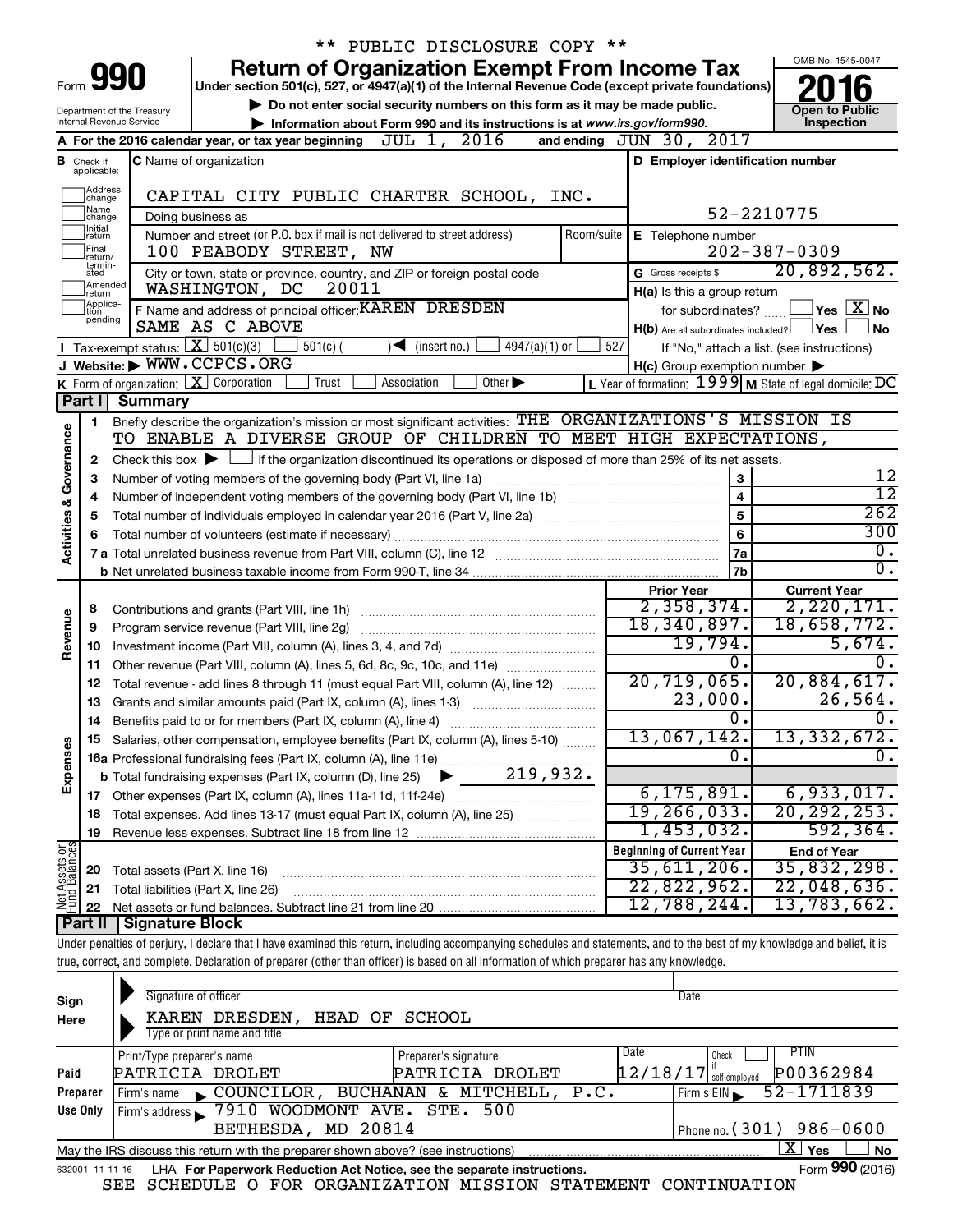| CAPITAL CITY PUBLIC CHARTER SCHOOL, INC. 52-2210775                                                                                          | Page 2                                  |
|----------------------------------------------------------------------------------------------------------------------------------------------|-----------------------------------------|
| <b>Part III   Statement of Program Service Accomplishments</b>                                                                               |                                         |
|                                                                                                                                              | $\boxed{\mathbf{X}}$                    |
| THE ORGANIZATION'S MISSION IS TO ENABLE A DIVERSE GROUP OF CHILDREN TO                                                                       |                                         |
| MEET HIGH EXPECTATIONS, DEVELOP CREATIVITY, CRITICAL THINKING,                                                                               |                                         |
| PROBLEM-SOLVING SKILLS, AND ACHIEVE A DEEP UNDERSTANDING OF COMPLEX                                                                          |                                         |
| SUBJECTS, WHILE ACQUIRING A LOVE OF LEARNING AND A STRONG SENSE OF                                                                           |                                         |
| Did the organization undertake any significant program services during the year which were not listed on the                                 |                                         |
|                                                                                                                                              | $\Box$ Yes $[\overline{\mathrm{X}}]$ No |
| $\Box$ Yes $\boxed{\text{X}}$ No                                                                                                             |                                         |
| Did the organization cease conducting, or make significant changes in how it conducts, any program services?                                 |                                         |
| Describe the organization's program service accomplishments for each of its three largest program services, as measured by expenses.         |                                         |
| Section 501(c)(3) and 501(c)(4) organizations are required to report the amount of grants and allocations to others, the total expenses, and |                                         |
|                                                                                                                                              |                                         |
| 16,916,939. including grants of \$26,564. ) (Revenue \$<br>18,658,772.                                                                       |                                         |
| CAPITAL CITY PUBLIC CHARTER SCHOOL PROVIDES PUBLIC EDUCATION TO                                                                              |                                         |
| STUDENTS IN GRADES PRE-K THROUGH HIGH SCHOOL IN THE DISTRICT OF                                                                              |                                         |
| CCPCS IMPLEMENTS THE EXPEDITIONARY LEARNING OUTWARD BOUND                                                                                    |                                         |
|                                                                                                                                              |                                         |
|                                                                                                                                              |                                         |
|                                                                                                                                              |                                         |
|                                                                                                                                              |                                         |
|                                                                                                                                              |                                         |
|                                                                                                                                              |                                         |
|                                                                                                                                              |                                         |
|                                                                                                                                              |                                         |
|                                                                                                                                              |                                         |
|                                                                                                                                              |                                         |
|                                                                                                                                              |                                         |
|                                                                                                                                              |                                         |
|                                                                                                                                              |                                         |
|                                                                                                                                              |                                         |
|                                                                                                                                              |                                         |
|                                                                                                                                              |                                         |
|                                                                                                                                              |                                         |
|                                                                                                                                              |                                         |
|                                                                                                                                              |                                         |
|                                                                                                                                              |                                         |
| ) (Revenue \$<br>including grants of \$                                                                                                      |                                         |
|                                                                                                                                              |                                         |
|                                                                                                                                              |                                         |
|                                                                                                                                              |                                         |
|                                                                                                                                              |                                         |
|                                                                                                                                              |                                         |
|                                                                                                                                              |                                         |
|                                                                                                                                              |                                         |
|                                                                                                                                              |                                         |
|                                                                                                                                              |                                         |
|                                                                                                                                              |                                         |
|                                                                                                                                              |                                         |
| (Revenue \$                                                                                                                                  |                                         |
| 16,916,939.                                                                                                                                  |                                         |
|                                                                                                                                              |                                         |
| Form 990 (2016)                                                                                                                              |                                         |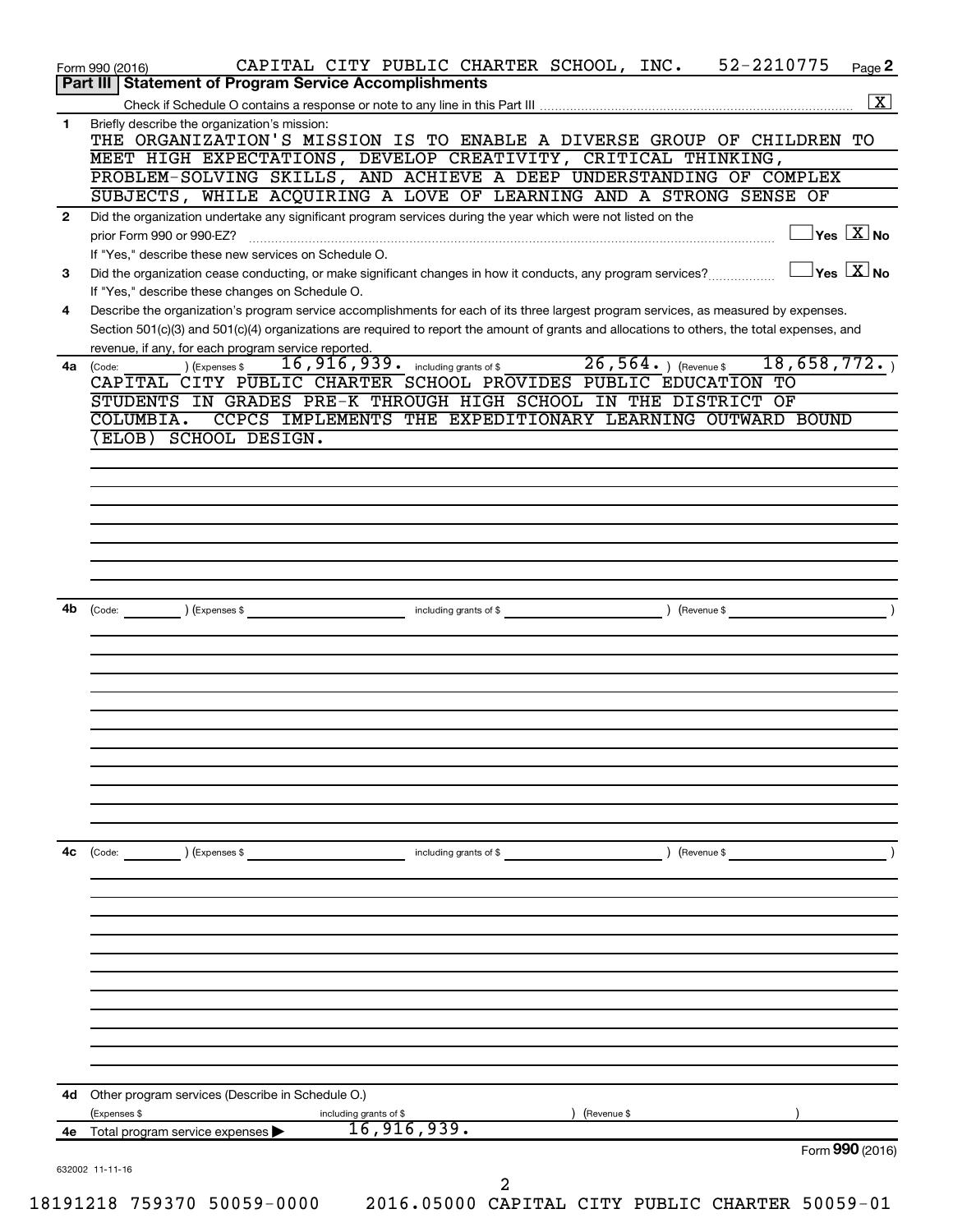|  | Form 990 (2016) |  |
|--|-----------------|--|

|     | <b>Part IV   Checklist of Required Schedules</b>                                                                                                                                                                                    |                         |                         |    |
|-----|-------------------------------------------------------------------------------------------------------------------------------------------------------------------------------------------------------------------------------------|-------------------------|-------------------------|----|
|     |                                                                                                                                                                                                                                     |                         | Yes                     | No |
| 1.  | Is the organization described in section $501(c)(3)$ or $4947(a)(1)$ (other than a private foundation)?                                                                                                                             |                         |                         |    |
|     |                                                                                                                                                                                                                                     | 1                       | х                       |    |
| 2   | Is the organization required to complete Schedule B, Schedule of Contributors? [11] [12] the organization required to complete Schedule B, Schedule of Contributors?                                                                | $\overline{2}$          | $\overline{\text{x}}$   |    |
| 3   | Did the organization engage in direct or indirect political campaign activities on behalf of or in opposition to candidates for                                                                                                     |                         |                         |    |
|     |                                                                                                                                                                                                                                     | 3                       |                         | X  |
| 4   | Section 501(c)(3) organizations. Did the organization engage in lobbying activities, or have a section 501(h) election in effect                                                                                                    |                         |                         |    |
|     |                                                                                                                                                                                                                                     | $\overline{\mathbf{4}}$ |                         | X  |
|     |                                                                                                                                                                                                                                     |                         |                         |    |
| 5   | Is the organization a section 501(c)(4), 501(c)(5), or 501(c)(6) organization that receives membership dues, assessments, or                                                                                                        |                         |                         | X  |
|     |                                                                                                                                                                                                                                     | 5                       |                         |    |
| 6   | Did the organization maintain any donor advised funds or any similar funds or accounts for which donors have the right to                                                                                                           |                         |                         |    |
|     | provide advice on the distribution or investment of amounts in such funds or accounts? If "Yes," complete Schedule D, Part I                                                                                                        | 6                       |                         | х  |
| 7   | Did the organization receive or hold a conservation easement, including easements to preserve open space,                                                                                                                           |                         |                         |    |
|     |                                                                                                                                                                                                                                     | $\overline{7}$          |                         | x  |
| 8   | Did the organization maintain collections of works of art, historical treasures, or other similar assets? If "Yes," complete                                                                                                        |                         |                         |    |
|     | Schedule D, Part III <b>Marting Community</b> Contains and Contains and Contains and Contains and Contains and Contains and Contains and Contains and Contains and Contains and Contains and Contains and Contains and Contains and | 8                       |                         | X  |
| 9   | Did the organization report an amount in Part X, line 21, for escrow or custodial account liability, serve as a custodian for                                                                                                       |                         |                         |    |
|     | amounts not listed in Part X; or provide credit counseling, debt management, credit repair, or debt negotiation services?                                                                                                           |                         |                         |    |
|     |                                                                                                                                                                                                                                     | 9                       |                         | X  |
| 10  | Did the organization, directly or through a related organization, hold assets in temporarily restricted endowments, permanent                                                                                                       |                         |                         |    |
|     |                                                                                                                                                                                                                                     | 10                      |                         | x  |
| 11  | If the organization's answer to any of the following questions is "Yes," then complete Schedule D, Parts VI, VII, VIII, IX, or X                                                                                                    |                         |                         |    |
|     | as applicable.                                                                                                                                                                                                                      |                         |                         |    |
|     | a Did the organization report an amount for land, buildings, and equipment in Part X, line 10? If "Yes," complete Schedule D,                                                                                                       |                         |                         |    |
|     | Part VI                                                                                                                                                                                                                             | 11a                     | X                       |    |
|     | <b>b</b> Did the organization report an amount for investments - other securities in Part X, line 12 that is 5% or more of its total                                                                                                |                         |                         |    |
|     |                                                                                                                                                                                                                                     | 11b                     |                         | х  |
|     | c Did the organization report an amount for investments - program related in Part X, line 13 that is 5% or more of its total                                                                                                        |                         |                         |    |
|     |                                                                                                                                                                                                                                     | 11c                     |                         | х  |
|     | d Did the organization report an amount for other assets in Part X, line 15 that is 5% or more of its total assets reported in                                                                                                      |                         |                         |    |
|     |                                                                                                                                                                                                                                     | 11d                     |                         | X  |
|     |                                                                                                                                                                                                                                     | 11e                     | $\overline{\textbf{x}}$ |    |
|     |                                                                                                                                                                                                                                     |                         |                         |    |
|     | f Did the organization's separate or consolidated financial statements for the tax year include a footnote that addresses                                                                                                           |                         | X                       |    |
|     | the organization's liability for uncertain tax positions under FIN 48 (ASC 740)? If "Yes," complete Schedule D, Part X                                                                                                              | 11f                     |                         |    |
|     | 12a Did the organization obtain separate, independent audited financial statements for the tax year? If "Yes," complete                                                                                                             |                         | X                       |    |
|     | Schedule D, Parts XI and XII                                                                                                                                                                                                        | 12a                     |                         |    |
| b   | Was the organization included in consolidated, independent audited financial statements for the tax year?                                                                                                                           |                         |                         | х  |
|     | If "Yes," and if the organization answered "No" to line 12a, then completing Schedule D, Parts XI and XII is optional <i>manumum</i>                                                                                                | 12 <sub>b</sub>         | $\overline{\textbf{x}}$ |    |
| 13  |                                                                                                                                                                                                                                     | 13                      |                         | х  |
| 14a |                                                                                                                                                                                                                                     | 14a                     |                         |    |
| b   | Did the organization have aggregate revenues or expenses of more than \$10,000 from grantmaking, fundraising, business,                                                                                                             |                         |                         |    |
|     | investment, and program service activities outside the United States, or aggregate foreign investments valued at \$100,000                                                                                                          |                         |                         |    |
|     |                                                                                                                                                                                                                                     | 14b                     |                         | х  |
| 15  | Did the organization report on Part IX, column (A), line 3, more than \$5,000 of grants or other assistance to or for any                                                                                                           |                         |                         |    |
|     |                                                                                                                                                                                                                                     | 15                      |                         | х  |
| 16  | Did the organization report on Part IX, column (A), line 3, more than \$5,000 of aggregate grants or other assistance to                                                                                                            |                         |                         |    |
|     |                                                                                                                                                                                                                                     | 16                      |                         | х  |
| 17  | Did the organization report a total of more than \$15,000 of expenses for professional fundraising services on Part IX,                                                                                                             |                         |                         |    |
|     |                                                                                                                                                                                                                                     | 17                      |                         | х  |
| 18  | Did the organization report more than \$15,000 total of fundraising event gross income and contributions on Part VIII, lines                                                                                                        |                         |                         |    |
|     |                                                                                                                                                                                                                                     | 18                      |                         | х  |
| 19  | Did the organization report more than \$15,000 of gross income from gaming activities on Part VIII, line 9a? If "Yes,"                                                                                                              |                         |                         |    |
|     |                                                                                                                                                                                                                                     | 19                      |                         | X  |

Form (2016) **990**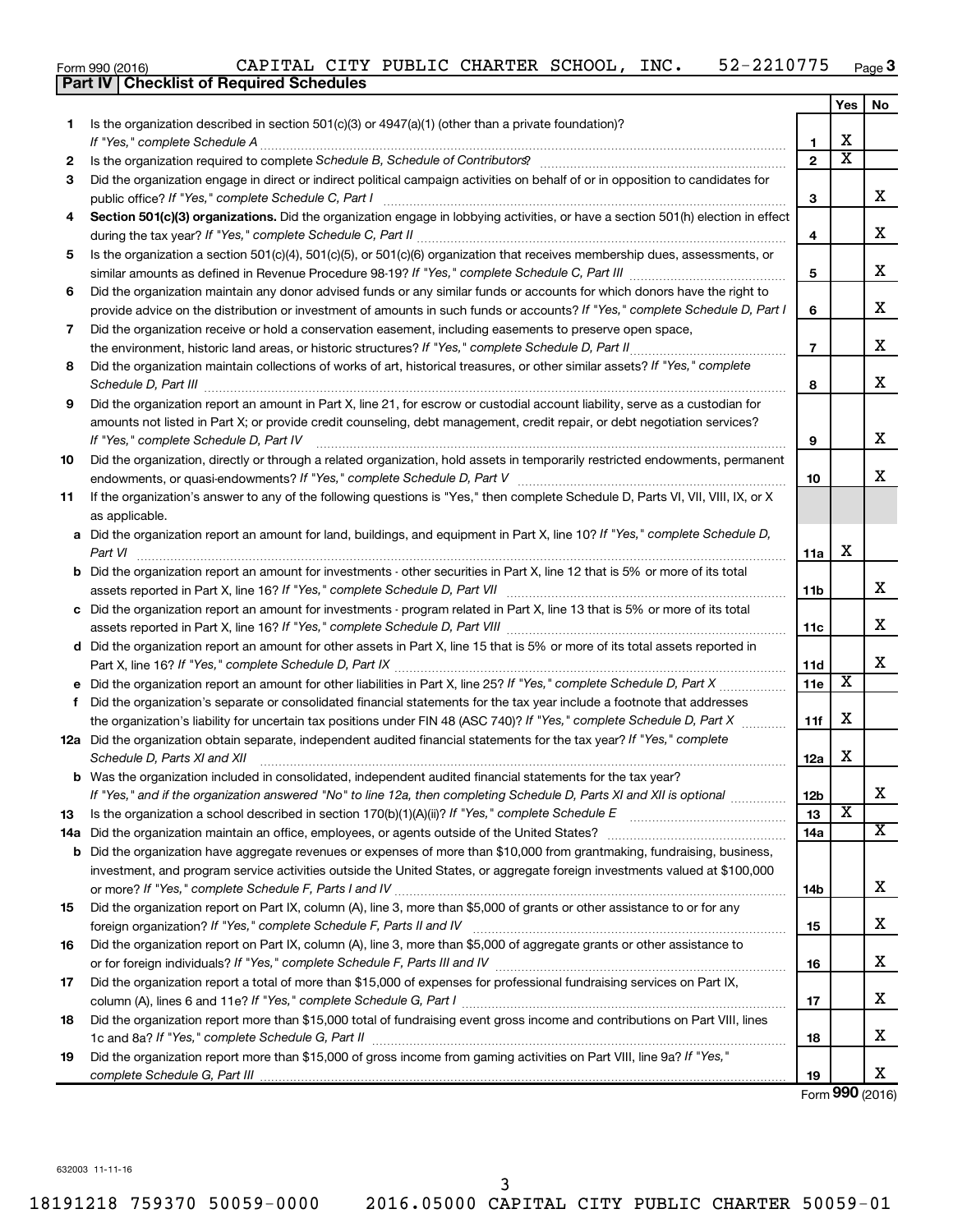| Form 990 (2016) | CAPITAL |  |  | , CITY PUBLIC CHARTER SCHOOL, |  | INC. | .0775<br>– 2 ب<br>44 | Page 4 |
|-----------------|---------|--|--|-------------------------------|--|------|----------------------|--------|
|-----------------|---------|--|--|-------------------------------|--|------|----------------------|--------|

|    | <b>Part IV   Checklist of Required Schedules (continued)</b>                                                                        |                 |                         |                         |
|----|-------------------------------------------------------------------------------------------------------------------------------------|-----------------|-------------------------|-------------------------|
|    |                                                                                                                                     |                 | Yes                     | No                      |
|    | 20a Did the organization operate one or more hospital facilities? If "Yes," complete Schedule H                                     | <b>20a</b>      |                         | x                       |
|    | <b>b</b> If "Yes" to line 20a, did the organization attach a copy of its audited financial statements to this return?               | 20 <sub>b</sub> |                         |                         |
| 21 | Did the organization report more than \$5,000 of grants or other assistance to any domestic organization or                         |                 |                         |                         |
|    |                                                                                                                                     | 21              |                         | x                       |
| 22 | Did the organization report more than \$5,000 of grants or other assistance to or for domestic individuals on                       |                 |                         |                         |
|    |                                                                                                                                     | 22              | X                       |                         |
| 23 | Did the organization answer "Yes" to Part VII, Section A, line 3, 4, or 5 about compensation of the organization's current          |                 |                         |                         |
|    | and former officers, directors, trustees, key employees, and highest compensated employees? If "Yes," complete                      |                 |                         |                         |
|    | Schedule J <b>Execute Schedule J Execute Schedule J</b>                                                                             | 23              | X                       |                         |
|    | 24a Did the organization have a tax-exempt bond issue with an outstanding principal amount of more than \$100,000 as of the         |                 |                         |                         |
|    | last day of the year, that was issued after December 31, 2002? If "Yes," answer lines 24b through 24d and complete                  |                 | X                       |                         |
|    | Schedule K. If "No", go to line 25a                                                                                                 | 24a             |                         | X                       |
|    |                                                                                                                                     | 24 <sub>b</sub> |                         |                         |
|    | c Did the organization maintain an escrow account other than a refunding escrow at any time during the year to defease              | 24c             |                         | Χ                       |
|    |                                                                                                                                     | 24d             |                         | $\overline{\mathbf{x}}$ |
|    |                                                                                                                                     |                 |                         |                         |
|    | 25a Section 501(c)(3), 501(c)(4), and 501(c)(29) organizations. Did the organization engage in an excess benefit                    | 25a             |                         | X                       |
|    | <b>b</b> Is the organization aware that it engaged in an excess benefit transaction with a disqualified person in a prior year, and |                 |                         |                         |
|    | that the transaction has not been reported on any of the organization's prior Forms 990 or 990-EZ? If "Yes," complete               |                 |                         |                         |
|    | Schedule L, Part I                                                                                                                  | 25b             |                         | X                       |
| 26 | Did the organization report any amount on Part X, line 5, 6, or 22 for receivables from or payables to any current or               |                 |                         |                         |
|    | former officers, directors, trustees, key employees, highest compensated employees, or disqualified persons? If "Yes,"              |                 |                         |                         |
|    | complete Schedule L, Part II                                                                                                        | 26              |                         | X                       |
| 27 | Did the organization provide a grant or other assistance to an officer, director, trustee, key employee, substantial                |                 |                         |                         |
|    | contributor or employee thereof, a grant selection committee member, or to a 35% controlled entity or family member                 |                 |                         |                         |
|    |                                                                                                                                     | 27              |                         | X                       |
| 28 | Was the organization a party to a business transaction with one of the following parties (see Schedule L, Part IV                   |                 |                         |                         |
|    | instructions for applicable filing thresholds, conditions, and exceptions):                                                         |                 |                         |                         |
| а  | A current or former officer, director, trustee, or key employee? If "Yes," complete Schedule L, Part IV                             | 28a             |                         | х                       |
| b  | A family member of a current or former officer, director, trustee, or key employee? If "Yes," complete Schedule L, Part IV          | 28 <sub>b</sub> |                         | $\overline{\mathbf{x}}$ |
|    | c An entity of which a current or former officer, director, trustee, or key employee (or a family member thereof) was an officer,   |                 |                         |                         |
|    | director, trustee, or direct or indirect owner? If "Yes," complete Schedule L, Part IV.                                             | 28c             |                         | Χ                       |
| 29 |                                                                                                                                     | 29              | $\overline{\textbf{x}}$ |                         |
| 30 | Did the organization receive contributions of art, historical treasures, or other similar assets, or qualified conservation         |                 |                         |                         |
|    |                                                                                                                                     | 30              |                         | ▵                       |
| 31 | Did the organization liquidate, terminate, or dissolve and cease operations?                                                        | 31              |                         | x                       |
| 32 | Did the organization sell, exchange, dispose of, or transfer more than 25% of its net assets? If "Yes," complete                    |                 |                         |                         |
|    |                                                                                                                                     | 32              |                         | х                       |
| 33 | Did the organization own 100% of an entity disregarded as separate from the organization under Regulations                          |                 |                         |                         |
|    |                                                                                                                                     | 33              |                         | x                       |
| 34 | Was the organization related to any tax-exempt or taxable entity? If "Yes," complete Schedule R, Part II, III, or IV, and           |                 |                         |                         |
|    | Part V, line 1                                                                                                                      | 34              |                         | x                       |
|    |                                                                                                                                     | 35a             |                         | $\overline{\mathbf{x}}$ |
|    | b If "Yes" to line 35a, did the organization receive any payment from or engage in any transaction with a controlled entity         |                 |                         |                         |
|    |                                                                                                                                     | 35 <sub>b</sub> |                         |                         |
| 36 | Section 501(c)(3) organizations. Did the organization make any transfers to an exempt non-charitable related organization?          |                 |                         |                         |
|    |                                                                                                                                     | 36              |                         | x                       |
| 37 | Did the organization conduct more than 5% of its activities through an entity that is not a related organization                    |                 |                         |                         |
|    |                                                                                                                                     | 37              |                         | x                       |
| 38 | Did the organization complete Schedule O and provide explanations in Schedule O for Part VI, lines 11b and 19?                      |                 | х                       |                         |
|    |                                                                                                                                     | 38              |                         | Form 990 (2016)         |
|    |                                                                                                                                     |                 |                         |                         |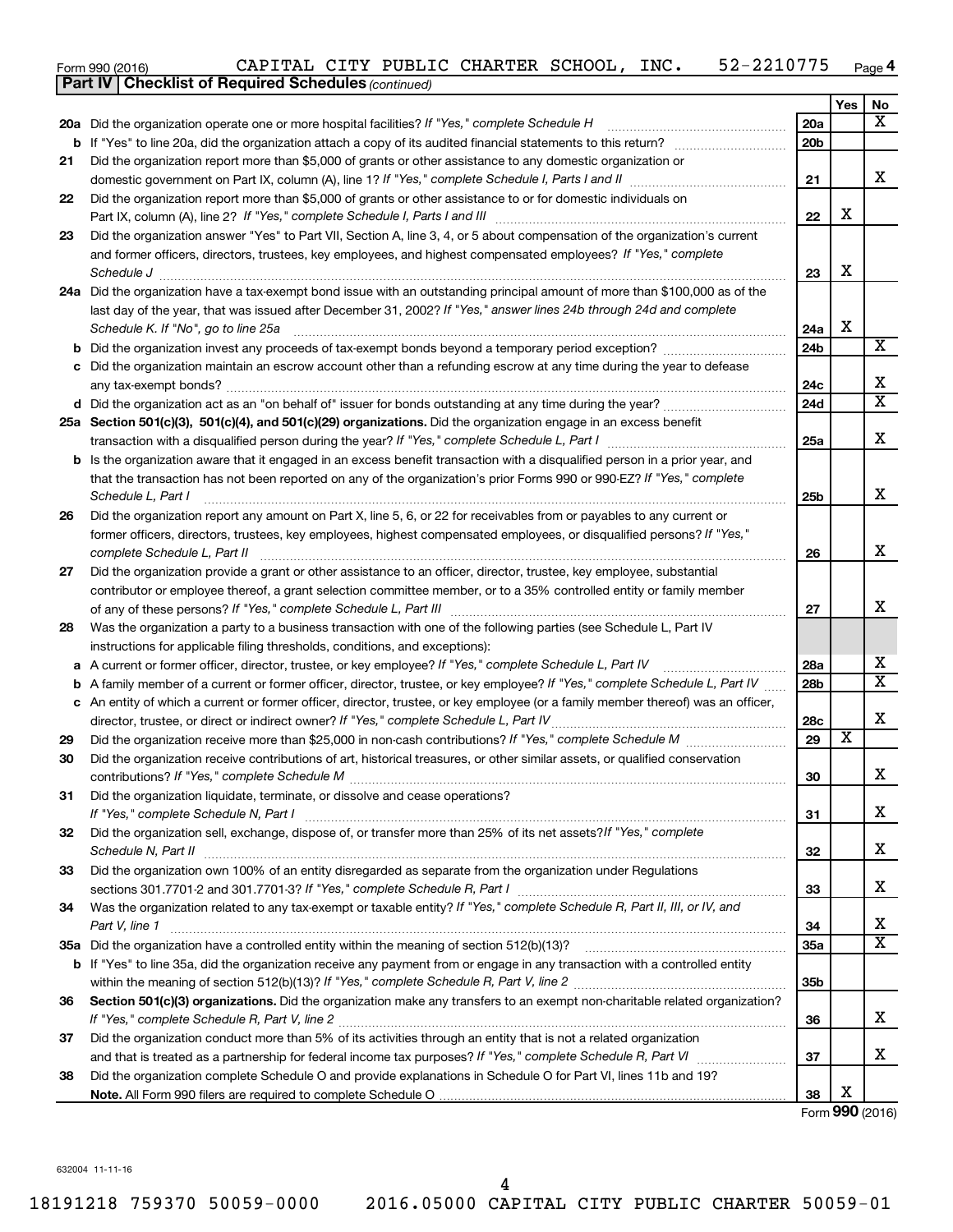|               | 52-2210775<br>CAPITAL CITY PUBLIC CHARTER SCHOOL, INC.<br>Form 990 (2016)                                                                       |                 |                 | Page 5 |
|---------------|-------------------------------------------------------------------------------------------------------------------------------------------------|-----------------|-----------------|--------|
| <b>Part V</b> | <b>Statements Regarding Other IRS Filings and Tax Compliance</b>                                                                                |                 |                 |        |
|               | Check if Schedule O contains a response or note to any line in this Part V                                                                      |                 |                 |        |
|               |                                                                                                                                                 |                 | Yes             | No     |
|               | 76<br>1a                                                                                                                                        |                 |                 |        |
| b             | 0<br>1 <sub>b</sub><br>Enter the number of Forms W-2G included in line 1a. Enter -0- if not applicable                                          |                 |                 |        |
| c             | Did the organization comply with backup withholding rules for reportable payments to vendors and reportable gaming                              |                 |                 |        |
|               |                                                                                                                                                 | 1c              | X               |        |
|               | 2a Enter the number of employees reported on Form W-3, Transmittal of Wage and Tax Statements,                                                  |                 |                 |        |
|               | 262<br>filed for the calendar year ending with or within the year covered by this return<br>2a                                                  |                 |                 |        |
|               |                                                                                                                                                 | 2 <sub>b</sub>  | х               |        |
|               |                                                                                                                                                 |                 |                 |        |
|               |                                                                                                                                                 | 3a              |                 | x      |
|               |                                                                                                                                                 | 3 <sub>b</sub>  |                 |        |
|               | 4a At any time during the calendar year, did the organization have an interest in, or a signature or other authority over, a                    |                 |                 |        |
|               | financial account in a foreign country (such as a bank account, securities account, or other financial account)?                                | 4a              |                 | х      |
|               | <b>b</b> If "Yes," enter the name of the foreign country: $\blacktriangleright$                                                                 |                 |                 |        |
|               | See instructions for filing requirements for FinCEN Form 114, Report of Foreign Bank and Financial Accounts (FBAR).                             |                 |                 |        |
|               |                                                                                                                                                 | 5a              |                 | х      |
| b             |                                                                                                                                                 | 5 <sub>b</sub>  |                 | X      |
|               |                                                                                                                                                 | 5c              |                 |        |
|               | 6a Does the organization have annual gross receipts that are normally greater than \$100,000, and did the organization solicit                  |                 |                 |        |
|               |                                                                                                                                                 | 6a              |                 | x      |
|               | <b>b</b> If "Yes," did the organization include with every solicitation an express statement that such contributions or gifts                   |                 |                 |        |
|               |                                                                                                                                                 | 6b              |                 |        |
| 7             | Organizations that may receive deductible contributions under section 170(c).                                                                   |                 |                 |        |
| a             | Did the organization receive a payment in excess of \$75 made partly as a contribution and partly for goods and services provided to the payor? | 7a              |                 | x      |
| b             |                                                                                                                                                 | 7b              |                 |        |
|               | c Did the organization sell, exchange, or otherwise dispose of tangible personal property for which it was required                             |                 |                 |        |
|               |                                                                                                                                                 | 7с              |                 | x      |
|               | 7d                                                                                                                                              |                 |                 |        |
|               |                                                                                                                                                 | 7e              |                 | х      |
| Ť.            | Did the organization, during the year, pay premiums, directly or indirectly, on a personal benefit contract?                                    | 7f              |                 | X      |
| g             | If the organization received a contribution of qualified intellectual property, did the organization file Form 8899 as required?                | 7g              |                 |        |
|               | h If the organization received a contribution of cars, boats, airplanes, or other vehicles, did the organization file a Form 1098-C?            | 7h              |                 |        |
| 8             | Sponsoring organizations maintaining donor advised funds. Did a donor advised fund maintained by the                                            |                 |                 |        |
|               |                                                                                                                                                 | 8               |                 |        |
|               | Sponsoring organizations maintaining donor advised funds.                                                                                       |                 |                 |        |
| а             | Did the sponsoring organization make any taxable distributions under section 4966?                                                              | 9а              |                 |        |
| b             | Did the sponsoring organization make a distribution to a donor, donor advisor, or related person?                                               | 9b              |                 |        |
| 10            | Section 501(c)(7) organizations. Enter:                                                                                                         |                 |                 |        |
| a             | 10a                                                                                                                                             |                 |                 |        |
| b             | 10 <sub>b</sub><br>Gross receipts, included on Form 990, Part VIII, line 12, for public use of club facilities                                  |                 |                 |        |
| 11            | Section 501(c)(12) organizations. Enter:                                                                                                        |                 |                 |        |
| а             | 11a                                                                                                                                             |                 |                 |        |
| b             | Gross income from other sources (Do not net amounts due or paid to other sources against                                                        |                 |                 |        |
|               | amounts due or received from them.)<br>11b                                                                                                      |                 |                 |        |
|               | 12a Section 4947(a)(1) non-exempt charitable trusts. Is the organization filing Form 990 in lieu of Form 1041?                                  | 12a             |                 |        |
|               | <b>b</b> If "Yes," enter the amount of tax-exempt interest received or accrued during the year<br>12b                                           |                 |                 |        |
| 13            | Section 501(c)(29) qualified nonprofit health insurance issuers.                                                                                |                 |                 |        |
| а             | Is the organization licensed to issue qualified health plans in more than one state?                                                            | 13a             |                 |        |
|               | Note. See the instructions for additional information the organization must report on Schedule O.                                               |                 |                 |        |
|               | <b>b</b> Enter the amount of reserves the organization is required to maintain by the states in which the                                       |                 |                 |        |
|               | 13b                                                                                                                                             |                 |                 |        |
| c             | 13c                                                                                                                                             |                 |                 |        |
|               | 14a Did the organization receive any payments for indoor tanning services during the tax year?                                                  | 14a             |                 | x      |
|               |                                                                                                                                                 | 14 <sub>b</sub> |                 |        |
|               |                                                                                                                                                 |                 | Form 990 (2016) |        |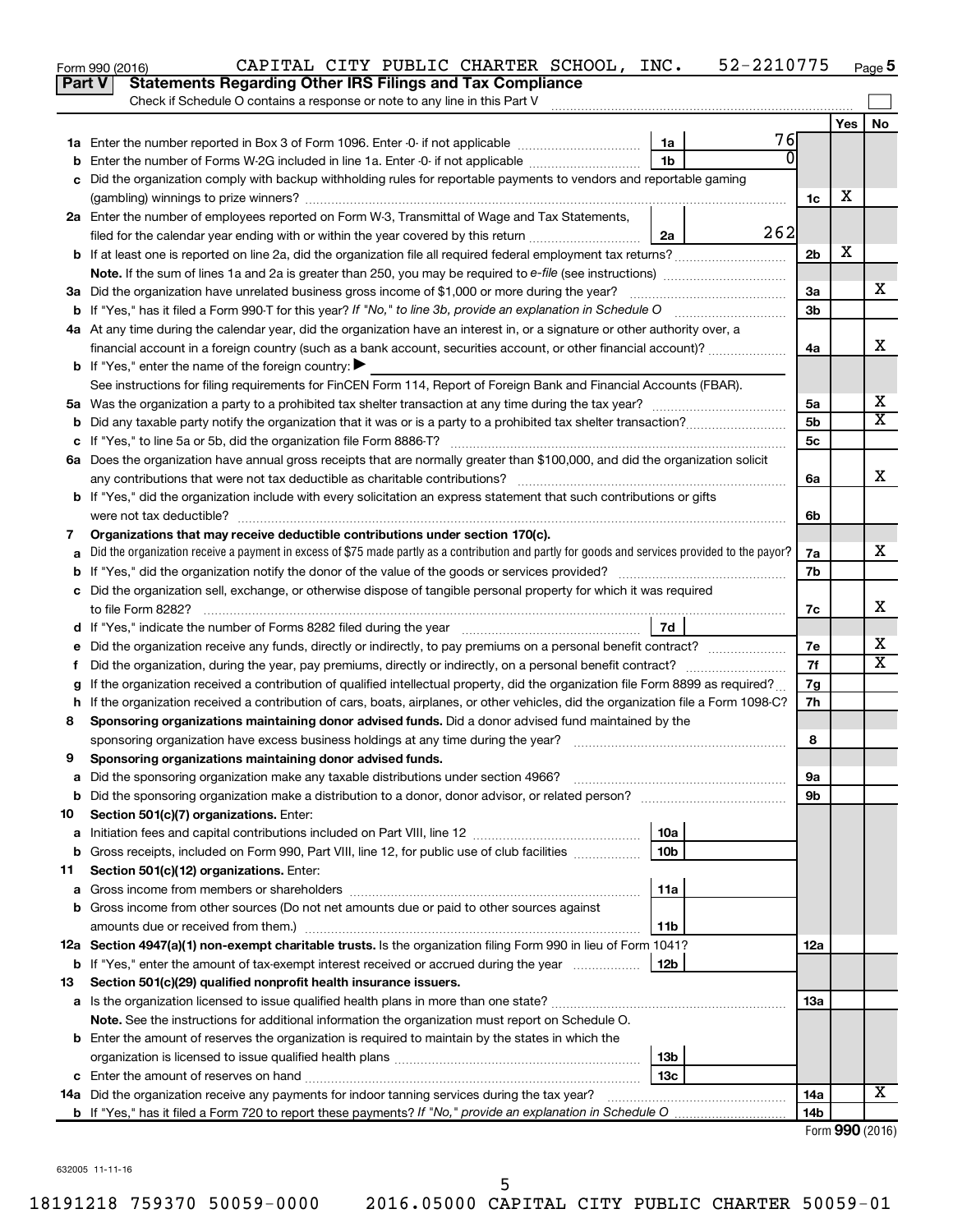| Form 990 (2016) |  |
|-----------------|--|
|-----------------|--|

## Form 990 (2016) CAPITAL CITY PUBLIC CHARTER SCHOOL, INC. 52-2210775 Page **6**

| Part VI   Governance, Management, and Disclosure For each "Yes" response to lines 2 through 7b below, and for a "No" response |
|-------------------------------------------------------------------------------------------------------------------------------|
| to line 8a, 8b, or 10b below, describe the circumstances, processes, or changes in Schedule O. See instructions.              |

|     | Check if Schedule O contains a response or note to any line in this Part VI                                                                                          |    |       |                         |                         | x                       |
|-----|----------------------------------------------------------------------------------------------------------------------------------------------------------------------|----|-------|-------------------------|-------------------------|-------------------------|
|     | <b>Section A. Governing Body and Management</b>                                                                                                                      |    |       |                         |                         |                         |
|     |                                                                                                                                                                      |    |       |                         | <b>Yes</b>              | No                      |
|     | 1a Enter the number of voting members of the governing body at the end of the tax year                                                                               | 1a | 12    |                         |                         |                         |
|     | If there are material differences in voting rights among members of the governing body, or if the governing                                                          |    |       |                         |                         |                         |
|     | body delegated broad authority to an executive committee or similar committee, explain in Schedule O.                                                                |    |       |                         |                         |                         |
| b   | Enter the number of voting members included in line 1a, above, who are independent                                                                                   | 1b | 12    |                         |                         |                         |
| 2   | Did any officer, director, trustee, or key employee have a family relationship or a business relationship with any other                                             |    |       |                         |                         |                         |
|     | officer, director, trustee, or key employee?                                                                                                                         |    |       | $\mathbf{2}$            |                         | х                       |
| 3   | Did the organization delegate control over management duties customarily performed by or under the direct supervision                                                |    |       |                         |                         |                         |
|     |                                                                                                                                                                      |    |       | 3                       |                         | х                       |
| 4   | Did the organization make any significant changes to its governing documents since the prior Form 990 was filed?                                                     |    |       | $\overline{\mathbf{4}}$ |                         | $\overline{\textbf{x}}$ |
| 5   |                                                                                                                                                                      |    |       | $\overline{\mathbf{5}}$ |                         | $\overline{\mathbf{X}}$ |
| 6   |                                                                                                                                                                      |    |       | 6                       |                         | $\overline{\textbf{X}}$ |
| 7a  | Did the organization have members, stockholders, or other persons who had the power to elect or appoint one or                                                       |    |       |                         |                         |                         |
|     |                                                                                                                                                                      |    |       | 7а                      |                         | х                       |
|     | <b>b</b> Are any governance decisions of the organization reserved to (or subject to approval by) members, stockholders, or                                          |    |       |                         |                         |                         |
|     | persons other than the governing body?                                                                                                                               |    |       | 7b                      |                         | x                       |
| 8   | Did the organization contemporaneously document the meetings held or written actions undertaken during the year by the following:                                    |    |       |                         |                         |                         |
| а   |                                                                                                                                                                      |    |       | 8a                      | X                       |                         |
| b   |                                                                                                                                                                      |    |       | 8b                      | $\overline{\mathbf{x}}$ |                         |
| 9   | Is there any officer, director, trustee, or key employee listed in Part VII, Section A, who cannot be reached at the                                                 |    |       |                         |                         |                         |
|     | organization's mailing address? If "Yes," provide the names and addresses in Schedule O                                                                              |    |       | 9                       |                         | x                       |
|     | Section B. Policies (This Section B requests information about policies not required by the Internal Revenue Code.)                                                  |    |       |                         |                         |                         |
|     |                                                                                                                                                                      |    |       |                         | Yes                     | No                      |
|     |                                                                                                                                                                      |    |       | 10a                     |                         | х                       |
|     | b If "Yes," did the organization have written policies and procedures governing the activities of such chapters, affiliates,                                         |    |       |                         |                         |                         |
|     |                                                                                                                                                                      |    |       | 10b                     |                         |                         |
|     | 11a Has the organization provided a complete copy of this Form 990 to all members of its governing body before filing the form?                                      |    |       | 11a                     | х                       |                         |
| b   | Describe in Schedule O the process, if any, used by the organization to review this Form 990.                                                                        |    |       |                         |                         |                         |
| 12a | Did the organization have a written conflict of interest policy? If "No," go to line 13                                                                              |    |       | 12a                     | х                       |                         |
|     | Were officers, directors, or trustees, and key employees required to disclose annually interests that could give rise to conflicts?                                  |    |       | 12 <sub>b</sub>         | $\overline{\text{x}}$   |                         |
| b   | Did the organization regularly and consistently monitor and enforce compliance with the policy? If "Yes," describe                                                   |    |       |                         |                         |                         |
| с   | in Schedule O how this was done                                                                                                                                      |    |       | 12c                     | х                       |                         |
|     |                                                                                                                                                                      |    |       | 13                      | $\overline{\textbf{x}}$ |                         |
| 13  |                                                                                                                                                                      |    |       | 14                      | $\overline{\textbf{x}}$ |                         |
| 14  |                                                                                                                                                                      |    |       |                         |                         |                         |
| 15  | Did the process for determining compensation of the following persons include a review and approval by independent                                                   |    |       |                         |                         |                         |
|     | persons, comparability data, and contemporaneous substantiation of the deliberation and decision?                                                                    |    |       |                         | х                       |                         |
| а   |                                                                                                                                                                      |    |       | 15a                     | $\overline{\textbf{x}}$ |                         |
| b   |                                                                                                                                                                      |    |       | 15b                     |                         |                         |
|     | If "Yes" to line 15a or 15b, describe the process in Schedule O (see instructions).                                                                                  |    |       |                         |                         |                         |
|     | 16a Did the organization invest in, contribute assets to, or participate in a joint venture or similar arrangement with a                                            |    |       |                         |                         | х                       |
|     | taxable entity during the year?                                                                                                                                      |    |       | 16a                     |                         |                         |
|     | b If "Yes," did the organization follow a written policy or procedure requiring the organization to evaluate its participation                                       |    |       |                         |                         |                         |
|     | in joint venture arrangements under applicable federal tax law, and take steps to safeguard the organization's                                                       |    |       |                         |                         |                         |
|     | exempt status with respect to such arrangements?                                                                                                                     |    |       | 16b                     |                         |                         |
|     | <b>Section C. Disclosure</b><br><b>NONE</b>                                                                                                                          |    |       |                         |                         |                         |
| 17  | List the states with which a copy of this Form 990 is required to be filed $\blacktriangleright$                                                                     |    |       |                         |                         |                         |
| 18  | Section 6104 requires an organization to make its Forms 1023 (or 1024 if applicable), 990, and 990-T (Section 501(c)(3)s only) available                             |    |       |                         |                         |                         |
|     | for public inspection. Indicate how you made these available. Check all that apply.                                                                                  |    |       |                         |                         |                         |
|     | $\lfloor x \rfloor$ Upon request<br>Other (explain in Schedule O)<br>Own website<br>Another's website                                                                |    |       |                         |                         |                         |
| 19  | Describe in Schedule O whether (and if so, how) the organization made its governing documents, conflict of interest policy, and financial                            |    |       |                         |                         |                         |
|     | statements available to the public during the tax year.                                                                                                              |    |       |                         |                         |                         |
| 20  | State the name, address, and telephone number of the person who possesses the organization's books and records:<br>CAPITAL CITY PUBLIC CHARTER SCHOOL - 202-387-0309 |    |       |                         |                         |                         |
|     |                                                                                                                                                                      |    | 20011 |                         |                         |                         |
|     | 100 PEABODY STREET, NW,<br>WASHINGTON DC,<br>WASHINGTON,                                                                                                             | DC |       |                         |                         |                         |
|     | 632006 11-11-16<br>6                                                                                                                                                 |    |       |                         |                         | Form 990 (2016)         |
|     |                                                                                                                                                                      |    |       |                         |                         |                         |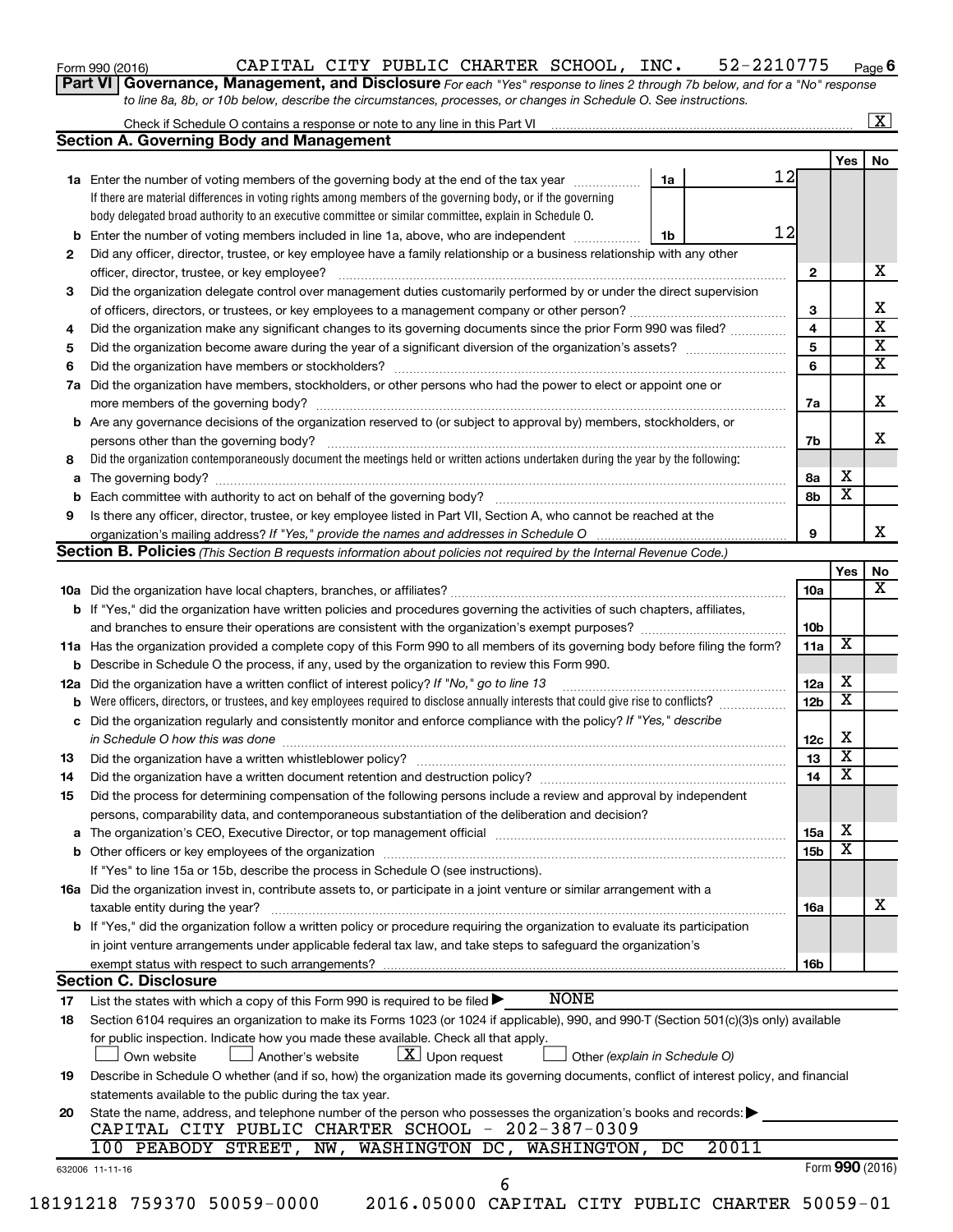Form 990 (2016) Page CAPITAL CITY PUBLIC CHARTER SCHOOL, INC. 52-2210775

| Part VII Compensation of Officers, Directors, Trustees, Key Employees, Highest Compensated |  |  |
|--------------------------------------------------------------------------------------------|--|--|
| <b>Employees, and Independent Contractors</b>                                              |  |  |

Check if Schedule O contains a response or note to any line in this Part VII

**Section A. Officers, Directors, Trustees, Key Employees, and Highest Compensated Employees**

**1a**  Complete this table for all persons required to be listed. Report compensation for the calendar year ending with or within the organization's tax year.

**•** List all of the organization's current officers, directors, trustees (whether individuals or organizations), regardless of amount of compensation. Enter -0- in columns  $(D)$ ,  $(E)$ , and  $(F)$  if no compensation was paid.

**•** List all of the organization's **current** key employees, if any. See instructions for definition of "key employee."

**•** List the organization's five current highest compensated employees (other than an officer, director, trustee, or key employee) who received reportable compensation (Box 5 of Form W-2 and/or Box 7 of Form 1099-MISC) of more than \$100,000 from the organization and any related organizations.

**•** List all of the organization's former officers, key employees, and highest compensated employees who received more than \$100,000 of reportable compensation from the organization and any related organizations.

**•** List all of the organization's former directors or trustees that received, in the capacity as a former director or trustee of the organization, more than \$10,000 of reportable compensation from the organization and any related organizations.

List persons in the following order: individual trustees or directors; institutional trustees; officers; key employees; highest compensated employees; and former such persons.

Check this box if neither the organization nor any related organization compensated any current officer, director, or trustee.  $\Box$ 

| (A)                           | (B)                    |                                         |                                                                  | (C)         |              |                                 |        | (D)                 | (E)                              | (F)                      |
|-------------------------------|------------------------|-----------------------------------------|------------------------------------------------------------------|-------------|--------------|---------------------------------|--------|---------------------|----------------------------------|--------------------------|
| Name and Title                | Average                | Position<br>(do not check more than one |                                                                  |             |              |                                 |        | Reportable          | Reportable                       | Estimated                |
|                               | hours per              |                                         | box, unless person is both an<br>officer and a director/trustee) |             |              |                                 |        | compensation        | compensation                     | amount of                |
|                               | week                   |                                         |                                                                  |             |              |                                 |        | from                | from related                     | other                    |
|                               | (list any<br>hours for |                                         |                                                                  |             |              |                                 |        | the<br>organization | organizations<br>(W-2/1099-MISC) | compensation<br>from the |
|                               | related                |                                         |                                                                  |             |              |                                 |        | (W-2/1099-MISC)     |                                  | organization             |
|                               | organizations          |                                         |                                                                  |             |              |                                 |        |                     |                                  | and related              |
|                               | below                  | ndividual trustee or director           | Institutional trustee                                            |             | Key employee | Highest compensated<br>employee |        |                     |                                  | organizations            |
|                               | line)                  |                                         |                                                                  | Officer     |              |                                 | Former |                     |                                  |                          |
| (1)<br>ALISON ARNOLD          | 1.00                   |                                         |                                                                  |             |              |                                 |        |                     |                                  |                          |
| TRUSTEE                       |                        | $\mathbf X$                             |                                                                  |             |              |                                 |        | $\mathbf 0$ .       | $\mathbf 0$ .                    | $\boldsymbol{0}$ .       |
| MAGGIE BOLAND<br>(2)          | 1.00                   |                                         |                                                                  |             |              |                                 |        |                     |                                  |                          |
| PARENT TRUSTEE                |                        | X                                       |                                                                  |             |              |                                 |        | 0.                  | $\mathbf 0$ .                    | $\mathbf 0$ .            |
| JEAN-CLAUDE BRIZARD<br>(3)    | 2.00                   |                                         |                                                                  |             |              |                                 |        |                     |                                  |                          |
| <b>BOARD CHAIR</b>            |                        | х                                       |                                                                  | $\mathbf X$ |              |                                 |        | $\mathbf 0$         | 0.                               | $\mathbf 0$ .            |
| KRISTI CRAIG<br>(4)           | 1.00                   |                                         |                                                                  |             |              |                                 |        |                     |                                  |                          |
| TRUSTEE                       |                        | X                                       |                                                                  |             |              |                                 |        | $\mathbf 0$ .       | $\mathbf 0$ .                    | $\boldsymbol{0}$ .       |
| ALEX GUERRIER<br>(5)          | 1.00                   |                                         |                                                                  |             |              |                                 |        |                     |                                  |                          |
| TRUSTEE                       |                        | X                                       |                                                                  |             |              |                                 |        | 0.                  | $\mathbf 0$ .                    | $\mathbf 0$ .            |
| (6)<br>RAOL NELSON-JAMES      | 1.00                   |                                         |                                                                  |             |              |                                 |        |                     |                                  |                          |
| <b>TRUSTEE</b>                |                        | $\mathbf X$                             |                                                                  |             |              |                                 |        | $\mathbf 0$ .       | $\mathbf 0$ .                    | $\boldsymbol{0}$ .       |
| NICK RODRIGUEZ<br>(7)         | 1.00                   |                                         |                                                                  |             |              |                                 |        |                     |                                  |                          |
| VICE CHAIR                    |                        | X                                       |                                                                  | $\mathbf X$ |              |                                 |        | 0.                  | $\mathbf 0$ .                    | $\mathbf 0$ .            |
| FRED SHERMAN<br>(8)           | 1.00                   |                                         |                                                                  |             |              |                                 |        |                     |                                  |                          |
| <b>TREASURER</b>              |                        | X                                       |                                                                  | $\rm X$     |              |                                 |        | 0.                  | $\mathbf 0$ .                    | $\mathbf 0$ .            |
| ROCHANDA HILIGH-THOMAS<br>(9) | 1.00                   |                                         |                                                                  |             |              |                                 |        |                     |                                  |                          |
| PARENT TRUSTEE, SECRETARY     |                        | X                                       |                                                                  | $\mathbf X$ |              |                                 |        | 0.                  | $\mathbf 0$ .                    | $\mathbf 0$ .            |
| (10) ANNE WALLESTAD           | 1.00                   |                                         |                                                                  |             |              |                                 |        |                     |                                  |                          |
| TRUSTEE                       |                        | $\mathbf X$                             |                                                                  |             |              |                                 |        | 0.                  | $\mathbf 0$ .                    | $\mathbf 0$ .            |
| (11) SARAH DILLARD            | 1.00                   |                                         |                                                                  |             |              |                                 |        |                     |                                  |                          |
| TRUSTEE                       |                        | X                                       |                                                                  |             |              |                                 |        | 0.                  | $\mathbf 0$ .                    | 0.                       |
| (12) KAREN DRESDEN            | 60.00                  |                                         |                                                                  |             |              |                                 |        |                     |                                  |                          |
| HEAD OF SCHOOL                |                        |                                         |                                                                  | X           |              |                                 |        | 137,292.            | 0.                               | 13,451.                  |
| (13) JONATHAN WEINSTEIN       | 40.00                  |                                         |                                                                  |             |              |                                 |        |                     |                                  |                          |
| CHIEF OPERATING OFFICER       |                        |                                         |                                                                  | $\mathbf X$ |              |                                 |        | 126,185.            | 0.                               | 12,316.                  |
| (14) LAINA COX                | 40.00                  |                                         |                                                                  |             |              |                                 |        |                     |                                  |                          |
| MIDDLE SCHOOL PRINCIPAL       |                        |                                         |                                                                  |             |              | X                               |        | 120,972.            | $\mathbf 0$ .                    | 10,825.                  |
| (15) AMY WENDEL               | 40.00                  |                                         |                                                                  |             |              |                                 |        |                     |                                  |                          |
| LOWER SCHOOL PRINCIPAL        |                        |                                         |                                                                  |             |              | X                               |        | 121,264.            | $\mathbf 0$ .                    | 12,228.                  |
| (16) BELICIA REAVES           | 40.00                  |                                         |                                                                  |             |              |                                 |        |                     |                                  |                          |
| HIGH SCHOOL PRINCIPAL         |                        |                                         |                                                                  |             |              | X                               |        | 123,751.            | 0.                               | 7,324.                   |
|                               |                        |                                         |                                                                  |             |              |                                 |        |                     |                                  |                          |
|                               |                        |                                         |                                                                  |             |              |                                 |        |                     |                                  |                          |

632007 11-11-16

**7**

 $\Box$ 

7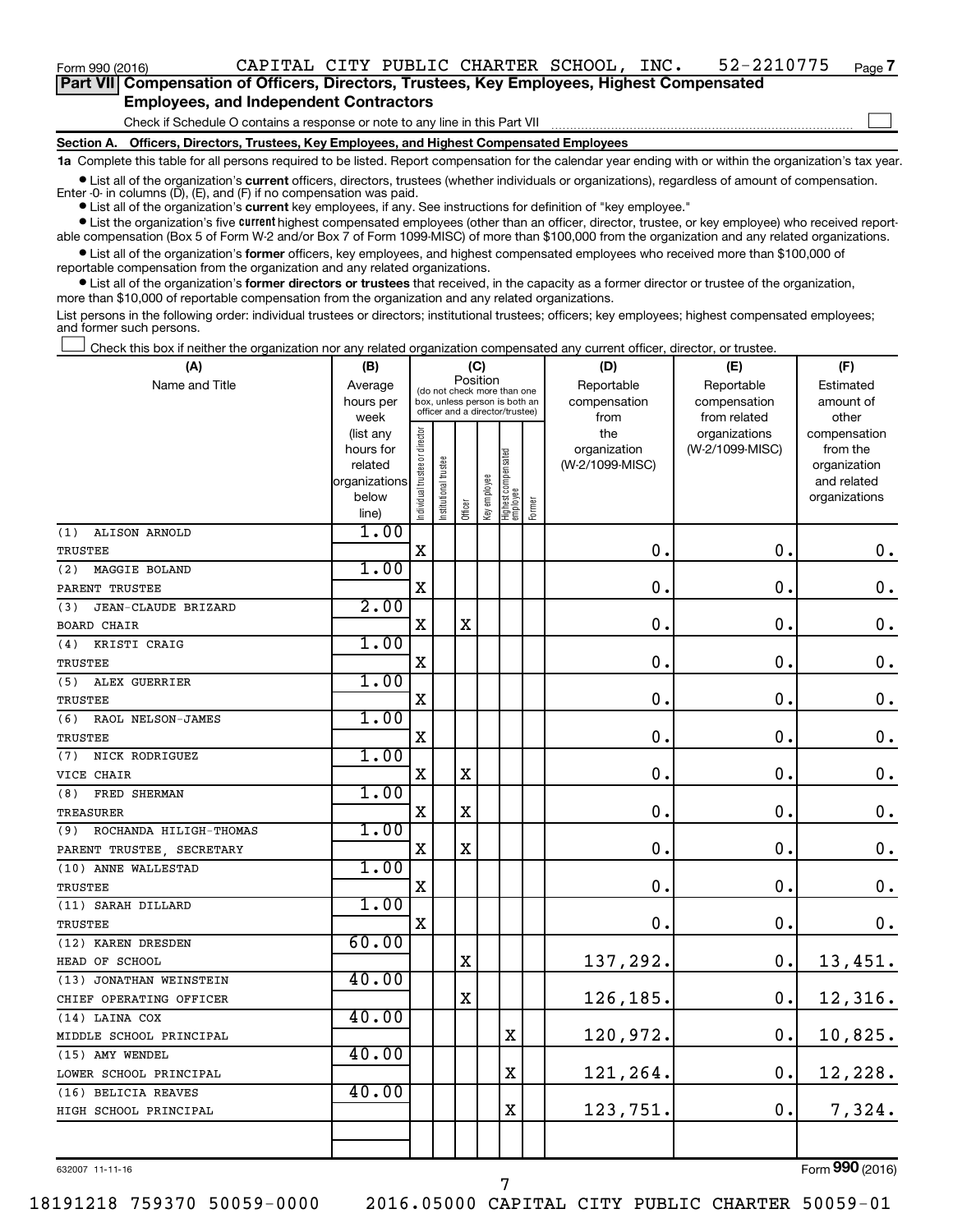|    | Form 990 (2016)                                                                                                                                                                                                                                                                                                                                               |                                                                                                                                                                                                        |                                |                       |         |              |                                  |        | CAPITAL CITY PUBLIC CHARTER SCHOOL, INC.                |                                  | 52-2210775                             | Page 8                                                                   |
|----|---------------------------------------------------------------------------------------------------------------------------------------------------------------------------------------------------------------------------------------------------------------------------------------------------------------------------------------------------------------|--------------------------------------------------------------------------------------------------------------------------------------------------------------------------------------------------------|--------------------------------|-----------------------|---------|--------------|----------------------------------|--------|---------------------------------------------------------|----------------------------------|----------------------------------------|--------------------------------------------------------------------------|
|    | Part VII Section A. Officers, Directors, Trustees, Key Employees, and Highest Compensated Employees (continued)                                                                                                                                                                                                                                               |                                                                                                                                                                                                        |                                |                       |         |              |                                  |        |                                                         |                                  |                                        |                                                                          |
|    | (A)<br>Name and title                                                                                                                                                                                                                                                                                                                                         | (B)<br>(C)<br>(D)<br>Position<br>Average<br>Reportable<br>(do not check more than one<br>hours per<br>compensation<br>box, unless person is both an<br>officer and a director/trustee)<br>week<br>from |                                |                       |         |              |                                  |        | (E)<br>Reportable<br>compensation<br>from related       |                                  | (F)<br>Estimated<br>amount of<br>other |                                                                          |
|    |                                                                                                                                                                                                                                                                                                                                                               | (list any<br>hours for<br>related<br>organizations<br>below<br>line)                                                                                                                                   | Individual trustee or director | Institutional trustee | Officer | Key employee | Highest compensated<br> employee | Former | the<br>organization<br>(W-2/1099-MISC)                  | organizations<br>(W-2/1099-MISC) |                                        | compensation<br>from the<br>organization<br>and related<br>organizations |
|    |                                                                                                                                                                                                                                                                                                                                                               |                                                                                                                                                                                                        |                                |                       |         |              |                                  |        |                                                         |                                  |                                        |                                                                          |
|    |                                                                                                                                                                                                                                                                                                                                                               |                                                                                                                                                                                                        |                                |                       |         |              |                                  |        |                                                         |                                  |                                        |                                                                          |
|    |                                                                                                                                                                                                                                                                                                                                                               |                                                                                                                                                                                                        |                                |                       |         |              |                                  |        |                                                         |                                  |                                        |                                                                          |
|    |                                                                                                                                                                                                                                                                                                                                                               |                                                                                                                                                                                                        |                                |                       |         |              |                                  |        |                                                         |                                  |                                        |                                                                          |
|    |                                                                                                                                                                                                                                                                                                                                                               |                                                                                                                                                                                                        |                                |                       |         |              |                                  |        |                                                         |                                  |                                        |                                                                          |
|    |                                                                                                                                                                                                                                                                                                                                                               |                                                                                                                                                                                                        |                                |                       |         |              |                                  |        | 629,464.                                                |                                  | $\overline{0}$ .                       | 56, 144.                                                                 |
|    | c Total from continuation sheets to Part VII, Section A manuscription of                                                                                                                                                                                                                                                                                      |                                                                                                                                                                                                        |                                |                       |         |              |                                  |        | σ.<br>629,464.                                          |                                  | $\overline{0}$ .<br>$\overline{0}$ .   | $\overline{0}$ .<br>56, 144.                                             |
| 2  | Total number of individuals (including but not limited to those listed above) who received more than \$100,000 of reportable<br>compensation from the organization $\blacktriangleright$                                                                                                                                                                      |                                                                                                                                                                                                        |                                |                       |         |              |                                  |        |                                                         |                                  |                                        | 5<br>Yes<br>No                                                           |
| 3  | Did the organization list any former officer, director, or trustee, key employee, or highest compensated employee on<br>line 1a? If "Yes," complete Schedule J for such individual manufactured contains and the set of the schedule J                                                                                                                        |                                                                                                                                                                                                        |                                |                       |         |              |                                  |        |                                                         |                                  | 3                                      | х                                                                        |
| 5  | For any individual listed on line 1a, is the sum of reportable compensation and other compensation from the organization<br>and related organizations greater than \$150,000? If "Yes," complete Schedule J for such individual<br>Did any person listed on line 1a receive or accrue compensation from any unrelated organization or individual for services |                                                                                                                                                                                                        |                                |                       |         |              |                                  |        |                                                         |                                  | 4                                      | X                                                                        |
|    | <b>Section B. Independent Contractors</b>                                                                                                                                                                                                                                                                                                                     |                                                                                                                                                                                                        |                                |                       |         |              |                                  |        |                                                         |                                  | 5                                      | х                                                                        |
| 1. | Complete this table for your five highest compensated independent contractors that received more than \$100,000 of compensation from<br>the organization. Report compensation for the calendar year ending with or within the organization's tax year.                                                                                                        |                                                                                                                                                                                                        |                                |                       |         |              |                                  |        |                                                         |                                  |                                        |                                                                          |
|    | (A)<br>Name and business address                                                                                                                                                                                                                                                                                                                              |                                                                                                                                                                                                        |                                |                       |         |              |                                  |        | (B)<br>Description of services<br><b>RENOVATIONS TO</b> |                                  | (C)<br>Compensation                    |                                                                          |
|    | THE WHITING-TURNER CONTRACTING COMPANY,<br>6305 IVY LANE, SUITE 800, GREENBELT, MD<br>BUSY BEE ENVIRONMENTAL SERVICES, INC                                                                                                                                                                                                                                    |                                                                                                                                                                                                        |                                |                       |         |              |                                  |        | THEATER                                                 |                                  |                                        | 3,605,260.                                                               |
|    | 7826 EASTERN AVE #503, WASHINGTON, DC 20012JANITORIAL SERVICES<br>REVOLUTION FOODS, INC., 6219 COLUMBIA PARK<br>ROAD, HYATTSVILLE, MD 20785                                                                                                                                                                                                                   |                                                                                                                                                                                                        |                                |                       |         |              |                                  |        |                                                         |                                  |                                        | 582, 207.                                                                |
|    | DC PUBLIC CHARTER SCHOOL BOARD, 333 14TH<br>STREET NW #210, WASHINGTON, DC 20010                                                                                                                                                                                                                                                                              |                                                                                                                                                                                                        |                                |                       |         |              |                                  |        | <b>FOOD SERVICE</b><br>AUTHORIZER                       |                                  |                                        | 465,087.<br>212,941.                                                     |
|    | CENTER FOR INSPIRED TEACHING, INC.<br>1436 U ST NW #400, WASHINGTON, DC 20009                                                                                                                                                                                                                                                                                 |                                                                                                                                                                                                        |                                |                       |         |              |                                  |        | CONTRACTED<br>INSTRUCTION                               |                                  |                                        | 177,800.                                                                 |
| 2  | Total number of independent contractors (including but not limited to those listed above) who received more than<br>\$100,000 of compensation from the organization >                                                                                                                                                                                         |                                                                                                                                                                                                        |                                |                       |         | 7            |                                  |        |                                                         |                                  |                                        | Form 990 (2016)                                                          |

632008 11-11-16

8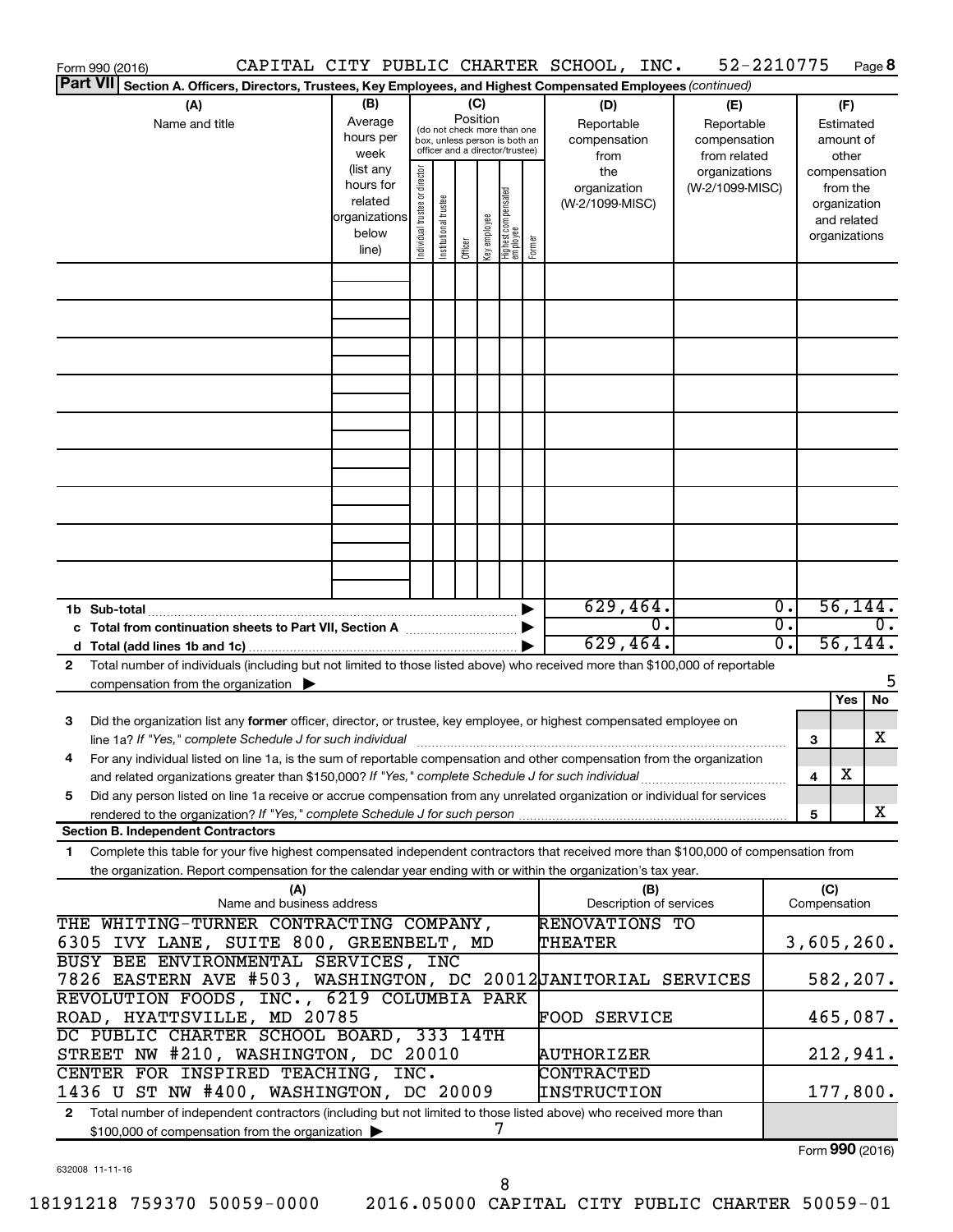|                                                           |      |     | Form 990 (2016)                                                                                                       |                |                      | CAPITAL CITY PUBLIC CHARTER SCHOOL, INC. |                                          | 52-2210775                                         | Page 9                                                      |
|-----------------------------------------------------------|------|-----|-----------------------------------------------------------------------------------------------------------------------|----------------|----------------------|------------------------------------------|------------------------------------------|----------------------------------------------------|-------------------------------------------------------------|
| <b>Part VIII</b>                                          |      |     | <b>Statement of Revenue</b>                                                                                           |                |                      |                                          |                                          |                                                    |                                                             |
|                                                           |      |     |                                                                                                                       |                |                      |                                          | (B)                                      |                                                    |                                                             |
|                                                           |      |     |                                                                                                                       |                |                      | (A)<br>Total revenue                     | Related or<br>exempt function<br>revenue | $\overline{C}$<br>Unrelated<br>business<br>revenue | Revenue excluded<br>from tax under<br>sections<br>512 - 514 |
|                                                           |      |     | 1 a Federated campaigns                                                                                               | 1a             |                      |                                          |                                          |                                                    |                                                             |
| Contributions, Gifts, Grants<br>and Other Similar Amounts |      |     | <b>b</b> Membership dues                                                                                              | 1 <sub>b</sub> |                      |                                          |                                          |                                                    |                                                             |
|                                                           |      |     | c Fundraising events                                                                                                  | l 1c           |                      |                                          |                                          |                                                    |                                                             |
|                                                           |      |     | d Related organizations                                                                                               | 1 <sub>d</sub> |                      |                                          |                                          |                                                    |                                                             |
|                                                           |      |     | e Government grants (contributions)                                                                                   | 1e             | 1,999,402.           |                                          |                                          |                                                    |                                                             |
|                                                           |      |     | f All other contributions, gifts, grants, and                                                                         |                |                      |                                          |                                          |                                                    |                                                             |
|                                                           |      |     | similar amounts not included above                                                                                    | 1f             | 220,769.             |                                          |                                          |                                                    |                                                             |
|                                                           |      |     | g Noncash contributions included in lines 1a-1f: \$                                                                   |                | 45,841.              |                                          |                                          |                                                    |                                                             |
|                                                           |      |     |                                                                                                                       |                |                      | 2,220,171.                               |                                          |                                                    |                                                             |
|                                                           |      |     |                                                                                                                       |                | <b>Business Code</b> |                                          |                                          |                                                    |                                                             |
|                                                           |      | 2 a | PROGRAM SERVICE REVENUE                                                                                               |                | 900099               | 18,658,772.                              | 18,658,772.                              |                                                    |                                                             |
|                                                           |      | b   | <u> 1980 - Johann Barbara, martin a</u>                                                                               |                |                      |                                          |                                          |                                                    |                                                             |
|                                                           |      | с   | <u> 1989 - Johann Barbara, martin amerikan basar dan berasal dalam basar dalam basar dalam basar dalam basar dala</u> |                |                      |                                          |                                          |                                                    |                                                             |
|                                                           |      | d   |                                                                                                                       |                |                      |                                          |                                          |                                                    |                                                             |
| Program Service<br>Revenue                                |      |     |                                                                                                                       |                |                      |                                          |                                          |                                                    |                                                             |
|                                                           |      |     |                                                                                                                       |                |                      |                                          |                                          |                                                    |                                                             |
|                                                           |      |     |                                                                                                                       |                | ▶                    | 18,658,772.                              |                                          |                                                    |                                                             |
|                                                           | 3    |     | Investment income (including dividends, interest, and                                                                 |                |                      |                                          |                                          |                                                    |                                                             |
|                                                           |      |     |                                                                                                                       |                | ▶                    | 4,696.                                   |                                          |                                                    | 4,696.                                                      |
|                                                           | 4    |     | Income from investment of tax-exempt bond proceeds                                                                    |                |                      |                                          |                                          |                                                    |                                                             |
|                                                           | 5    |     |                                                                                                                       |                |                      |                                          |                                          |                                                    |                                                             |
|                                                           |      |     |                                                                                                                       | (i) Real       | (ii) Personal        |                                          |                                          |                                                    |                                                             |
|                                                           |      |     |                                                                                                                       |                |                      |                                          |                                          |                                                    |                                                             |
|                                                           |      |     |                                                                                                                       |                |                      |                                          |                                          |                                                    |                                                             |
|                                                           |      |     | c Rental income or (loss)                                                                                             |                |                      |                                          |                                          |                                                    |                                                             |
|                                                           |      |     |                                                                                                                       |                | ▶                    |                                          |                                          |                                                    |                                                             |
|                                                           |      |     | 7 a Gross amount from sales of                                                                                        | (i) Securities | (ii) Other           |                                          |                                          |                                                    |                                                             |
|                                                           |      |     | assets other than inventory                                                                                           |                | 8,923.               |                                          |                                          |                                                    |                                                             |
|                                                           |      |     | <b>b</b> Less: cost or other basis                                                                                    |                |                      |                                          |                                          |                                                    |                                                             |
|                                                           |      |     | and sales expenses                                                                                                    |                | 7,945.<br>978.       |                                          |                                          |                                                    |                                                             |
|                                                           |      |     |                                                                                                                       |                |                      | 978.                                     |                                          |                                                    |                                                             |
|                                                           |      |     |                                                                                                                       |                |                      |                                          | 978.                                     |                                                    |                                                             |
|                                                           |      |     | 8 a Gross income from fundraising events (not<br>including \$                                                         |                |                      |                                          |                                          |                                                    |                                                             |
|                                                           |      |     | $\overline{\phantom{a}}$ of<br>contributions reported on line 1c). See                                                |                |                      |                                          |                                          |                                                    |                                                             |
| <b>Other Revenue</b>                                      |      |     |                                                                                                                       |                |                      |                                          |                                          |                                                    |                                                             |
|                                                           |      |     |                                                                                                                       | b              |                      |                                          |                                          |                                                    |                                                             |
|                                                           |      |     | c Net income or (loss) from fundraising events                                                                        |                |                      |                                          |                                          |                                                    |                                                             |
|                                                           |      |     | 9 a Gross income from gaming activities. See                                                                          |                |                      |                                          |                                          |                                                    |                                                             |
|                                                           |      |     |                                                                                                                       |                |                      |                                          |                                          |                                                    |                                                             |
|                                                           |      |     | <b>b</b> Less: direct expenses <b>contained b</b>                                                                     |                |                      |                                          |                                          |                                                    |                                                             |
|                                                           |      |     |                                                                                                                       |                |                      |                                          |                                          |                                                    |                                                             |
|                                                           |      |     | 10 a Gross sales of inventory, less returns                                                                           |                |                      |                                          |                                          |                                                    |                                                             |
|                                                           |      |     |                                                                                                                       |                |                      |                                          |                                          |                                                    |                                                             |
|                                                           |      |     | <b>b</b> Less: cost of goods sold $\ldots$ <b>b</b>                                                                   |                |                      |                                          |                                          |                                                    |                                                             |
|                                                           |      |     |                                                                                                                       |                |                      |                                          |                                          |                                                    |                                                             |
|                                                           |      |     | Miscellaneous Revenue                                                                                                 |                | <b>Business Code</b> |                                          |                                          |                                                    |                                                             |
|                                                           | 11 a |     | the control of the control of the control of the control of the control of                                            |                |                      |                                          |                                          |                                                    |                                                             |
|                                                           |      | b   | <u> 1989 - Johann Stein, mars an deutscher Stein († 1958)</u>                                                         |                |                      |                                          |                                          |                                                    |                                                             |
|                                                           |      | с   | <u> 1989 - Johann Barn, mars et al. (b. 1989)</u>                                                                     |                |                      |                                          |                                          |                                                    |                                                             |
|                                                           |      | d   |                                                                                                                       |                |                      |                                          |                                          |                                                    |                                                             |
|                                                           |      |     |                                                                                                                       |                |                      |                                          |                                          |                                                    |                                                             |
|                                                           | 12   |     |                                                                                                                       |                |                      | 20,884,617.                              | 18,659,750.                              | 0.                                                 | 4,696.                                                      |
| 632009 11-11-16                                           |      |     |                                                                                                                       |                |                      |                                          |                                          |                                                    | Form 990 (2016)                                             |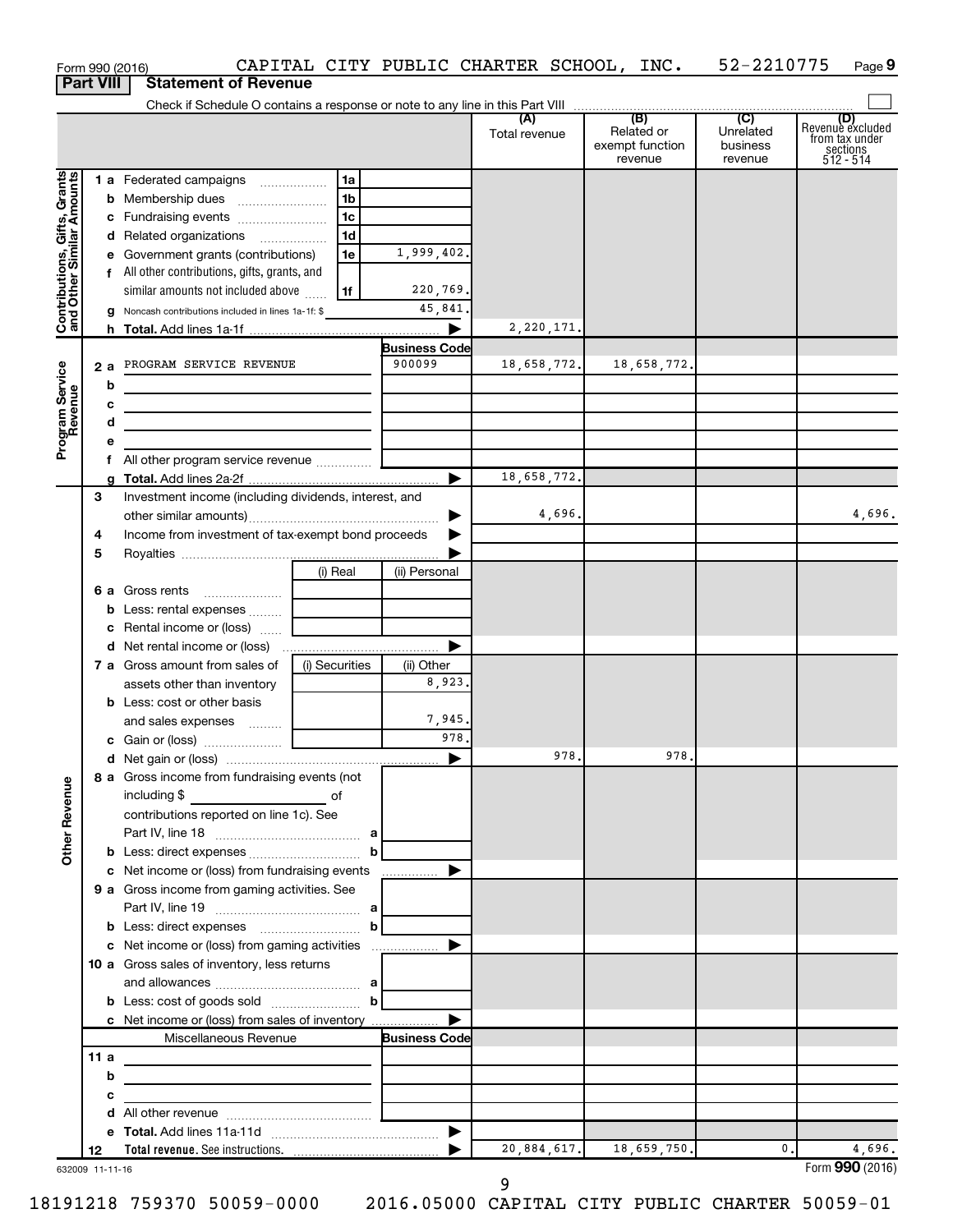## 52-2210775 <sub>Page</sub> 10

**Total functional expenses.**  Add lines 1 through 24e **Joint costs.** Complete this line only if the organization **(A) (B) (C) (D)** Fundraising **1 2 3** Grants and other assistance to foreign **4 5 6 7 8 9 10 11 a** Management ~~~~~~~~~~~~~~~~ **b c d e f g 12 13 14 15 16 17 18 19 20 21 22 23 24 a b c d e** All other expenses **25 26** *Section 501(c)(3) and 501(c)(4) organizations must complete all columns. All other organizations must complete column (A).* Grants and other assistance to domestic organizations and domestic governments. See Part IV, line 21 Compensation not included above, to disqualified persons (as defined under section 4958(f)(1)) and persons described in section  $4958(c)(3)(B)$   $\ldots$ Pension plan accruals and contributions (include section 401(k) and 403(b) employer contributions) Professional fundraising services. See Part IV, line 17 Other. (If line 11g amount exceeds 10% of line 25, column (A) amount, list line 11g expenses on Sch O.) Other expenses. Itemize expenses not covered above. (List miscellaneous expenses in line 24e. If line 24e amount exceeds 10% of line 25, column (A) amount, list line 24e expenses on Schedule O.) reported in column (B) joint costs from a combined Form 990 (2016)  $\,$  CAPITAL CITY PUBLIC CHARTER SCHOOL, INC.  $\,$  52-2210775  $\,$  Page Check if Schedule O contains a response or note to any line in this Part IX Total expenses Program service expenses Management and general expenses expenses .<br>... Grants and other assistance to domestic  $individuals. See Part IV, line 22$  ............. organizations, foreign governments, and foreign individuals. See Part IV, lines 15 and 16  $\ldots$ Benefits paid to or for members .................... Compensation of current officers, directors, trustees, and key employees ........................ Other salaries and wages ~~~~~~~~~~ Other employee benefits ~~~~~~~~~~ Payroll taxes ~~~~~~~~~~~~~~~~ Fees for services (non-employees): Legal ~~~~~~~~~~~~~~~~~~~~ Accounting ~~~~~~~~~~~~~~~~~ Lobbying ~~~~~~~~~~~~~~~~~~ Investment management fees ........................ Advertising and promotion ........................... Office expenses ~~~~~~~~~~~~~~~ Information technology ~~~~~~~~~~~ Royalties ~~~~~~~~~~~~~~~~~~ Occupancy ~~~~~~~~~~~~~~~~~ Travel ~~~~~~~~~~~~~~~~~~~ Payments of travel or entertainment expenses for any federal, state, or local public officials Conferences, conventions, and meetings Interest ~~~~~~~~~~~~~~~~~~ Payments to affiliates ~~~~~~~~~~~~ Depreciation, depletion, and amortization ...... Insurance ~~~~~~~~~~~~~~~~~ *Do not include amounts reported on lines 6b, 7b, 8b, 9b, and 10b of Part VIII.* **Part IX Statement of Functional Expenses**  $\Box$ 26,564. 26,564. 323,470. 129,928. 184,880. 8,662. 10,793,363. 8,897,841. 1,740,884. 154,638. 595,907. 491,168. 96,220. 8,519. 755,851. 617,858. 127,338. 10,655. 864,081. 702,549. 148,862. 12,670.  $13,276.$  9,550. 3,726. 191,547. 191,547. 541,171. 439,317. 93,931. 7,923. 975,505. 951,118. 23,226. 1,161. 534,153. 520,799. 12,718. 636. 1,578,552. 1,435,550. 141,225. 1,777. 111,100. 90,331. 19,140. 1,629. DIRECT STUDENT COST | 1,606,816. 1,606,816. MAINTENANCE & JANITORIA | 565,939. | 551,790. | 13,475. | 674. PROFESSIONAL DEVELOPMEN 229,138. 186,302. 39,476. 3,360. OTHER MISCELLANEOUS EXP | 216,960. 185,245. 31,715. 368,860. 74,213. 287,019. 7,628. 20,292,253. 16,916,939. 3,155,382. 219,932.

632010 11-11-16

Check here |

Form (2016) **990**

10

18191218 759370 50059-0000 2016.05000 CAPITAL CITY PUBLIC CHARTER 50059-01

Check here  $\begin{array}{c} \begin{array}{|c} \hline \end{array} \end{array}$  if following SOP 98-2 (ASC 958-720)

educational campaign and fundraising solicitation.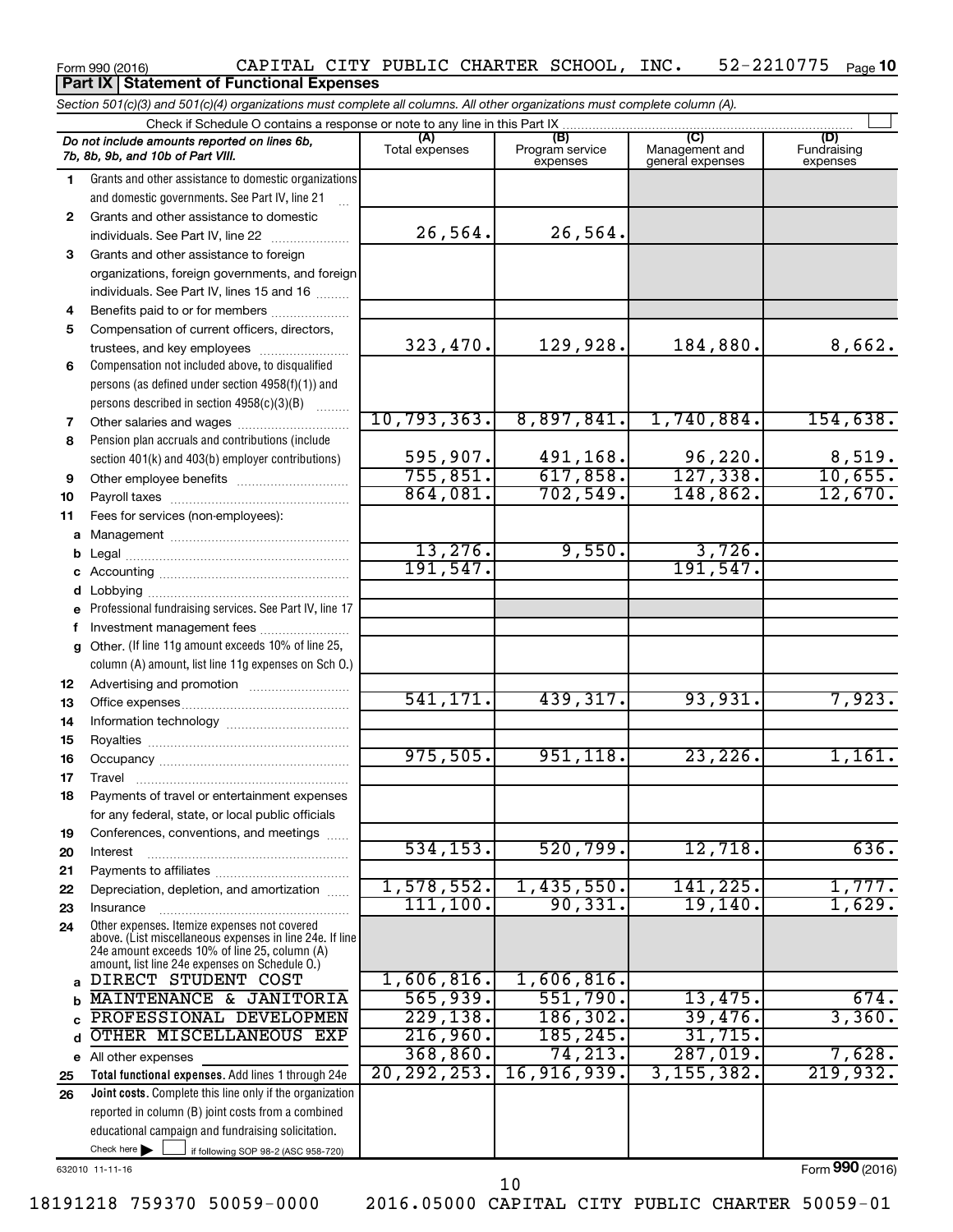18191218 759370 50059-0000 2016.05000 CAPITAL CITY PUBLIC CHARTER 50059-01 11

# **Part X Balance Sheet**<br>**Part X Balance Sheet**

|                             |          |                                                                                                                                |           | (A)<br>Beginning of year |                         | (B)<br>End of year |
|-----------------------------|----------|--------------------------------------------------------------------------------------------------------------------------------|-----------|--------------------------|-------------------------|--------------------|
|                             | 1        |                                                                                                                                |           | 6, 197, 264.             | $\mathbf{1}$            | 4, 113, 065.       |
|                             | 2        |                                                                                                                                |           | 6,045,708.               | $\overline{\mathbf{2}}$ | 6,050,364.         |
|                             | З        |                                                                                                                                |           | 357,756.                 | $\overline{\mathbf{3}}$ | 413,984.           |
|                             | 4        |                                                                                                                                |           |                          | 4                       |                    |
|                             | 5        | Loans and other receivables from current and former officers, directors,                                                       |           |                          |                         |                    |
|                             |          | trustees, key employees, and highest compensated employees. Complete                                                           |           |                          |                         |                    |
|                             |          | Part II of Schedule L                                                                                                          |           |                          | 5                       |                    |
|                             | 6        | Loans and other receivables from other disqualified persons (as defined under                                                  |           |                          |                         |                    |
|                             |          | section 4958(f)(1)), persons described in section 4958(c)(3)(B), and contributing                                              |           |                          |                         |                    |
| Assets                      |          | employers and sponsoring organizations of section 501(c)(9) voluntary                                                          |           |                          |                         |                    |
|                             |          | employees' beneficiary organizations (see instr). Complete Part II of Sch L                                                    |           |                          | 6                       |                    |
|                             | 7        |                                                                                                                                |           | $\overline{7}$           |                         |                    |
|                             | 8        |                                                                                                                                |           | 8                        |                         |                    |
|                             | 9        | Prepaid expenses and deferred charges                                                                                          |           |                          | 9                       |                    |
|                             |          | 10a Land, buildings, and equipment: cost or other                                                                              |           |                          |                         |                    |
|                             |          | $\vert$ 10a $\vert$ 32, 270, 281.<br>basis. Complete Part VI of Schedule D                                                     |           |                          |                         |                    |
|                             |          | 7,248,361.<br>10 <sub>b</sub>                                                                                                  |           | 22,807,134.              | 10 <sub>c</sub>         | 25,021,920.        |
|                             | 11       |                                                                                                                                |           | 11                       |                         |                    |
|                             | 12       |                                                                                                                                |           |                          | 12                      |                    |
|                             | 13       |                                                                                                                                |           |                          | 13                      |                    |
|                             | 14       |                                                                                                                                |           | 14                       |                         |                    |
|                             | 15       |                                                                                                                                | 203, 344. | 15                       | 232,965.                |                    |
|                             |          |                                                                                                                                |           | 35,611,206.              | 16                      | 35,832,298.        |
|                             | 16<br>17 |                                                                                                                                |           | 1,692,455.               | 17                      | 1,510,634.         |
|                             | 18       |                                                                                                                                |           | 18                       |                         |                    |
|                             | 19       |                                                                                                                                |           | 1,179.                   | 19                      | 69, 203.           |
|                             | 20       |                                                                                                                                |           |                          | 20                      |                    |
|                             |          |                                                                                                                                |           |                          | 21                      |                    |
|                             | 21       | Escrow or custodial account liability. Complete Part IV of Schedule D                                                          |           |                          |                         |                    |
| Liabilities                 | 22       | Loans and other payables to current and former officers, directors, trustees,                                                  |           |                          |                         |                    |
|                             |          | key employees, highest compensated employees, and disqualified persons.                                                        |           |                          | 22                      |                    |
|                             |          |                                                                                                                                |           | 18, 193, 687.            | 23                      | 17,356,847.        |
|                             | 23<br>24 | Secured mortgages and notes payable to unrelated third parties<br>Unsecured notes and loans payable to unrelated third parties |           |                          | 24                      |                    |
|                             | 25       | Other liabilities (including federal income tax, payables to related third                                                     |           |                          |                         |                    |
|                             |          | parties, and other liabilities not included on lines 17-24). Complete Part X of                                                |           |                          |                         |                    |
|                             |          | Schedule D                                                                                                                     |           | 2,935,641.               | 25                      | 3, 111, 952.       |
|                             | 26       |                                                                                                                                |           | 22,822,962.              | 26                      | 22,048,636.        |
|                             |          | Organizations that follow SFAS 117 (ASC 958), check here $\blacktriangleright \begin{array}{c} \boxed{X} \\ \end{array}$ and   |           |                          |                         |                    |
|                             |          | complete lines 27 through 29, and lines 33 and 34.                                                                             |           |                          |                         |                    |
|                             | 27       |                                                                                                                                |           | 12,690,496.              | 27                      | 13,757,040.        |
|                             | 28       |                                                                                                                                |           | 97,748.                  | 28                      | 26,622.            |
|                             | 29       | Permanently restricted net assets                                                                                              |           |                          | 29                      |                    |
|                             |          | Organizations that do not follow SFAS 117 (ASC 958), check here ▶ □                                                            |           |                          |                         |                    |
|                             |          | and complete lines 30 through 34.                                                                                              |           |                          |                         |                    |
|                             | 30       |                                                                                                                                |           |                          | 30                      |                    |
|                             | 31       | Paid-in or capital surplus, or land, building, or equipment fund                                                               |           |                          | 31                      |                    |
| Net Assets or Fund Balances | 32       | Retained earnings, endowment, accumulated income, or other funds                                                               |           |                          | 32                      |                    |
|                             | 33       |                                                                                                                                |           | 12,788,244.              | 33                      | 13,783,662.        |
|                             | 34       |                                                                                                                                |           | 35,611,206.              | 34                      | 35,832,298.        |
|                             |          |                                                                                                                                |           |                          |                         |                    |

Form 990 (2016)  $\,$  CAPITAL CITY PUBLIC CHARTER SCHOOL, INC.  $\,$  52-2210775  $\,$  Page 52-2210775 Page 11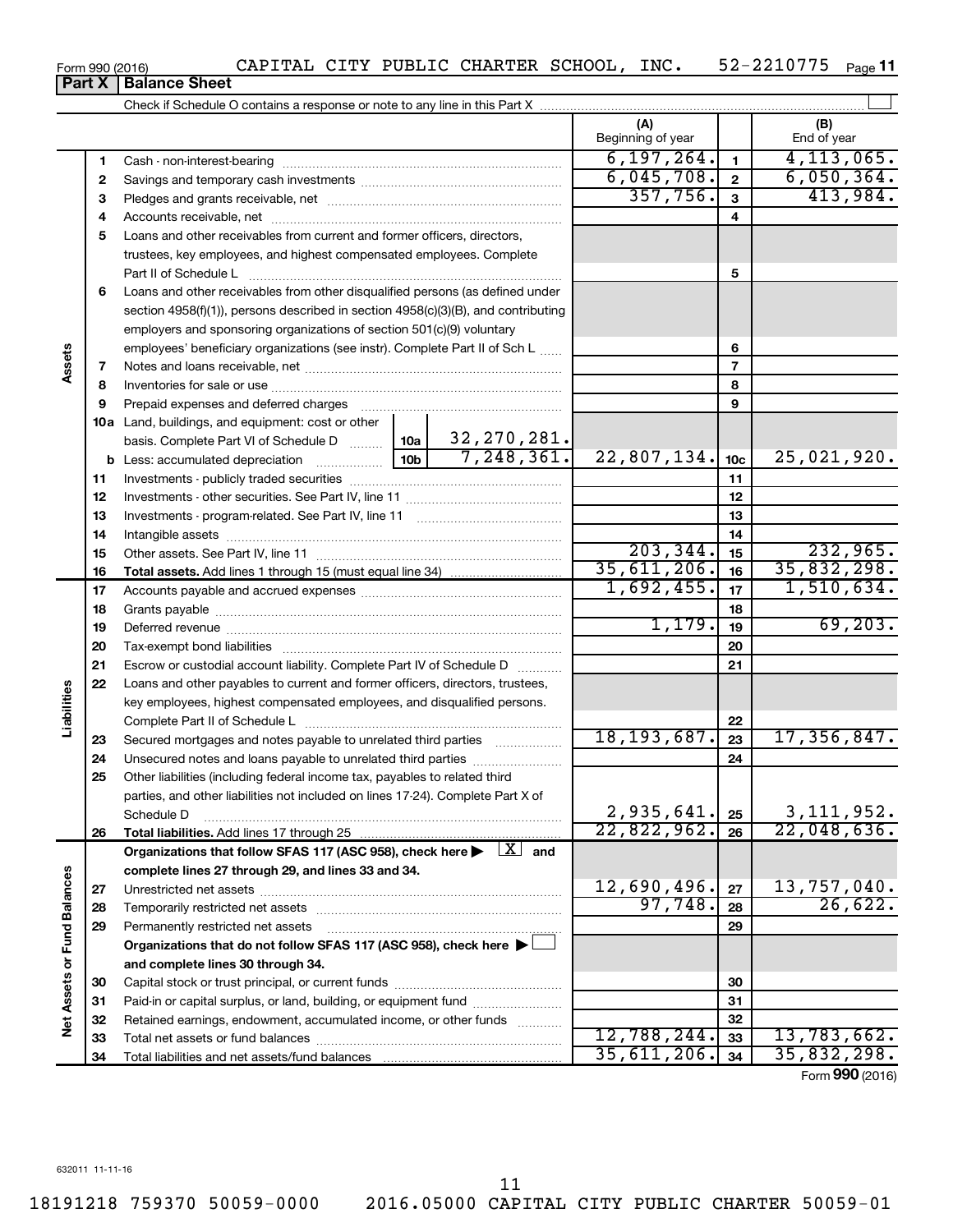|    | CAPITAL CITY PUBLIC CHARTER SCHOOL, INC.<br>Form 990 (2016)                                                                     |                         | 52-2210775     |          | Page 12                 |
|----|---------------------------------------------------------------------------------------------------------------------------------|-------------------------|----------------|----------|-------------------------|
|    | <b>Part XI</b><br><b>Reconciliation of Net Assets</b>                                                                           |                         |                |          |                         |
|    |                                                                                                                                 |                         |                |          | X                       |
|    |                                                                                                                                 |                         |                |          |                         |
| 1  |                                                                                                                                 | $\blacksquare$          | 20,884,617.    |          |                         |
| 2  |                                                                                                                                 | $\mathbf{2}$            | 20, 292, 253.  |          |                         |
| 3  | Revenue less expenses. Subtract line 2 from line 1                                                                              | 3                       |                |          | 592, 364.               |
| 4  |                                                                                                                                 | $\overline{\mathbf{4}}$ | 12,788,244.    |          |                         |
| 5  |                                                                                                                                 | 5                       |                |          |                         |
| 6  | Donated services and use of facilities                                                                                          | 6                       |                |          |                         |
| 7  | Investment expenses                                                                                                             | $\overline{7}$          |                |          |                         |
| 8  | Prior period adjustments                                                                                                        | 8                       |                |          |                         |
| 9  |                                                                                                                                 | 9                       |                |          | 403,054.                |
| 10 | Net assets or fund balances at end of year. Combine lines 3 through 9 (must equal Part X, line 33,                              |                         |                |          |                         |
|    | column (B))                                                                                                                     | 10                      | 13,783,662.    |          |                         |
|    | Part XII Financial Statements and Reporting                                                                                     |                         |                |          |                         |
|    |                                                                                                                                 |                         |                |          | $\overline{\mathbf{x}}$ |
|    |                                                                                                                                 |                         |                | Yes      | <b>No</b>               |
| 1. | $\boxed{\mathbf{X}}$ Accrual<br>Accounting method used to prepare the Form 990: [130] Cash<br>$\Box$ Other                      |                         |                |          |                         |
|    | If the organization changed its method of accounting from a prior year or checked "Other," explain in Schedule O.               |                         |                |          |                         |
|    |                                                                                                                                 |                         | 2a             |          | x                       |
|    | If "Yes," check a box below to indicate whether the financial statements for the year were compiled or reviewed on a            |                         |                |          |                         |
|    | separate basis, consolidated basis, or both:                                                                                    |                         |                |          |                         |
|    | Separate basis<br>Consolidated basis<br>Both consolidated and separate basis                                                    |                         |                |          |                         |
|    |                                                                                                                                 |                         | 2 <sub>b</sub> | х        |                         |
|    | If "Yes," check a box below to indicate whether the financial statements for the year were audited on a separate basis,         |                         |                |          |                         |
|    | consolidated basis, or both:                                                                                                    |                         |                |          |                         |
|    | $\lfloor \underline{X} \rfloor$ Separate basis<br><b>Consolidated basis</b><br>Both consolidated and separate basis             |                         |                |          |                         |
|    | c If "Yes" to line 2a or 2b, does the organization have a committee that assumes responsibility for oversight of the audit,     |                         |                |          |                         |
|    |                                                                                                                                 |                         | 2c             | х        |                         |
|    | If the organization changed either its oversight process or selection process during the tax year, explain in Schedule O.       |                         |                |          |                         |
|    | 3a As a result of a federal award, was the organization required to undergo an audit or audits as set forth in the Single Audit |                         |                |          |                         |
|    |                                                                                                                                 |                         | 3a             | x        |                         |
|    | b If "Yes," did the organization undergo the required audit or audits? If the organization did not undergo the required audit   |                         |                |          |                         |
|    |                                                                                                                                 |                         | 3 <sub>b</sub> | х<br>ההח |                         |

Form (2016) **990**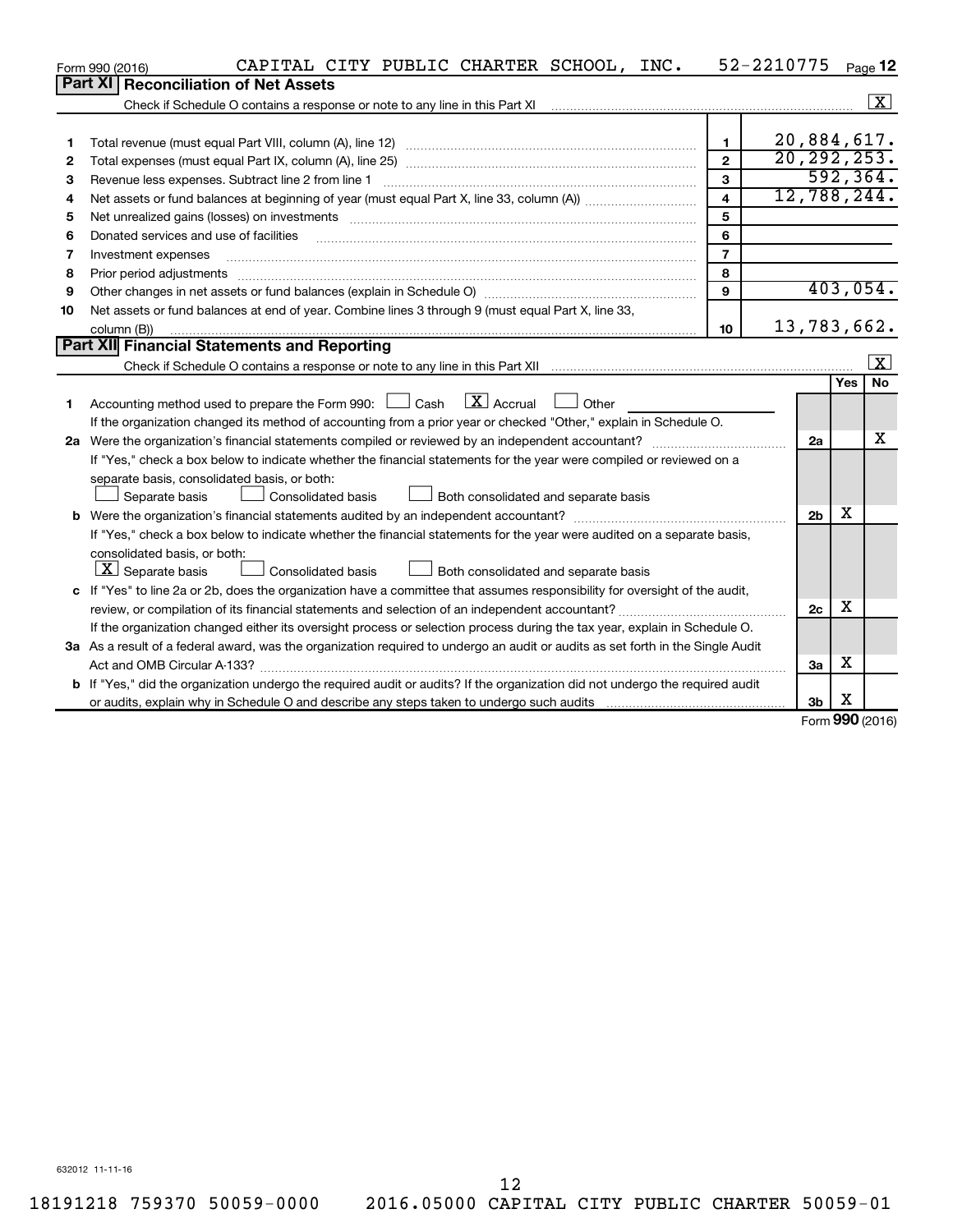## **Public Charity Status and Public Support 2016**

**(Form 990 or 990-EZ) Complete if the organization is a section 501(c)(3) organization or a section**

**4947(a)(1) nonexempt charitable trust.**

| ΖU<br>10                                   |  |
|--------------------------------------------|--|
| <b>Open to Public</b><br><b>Inspection</b> |  |

OMB No. 1545-0047

| Department of the Treasury | $\blacktriangleright$ Attach to Form 990 or Form 990-EZ.                                          | <b>Open to Public</b>          |
|----------------------------|---------------------------------------------------------------------------------------------------|--------------------------------|
| Internal Revenue Service   | Information about Schedule A (Form 990 or 990-EZ) and its instructions is at WWW.irs.gov/form990. | Inspection                     |
| Name of the organization   |                                                                                                   | Emplover identification number |

| Attach to Form 990 or Form 990-EZ.                                                                |  |
|---------------------------------------------------------------------------------------------------|--|
| Information about Schedule A (Form 990 or 990-EZ) and its instructions is at WWW.irs.gov/form990. |  |

|                |          |                                                                                                                                                                                       |          | CAPITAL CITY PUBLIC CHARTER SCHOOL, INC.               |                                                                |    |                            | 52-2210775                 |
|----------------|----------|---------------------------------------------------------------------------------------------------------------------------------------------------------------------------------------|----------|--------------------------------------------------------|----------------------------------------------------------------|----|----------------------------|----------------------------|
| Part I         |          | Reason for Public Charity Status (All organizations must complete this part.) See instructions.                                                                                       |          |                                                        |                                                                |    |                            |                            |
|                |          | The organization is not a private foundation because it is: (For lines 1 through 12, check only one box.)                                                                             |          |                                                        |                                                                |    |                            |                            |
| 1.             |          | A church, convention of churches, or association of churches described in section 170(b)(1)(A)(i).                                                                                    |          |                                                        |                                                                |    |                            |                            |
| 2              | <u>x</u> | A school described in section 170(b)(1)(A)(ii). (Attach Schedule E (Form 990 or 990-EZ).)                                                                                             |          |                                                        |                                                                |    |                            |                            |
| З              |          | A hospital or a cooperative hospital service organization described in section 170(b)(1)(A)(iii).                                                                                     |          |                                                        |                                                                |    |                            |                            |
| 4              |          | A medical research organization operated in conjunction with a hospital described in section 170(b)(1)(A)(iii). Enter the hospital's name,                                            |          |                                                        |                                                                |    |                            |                            |
|                |          | city, and state:                                                                                                                                                                      |          |                                                        |                                                                |    |                            |                            |
| 5              |          | An organization operated for the benefit of a college or university owned or operated by a governmental unit described in                                                             |          |                                                        |                                                                |    |                            |                            |
|                |          | section 170(b)(1)(A)(iv). (Complete Part II.)                                                                                                                                         |          |                                                        |                                                                |    |                            |                            |
| 6              |          | A federal, state, or local government or governmental unit described in section 170(b)(1)(A)(v).                                                                                      |          |                                                        |                                                                |    |                            |                            |
| $\overline{7}$ |          | An organization that normally receives a substantial part of its support from a governmental unit or from the general public described in                                             |          |                                                        |                                                                |    |                            |                            |
|                |          | section 170(b)(1)(A)(vi). (Complete Part II.)                                                                                                                                         |          |                                                        |                                                                |    |                            |                            |
| 8              |          | A community trust described in section 170(b)(1)(A)(vi). (Complete Part II.)                                                                                                          |          |                                                        |                                                                |    |                            |                            |
| 9              |          | An agricultural research organization described in section 170(b)(1)(A)(ix) operated in conjunction with a land-grant college                                                         |          |                                                        |                                                                |    |                            |                            |
|                |          | or university or a non-land-grant college of agriculture (see instructions). Enter the name, city, and state of the college or                                                        |          |                                                        |                                                                |    |                            |                            |
|                |          | university:                                                                                                                                                                           |          |                                                        |                                                                |    |                            |                            |
| 10             |          | An organization that normally receives: (1) more than 33 1/3% of its support from contributions, membership fees, and gross receipts from                                             |          |                                                        |                                                                |    |                            |                            |
|                |          | activities related to its exempt functions - subject to certain exceptions, and (2) no more than 33 1/3% of its support from gross investment                                         |          |                                                        |                                                                |    |                            |                            |
|                |          | income and unrelated business taxable income (less section 511 tax) from businesses acquired by the organization after June 30, 1975.                                                 |          |                                                        |                                                                |    |                            |                            |
|                |          | See section 509(a)(2). (Complete Part III.)                                                                                                                                           |          |                                                        |                                                                |    |                            |                            |
| 11             |          | An organization organized and operated exclusively to test for public safety. See section 509(a)(4).                                                                                  |          |                                                        |                                                                |    |                            |                            |
| 12             |          | An organization organized and operated exclusively for the benefit of, to perform the functions of, or to carry out the purposes of one or                                            |          |                                                        |                                                                |    |                            |                            |
|                |          | more publicly supported organizations described in section 509(a)(1) or section 509(a)(2). See section 509(a)(3). Check the box in                                                    |          |                                                        |                                                                |    |                            |                            |
|                |          | lines 12a through 12d that describes the type of supporting organization and complete lines 12e, 12f, and 12g.                                                                        |          |                                                        |                                                                |    |                            |                            |
| a              |          | Type I. A supporting organization operated, supervised, or controlled by its supported organization(s), typically by giving                                                           |          |                                                        |                                                                |    |                            |                            |
|                |          | the supported organization(s) the power to regularly appoint or elect a majority of the directors or trustees of the supporting                                                       |          |                                                        |                                                                |    |                            |                            |
|                |          | organization. You must complete Part IV, Sections A and B.<br>Type II. A supporting organization supervised or controlled in connection with its supported organization(s), by having |          |                                                        |                                                                |    |                            |                            |
| b              |          | control or management of the supporting organization vested in the same persons that control or manage the supported                                                                  |          |                                                        |                                                                |    |                            |                            |
|                |          | organization(s). You must complete Part IV, Sections A and C.                                                                                                                         |          |                                                        |                                                                |    |                            |                            |
| с              |          | Type III functionally integrated. A supporting organization operated in connection with, and functionally integrated with,                                                            |          |                                                        |                                                                |    |                            |                            |
|                |          | its supported organization(s) (see instructions). You must complete Part IV, Sections A, D, and E.                                                                                    |          |                                                        |                                                                |    |                            |                            |
| d              |          | Type III non-functionally integrated. A supporting organization operated in connection with its supported organization(s)                                                             |          |                                                        |                                                                |    |                            |                            |
|                |          | that is not functionally integrated. The organization generally must satisfy a distribution requirement and an attentiveness                                                          |          |                                                        |                                                                |    |                            |                            |
|                |          | requirement (see instructions). You must complete Part IV, Sections A and D, and Part V.                                                                                              |          |                                                        |                                                                |    |                            |                            |
| е              |          | Check this box if the organization received a written determination from the IRS that it is a Type I, Type II, Type III                                                               |          |                                                        |                                                                |    |                            |                            |
|                |          | functionally integrated, or Type III non-functionally integrated supporting organization.                                                                                             |          |                                                        |                                                                |    |                            |                            |
|                |          | f Enter the number of supported organizations                                                                                                                                         |          |                                                        |                                                                |    |                            |                            |
| g              |          | Provide the following information about the supported organization(s).                                                                                                                |          |                                                        |                                                                |    |                            |                            |
|                |          | (i) Name of supported                                                                                                                                                                 | (ii) EIN | (iii) Type of organization<br>(described on lines 1-10 | (iv) Is the organization listed<br>in your governing document? |    | (v) Amount of monetary     | (vi) Amount of other       |
|                |          | organization                                                                                                                                                                          |          | above (see instructions))                              | Yes                                                            | No | support (see instructions) | support (see instructions) |
|                |          |                                                                                                                                                                                       |          |                                                        |                                                                |    |                            |                            |
|                |          |                                                                                                                                                                                       |          |                                                        |                                                                |    |                            |                            |
|                |          |                                                                                                                                                                                       |          |                                                        |                                                                |    |                            |                            |
|                |          |                                                                                                                                                                                       |          |                                                        |                                                                |    |                            |                            |
|                |          |                                                                                                                                                                                       |          |                                                        |                                                                |    |                            |                            |
|                |          |                                                                                                                                                                                       |          |                                                        |                                                                |    |                            |                            |
|                |          |                                                                                                                                                                                       |          |                                                        |                                                                |    |                            |                            |
|                |          |                                                                                                                                                                                       |          |                                                        |                                                                |    |                            |                            |
|                |          |                                                                                                                                                                                       |          |                                                        |                                                                |    |                            |                            |
|                |          |                                                                                                                                                                                       |          |                                                        |                                                                |    |                            |                            |
| Total          |          |                                                                                                                                                                                       |          |                                                        |                                                                |    |                            |                            |

LHA For Paperwork Reduction Act Notice, see the Instructions for Form 990 or 990-EZ. 632021 09-21-16 Schedule A (Form 990 or 990-EZ) 2016 13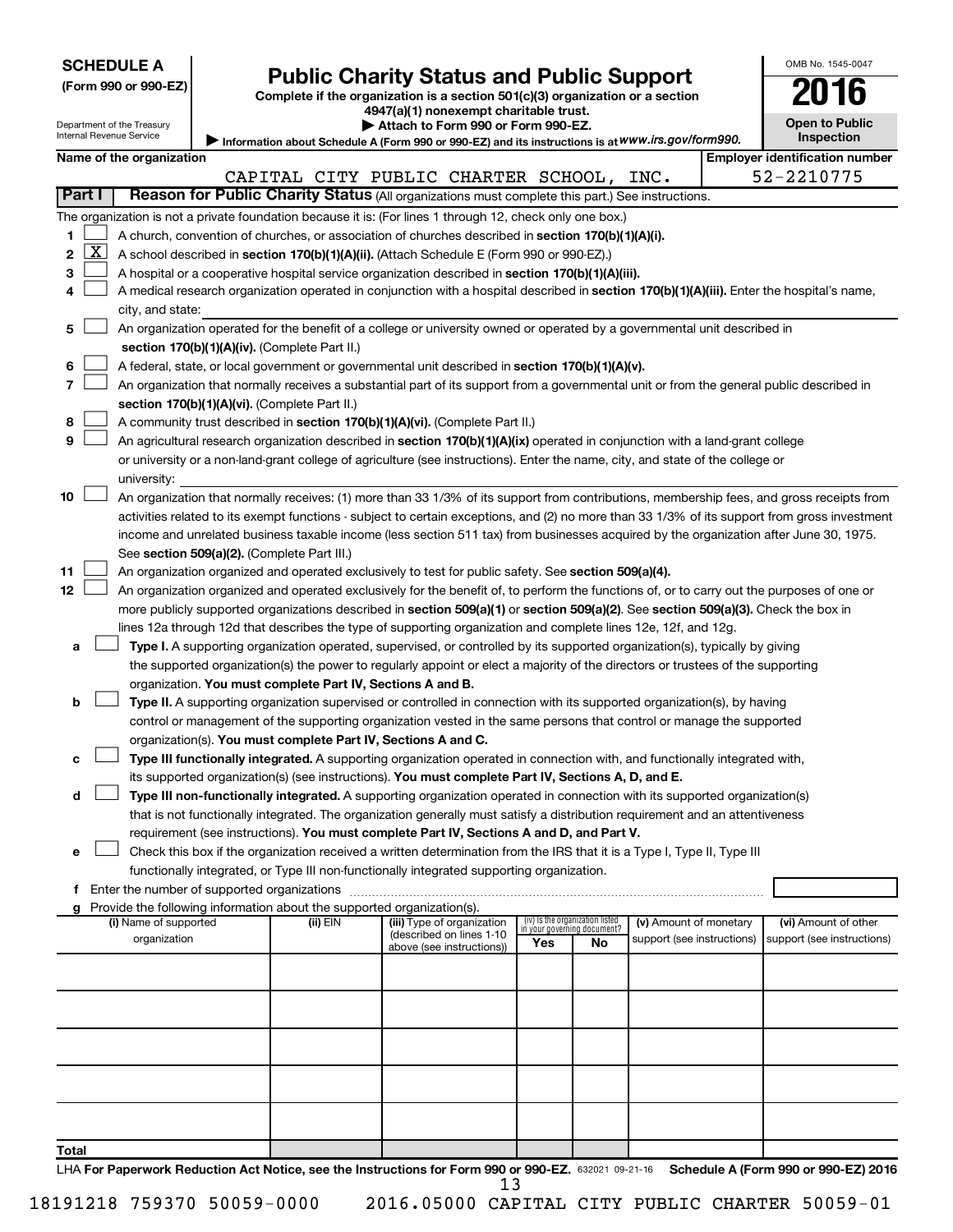#### **2** Schedule A (Form 990 or 990-EZ) 2016 Page **Part II Support Schedule for Organizations Described in Sections 170(b)(1)(A)(iv) and 170(b)(1)(A)(vi)** CAPITAL CITY PUBLIC CHARTER SCHOOL, INC.52-2210775

(Complete only if you checked the box on line 5, 7, or 8 of Part I or if the organization failed to qualify under Part III. If the organization fails to qualify under the tests listed below, please complete Part III.)

|   | <b>Section A. Public Support</b>                                                                                                                                                                                           |          |          |            |            |          |                                      |
|---|----------------------------------------------------------------------------------------------------------------------------------------------------------------------------------------------------------------------------|----------|----------|------------|------------|----------|--------------------------------------|
|   | Calendar year (or fiscal year beginning in)                                                                                                                                                                                | (a) 2012 | (b) 2013 | $(c)$ 2014 | $(d)$ 2015 | (e) 2016 | (f) Total                            |
|   | 1 Gifts, grants, contributions, and                                                                                                                                                                                        |          |          |            |            |          |                                      |
|   | membership fees received. (Do not                                                                                                                                                                                          |          |          |            |            |          |                                      |
|   | include any "unusual grants.")                                                                                                                                                                                             |          |          |            |            |          |                                      |
|   | 2 Tax revenues levied for the organ-                                                                                                                                                                                       |          |          |            |            |          |                                      |
|   | ization's benefit and either paid to                                                                                                                                                                                       |          |          |            |            |          |                                      |
|   | or expended on its behalf                                                                                                                                                                                                  |          |          |            |            |          |                                      |
|   | 3 The value of services or facilities                                                                                                                                                                                      |          |          |            |            |          |                                      |
|   | furnished by a governmental unit to                                                                                                                                                                                        |          |          |            |            |          |                                      |
|   | the organization without charge                                                                                                                                                                                            |          |          |            |            |          |                                      |
|   | 4 Total. Add lines 1 through 3                                                                                                                                                                                             |          |          |            |            |          |                                      |
|   | 5 The portion of total contributions                                                                                                                                                                                       |          |          |            |            |          |                                      |
|   | by each person (other than a                                                                                                                                                                                               |          |          |            |            |          |                                      |
|   | governmental unit or publicly                                                                                                                                                                                              |          |          |            |            |          |                                      |
|   | supported organization) included                                                                                                                                                                                           |          |          |            |            |          |                                      |
|   | on line 1 that exceeds 2% of the                                                                                                                                                                                           |          |          |            |            |          |                                      |
|   | amount shown on line 11,                                                                                                                                                                                                   |          |          |            |            |          |                                      |
|   | column (f)                                                                                                                                                                                                                 |          |          |            |            |          |                                      |
|   | 6 Public support. Subtract line 5 from line 4.                                                                                                                                                                             |          |          |            |            |          |                                      |
|   | <b>Section B. Total Support</b>                                                                                                                                                                                            |          |          |            |            |          |                                      |
|   | Calendar year (or fiscal year beginning in)                                                                                                                                                                                | (a) 2012 | (b) 2013 | $(c)$ 2014 | $(d)$ 2015 | (e) 2016 | (f) Total                            |
|   | 7 Amounts from line 4                                                                                                                                                                                                      |          |          |            |            |          |                                      |
|   | 8 Gross income from interest,                                                                                                                                                                                              |          |          |            |            |          |                                      |
|   | dividends, payments received on                                                                                                                                                                                            |          |          |            |            |          |                                      |
|   | securities loans, rents, royalties                                                                                                                                                                                         |          |          |            |            |          |                                      |
|   | and income from similar sources                                                                                                                                                                                            |          |          |            |            |          |                                      |
| 9 | Net income from unrelated business                                                                                                                                                                                         |          |          |            |            |          |                                      |
|   | activities, whether or not the                                                                                                                                                                                             |          |          |            |            |          |                                      |
|   | business is regularly carried on                                                                                                                                                                                           |          |          |            |            |          |                                      |
|   | 10 Other income. Do not include gain                                                                                                                                                                                       |          |          |            |            |          |                                      |
|   | or loss from the sale of capital                                                                                                                                                                                           |          |          |            |            |          |                                      |
|   | assets (Explain in Part VI.)                                                                                                                                                                                               |          |          |            |            |          |                                      |
|   | 11 Total support. Add lines 7 through 10                                                                                                                                                                                   |          |          |            |            |          |                                      |
|   | <b>12</b> Gross receipts from related activities, etc. (see instructions)                                                                                                                                                  |          |          |            |            | 12       |                                      |
|   | 13 First five years. If the Form 990 is for the organization's first, second, third, fourth, or fifth tax year as a section 501(c)(3)                                                                                      |          |          |            |            |          |                                      |
|   | organization, check this box and stop here                                                                                                                                                                                 |          |          |            |            |          |                                      |
|   | <b>Section C. Computation of Public Support Percentage</b>                                                                                                                                                                 |          |          |            |            |          |                                      |
|   |                                                                                                                                                                                                                            |          |          |            |            | 14       | %                                    |
|   |                                                                                                                                                                                                                            |          |          |            |            | 15       | %                                    |
|   | 16a 33 1/3% support test - 2016. If the organization did not check the box on line 13, and line 14 is 33 1/3% or more, check this box and                                                                                  |          |          |            |            |          |                                      |
|   | stop here. The organization qualifies as a publicly supported organization                                                                                                                                                 |          |          |            |            |          |                                      |
|   | b 33 1/3% support test - 2015. If the organization did not check a box on line 13 or 16a, and line 15 is 33 1/3% or more, check this box                                                                                   |          |          |            |            |          |                                      |
|   | and stop here. The organization qualifies as a publicly supported organization [11] manuscription manuscription manuscription manuscription and stop here. The organization qualifies as a publicly supported organization |          |          |            |            |          |                                      |
|   | 17a 10% -facts-and-circumstances test - 2016. If the organization did not check a box on line 13, 16a, or 16b, and line 14 is 10% or more,                                                                                 |          |          |            |            |          |                                      |
|   | and if the organization meets the "facts-and-circumstances" test, check this box and stop here. Explain in Part VI how the organization                                                                                    |          |          |            |            |          |                                      |
|   | meets the "facts-and-circumstances" test. The organization qualifies as a publicly supported organization <i>manumumumumum</i>                                                                                             |          |          |            |            |          |                                      |
|   | b 10% -facts-and-circumstances test - 2015. If the organization did not check a box on line 13, 16a, 16b, or 17a, and line 15 is 10% or                                                                                    |          |          |            |            |          |                                      |
|   | more, and if the organization meets the "facts-and-circumstances" test, check this box and stop here. Explain in Part VI how the                                                                                           |          |          |            |            |          |                                      |
|   | organization meets the "facts-and-circumstances" test. The organization qualifies as a publicly supported organization                                                                                                     |          |          |            |            |          |                                      |
|   | 18 Private foundation. If the organization did not check a box on line 13, 16a, 16b, 17a, or 17b, check this box and see instructions                                                                                      |          |          |            |            |          |                                      |
|   |                                                                                                                                                                                                                            |          |          |            |            |          | Schedule A (Form 990 or 990-F7) 2016 |

**Schedule A (Form 990 or 990-EZ) 2016**

632022 09-21-16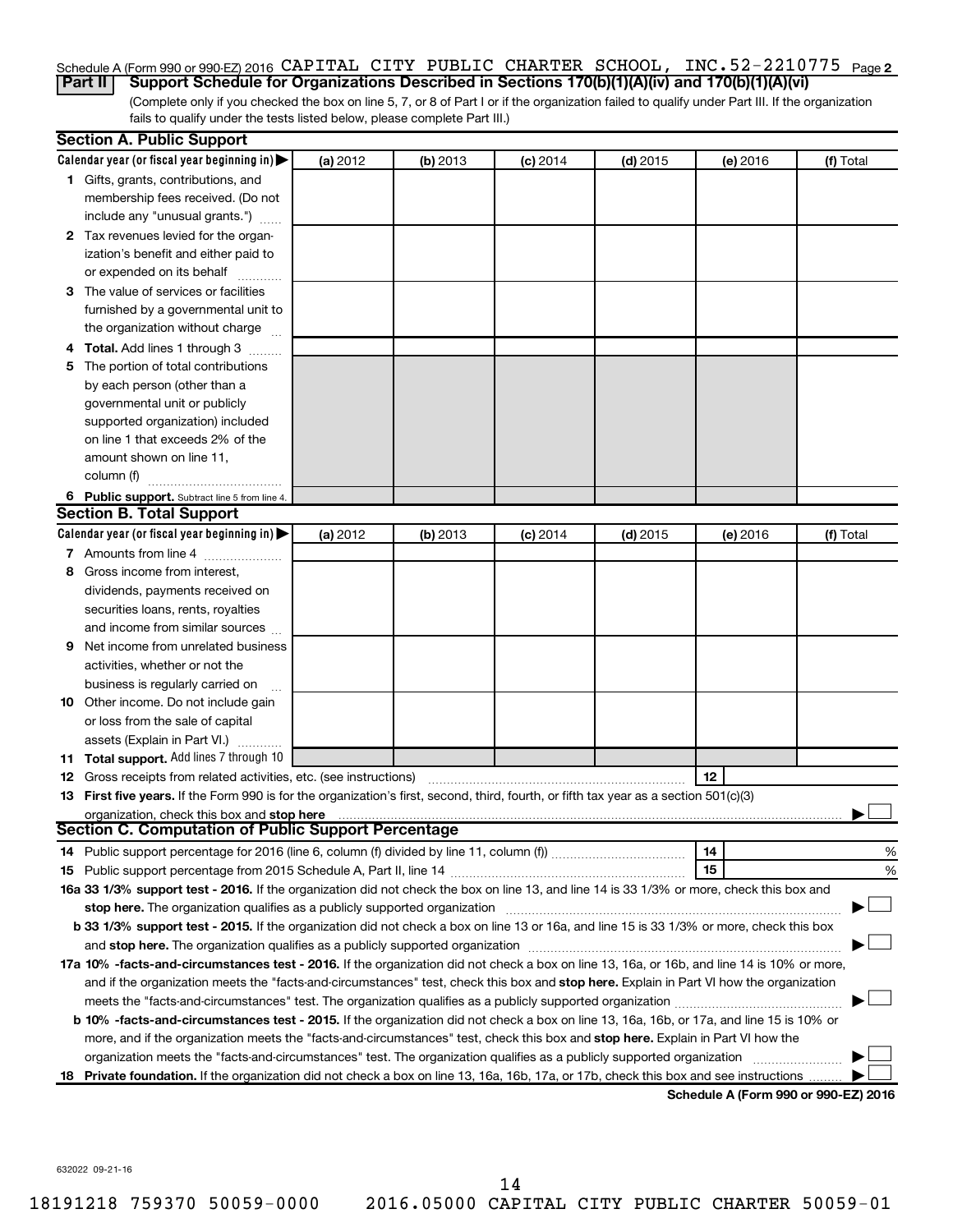## Schedule A (Form 990 or 990-EZ) 2016 CAPITAL CITY PUBLIC CHARTER SCHOOL, INC.52-2210775 <sub>Page 3</sub> **Part III Support Schedule for Organizations Described in Section 509(a)(2)**

(Complete only if you checked the box on line 10 of Part I or if the organization failed to qualify under Part II. If the organization fails to qualify under the tests listed below, please complete Part II.)

| <b>Section A. Public Support</b>                                                                                                                                                 |          |          |            |            |          |                                      |
|----------------------------------------------------------------------------------------------------------------------------------------------------------------------------------|----------|----------|------------|------------|----------|--------------------------------------|
| Calendar year (or fiscal year beginning in)                                                                                                                                      | (a) 2012 | (b) 2013 | $(c)$ 2014 | $(d)$ 2015 | (e) 2016 | (f) Total                            |
| 1 Gifts, grants, contributions, and                                                                                                                                              |          |          |            |            |          |                                      |
| membership fees received. (Do not                                                                                                                                                |          |          |            |            |          |                                      |
| include any "unusual grants.")                                                                                                                                                   |          |          |            |            |          |                                      |
| 2 Gross receipts from admissions,<br>merchandise sold or services per-<br>formed, or facilities furnished in<br>any activity that is related to the                              |          |          |            |            |          |                                      |
| organization's tax-exempt purpose                                                                                                                                                |          |          |            |            |          |                                      |
| <b>3</b> Gross receipts from activities that                                                                                                                                     |          |          |            |            |          |                                      |
| are not an unrelated trade or bus-                                                                                                                                               |          |          |            |            |          |                                      |
| iness under section 513                                                                                                                                                          |          |          |            |            |          |                                      |
| 4 Tax revenues levied for the organ-<br>ization's benefit and either paid to                                                                                                     |          |          |            |            |          |                                      |
| or expended on its behalf                                                                                                                                                        |          |          |            |            |          |                                      |
| 5 The value of services or facilities                                                                                                                                            |          |          |            |            |          |                                      |
| furnished by a governmental unit to                                                                                                                                              |          |          |            |            |          |                                      |
| the organization without charge                                                                                                                                                  |          |          |            |            |          |                                      |
| <b>6 Total.</b> Add lines 1 through 5                                                                                                                                            |          |          |            |            |          |                                      |
| 7a Amounts included on lines 1, 2, and                                                                                                                                           |          |          |            |            |          |                                      |
| 3 received from disqualified persons                                                                                                                                             |          |          |            |            |          |                                      |
| <b>b</b> Amounts included on lines 2 and 3 received<br>from other than disqualified persons that<br>exceed the greater of \$5,000 or 1% of the<br>amount on line 13 for the year |          |          |            |            |          |                                      |
| c Add lines 7a and 7b                                                                                                                                                            |          |          |            |            |          |                                      |
| 8 Public support. (Subtract line 7c from line 6.)                                                                                                                                |          |          |            |            |          |                                      |
| <b>Section B. Total Support</b>                                                                                                                                                  |          |          |            |            |          |                                      |
| Calendar year (or fiscal year beginning in)                                                                                                                                      | (a) 2012 | (b) 2013 | $(c)$ 2014 | $(d)$ 2015 | (e) 2016 | (f) Total                            |
| <b>9</b> Amounts from line 6                                                                                                                                                     |          |          |            |            |          |                                      |
| <b>10a</b> Gross income from interest,<br>dividends, payments received on<br>securities loans, rents, royalties<br>and income from similar sources                               |          |          |            |            |          |                                      |
| <b>b</b> Unrelated business taxable income                                                                                                                                       |          |          |            |            |          |                                      |
| (less section 511 taxes) from businesses<br>acquired after June 30, 1975                                                                                                         |          |          |            |            |          |                                      |
| c Add lines 10a and 10b                                                                                                                                                          |          |          |            |            |          |                                      |
| <b>11</b> Net income from unrelated business<br>activities not included in line 10b.<br>whether or not the business is<br>regularly carried on                                   |          |          |            |            |          |                                      |
| <b>12</b> Other income. Do not include gain<br>or loss from the sale of capital<br>assets (Explain in Part VI.)                                                                  |          |          |            |            |          |                                      |
| <b>13</b> Total support. (Add lines 9, 10c, 11, and 12.)                                                                                                                         |          |          |            |            |          |                                      |
| 14 First five years. If the Form 990 is for the organization's first, second, third, fourth, or fifth tax year as a section 501(c)(3) organization,                              |          |          |            |            |          |                                      |
|                                                                                                                                                                                  |          |          |            |            |          |                                      |
| Section C. Computation of Public Support Percentage                                                                                                                              |          |          |            |            |          |                                      |
|                                                                                                                                                                                  |          |          |            |            | 15       | ℅                                    |
| 16 Public support percentage from 2015 Schedule A, Part III, line 15                                                                                                             |          |          |            |            | 16       | %                                    |
| Section D. Computation of Investment Income Percentage                                                                                                                           |          |          |            |            |          |                                      |
|                                                                                                                                                                                  |          |          |            |            | 17       | %                                    |
| 18 Investment income percentage from 2015 Schedule A, Part III, line 17                                                                                                          |          |          |            |            | 18       | %                                    |
| 19a 33 1/3% support tests - 2016. If the organization did not check the box on line 14, and line 15 is more than 33 1/3%, and line 17 is not                                     |          |          |            |            |          |                                      |
| more than 33 1/3%, check this box and stop here. The organization qualifies as a publicly supported organization                                                                 |          |          |            |            |          |                                      |
| b 33 1/3% support tests - 2015. If the organization did not check a box on line 14 or line 19a, and line 16 is more than 33 1/3%, and                                            |          |          |            |            |          |                                      |
| line 18 is not more than 33 1/3%, check this box and stop here. The organization qualifies as a publicly supported organization                                                  |          |          |            |            |          |                                      |
|                                                                                                                                                                                  |          |          |            |            |          |                                      |
| 632023 09-21-16                                                                                                                                                                  |          |          |            |            |          | Schedule A (Form 990 or 990-EZ) 2016 |
|                                                                                                                                                                                  |          |          | 15         |            |          |                                      |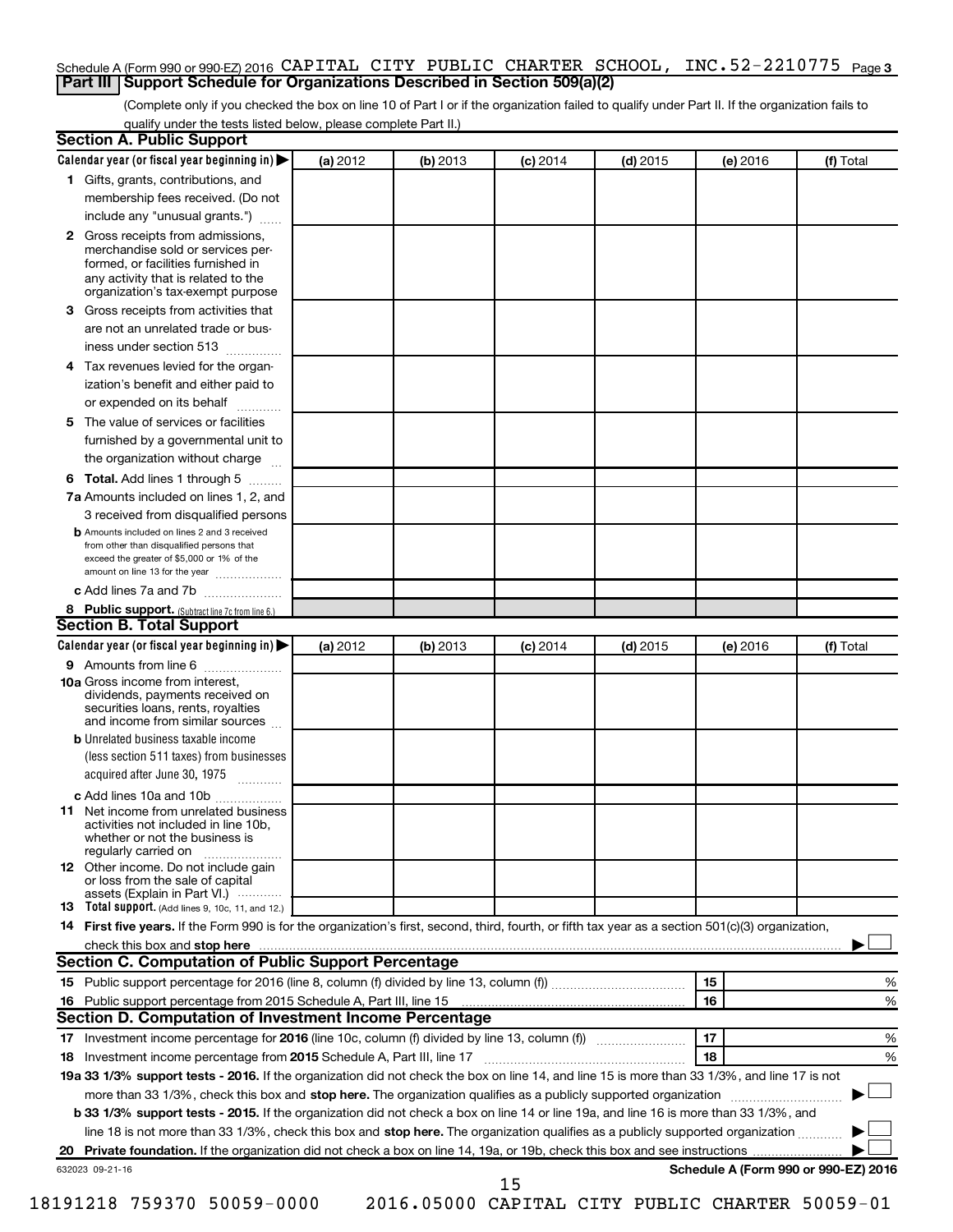## Schedule A (Form 990 or 990-EZ) 2016 CAPITAL CITY PUBLIC CHARTER SCHOOL, INC.52-2210775 <sub>Page 4</sub>

## **Part IV Supporting Organizations**

(Complete only if you checked a box in line 12 on Part I. If you checked 12a of Part I, complete Sections A and B. If you checked 12b of Part I, complete Sections A and C. If you checked 12c of Part I, complete Sections A, D, and E. If you checked 12d of Part I, complete Sections A and D, and complete Part V.)

## **Section A. All Supporting Organizations**

- **1** Are all of the organization's supported organizations listed by name in the organization's governing documents? If "No," describe in Part VI how the supported organizations are designated. If designated by *class or purpose, describe the designation. If historic and continuing relationship, explain.*
- **2** Did the organization have any supported organization that does not have an IRS determination of status under section 509(a)(1) or (2)? If "Yes," explain in Part VI how the organization determined that the supported *organization was described in section 509(a)(1) or (2).*
- **3a** Did the organization have a supported organization described in section 501(c)(4), (5), or (6)? If "Yes," answer *(b) and (c) below.*
- **b** Did the organization confirm that each supported organization qualified under section 501(c)(4), (5), or (6) and satisfied the public support tests under section 509(a)(2)? If "Yes," describe in Part VI when and how the *organization made the determination.*
- **c** Did the organization ensure that all support to such organizations was used exclusively for section 170(c)(2)(B) purposes? If "Yes," explain in Part VI what controls the organization put in place to ensure such use.
- **4 a** *If* Was any supported organization not organized in the United States ("foreign supported organization")? *"Yes," and if you checked 12a or 12b in Part I, answer (b) and (c) below.*
- **b** Did the organization have ultimate control and discretion in deciding whether to make grants to the foreign supported organization? If "Yes," describe in Part VI how the organization had such control and discretion *despite being controlled or supervised by or in connection with its supported organizations.*
- **c** Did the organization support any foreign supported organization that does not have an IRS determination under sections 501(c)(3) and 509(a)(1) or (2)? If "Yes," explain in Part VI what controls the organization used *to ensure that all support to the foreign supported organization was used exclusively for section 170(c)(2)(B) purposes.*
- **5a** Did the organization add, substitute, or remove any supported organizations during the tax year? If "Yes," answer (b) and (c) below (if applicable). Also, provide detail in Part VI, including (i) the names and EIN *numbers of the supported organizations added, substituted, or removed; (ii) the reasons for each such action; (iii) the authority under the organization's organizing document authorizing such action; and (iv) how the action was accomplished (such as by amendment to the organizing document).*
- **b** Type I or Type II only. Was any added or substituted supported organization part of a class already designated in the organization's organizing document?
- **c Substitutions only.**  Was the substitution the result of an event beyond the organization's control?
- **6** Did the organization provide support (whether in the form of grants or the provision of services or facilities) to support or benefit one or more of the filing organization's supported organizations? If "Yes," provide detail in anyone other than (i) its supported organizations, (ii) individuals that are part of the charitable class benefited by one or more of its supported organizations, or (iii) other supporting organizations that also *Part VI.*
- **7** Did the organization provide a grant, loan, compensation, or other similar payment to a substantial contributor regard to a substantial contributor? If "Yes," complete Part I of Schedule L (Form 990 or 990-EZ). (defined in section 4958(c)(3)(C)), a family member of a substantial contributor, or a 35% controlled entity with
- **8** Did the organization make a loan to a disqualified person (as defined in section 4958) not described in line 7? *If "Yes," complete Part I of Schedule L (Form 990 or 990-EZ).*
- **9 a** Was the organization controlled directly or indirectly at any time during the tax year by one or more in section 509(a)(1) or (2))? If "Yes," provide detail in Part VI. disqualified persons as defined in section 4946 (other than foundation managers and organizations described
- **b** Did one or more disqualified persons (as defined in line 9a) hold a controlling interest in any entity in which the supporting organization had an interest? If "Yes," provide detail in Part VI.
- **c** Did a disqualified person (as defined in line 9a) have an ownership interest in, or derive any personal benefit from, assets in which the supporting organization also had an interest? If "Yes," provide detail in Part VI.
- **10 a** Was the organization subject to the excess business holdings rules of section 4943 because of section supporting organizations)? If "Yes," answer 10b below. 4943(f) (regarding certain Type II supporting organizations, and all Type III non-functionally integrated
	- **b** Did the organization have any excess business holdings in the tax year? (Use Schedule C, Form 4720, to *determine whether the organization had excess business holdings.)*

632024 09-21-16

**Schedule A (Form 990 or 990-EZ) 2016**

**Yes No**

**1**

**2**

**3a**

**3b**

**3c**

**4a**

**4b**

**4c**

**5a**

**5b 5c**

**6**

**7**

**8**

**9a**

**9b**

**9c**

**10a**

**10b**

18191218 759370 50059-0000 2016.05000 CAPITAL CITY PUBLIC CHARTER 50059-01

16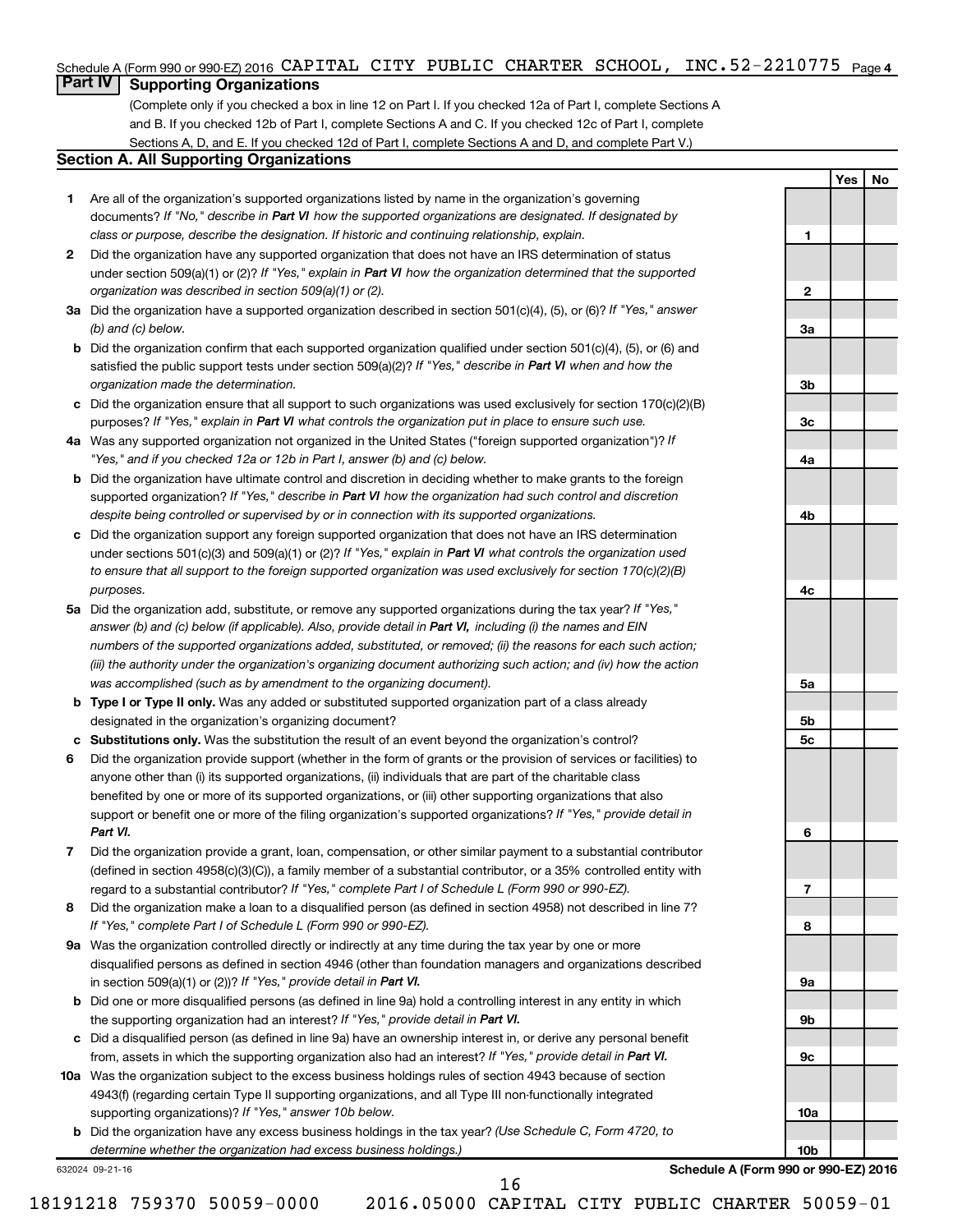### **5** Schedule A (Form 990 or 990-EZ) 2016 Page **Part IV Supporting Organizations** *(continued)* CAPITAL CITY PUBLIC CHARTER SCHOOL, INC.52-2210775

|              | - - - - - ອ                                                                                                                                                             |                |            |    |
|--------------|-------------------------------------------------------------------------------------------------------------------------------------------------------------------------|----------------|------------|----|
|              |                                                                                                                                                                         |                | Yes        | No |
| 11           | Has the organization accepted a gift or contribution from any of the following persons?                                                                                 |                |            |    |
|              | a A person who directly or indirectly controls, either alone or together with persons described in (b) and (c)                                                          |                |            |    |
|              | below, the governing body of a supported organization?                                                                                                                  | <b>11a</b>     |            |    |
|              | <b>b</b> A family member of a person described in (a) above?                                                                                                            | 11b            |            |    |
|              | c A 35% controlled entity of a person described in (a) or (b) above? If "Yes" to a, b, or c, provide detail in Part VI.                                                 | 11c            |            |    |
|              | <b>Section B. Type I Supporting Organizations</b>                                                                                                                       |                |            |    |
|              |                                                                                                                                                                         |                | Yes        | No |
| 1.           | Did the directors, trustees, or membership of one or more supported organizations have the power to                                                                     |                |            |    |
|              | regularly appoint or elect at least a majority of the organization's directors or trustees at all times during the                                                      |                |            |    |
|              | tax year? If "No," describe in Part VI how the supported organization(s) effectively operated, supervised, or                                                           |                |            |    |
|              | controlled the organization's activities. If the organization had more than one supported organization,                                                                 |                |            |    |
|              | describe how the powers to appoint and/or remove directors or trustees were allocated among the supported                                                               |                |            |    |
|              | organizations and what conditions or restrictions, if any, applied to such powers during the tax year.                                                                  | 1              |            |    |
| $\mathbf{2}$ | Did the organization operate for the benefit of any supported organization other than the supported                                                                     |                |            |    |
|              | organization(s) that operated, supervised, or controlled the supporting organization? If "Yes," explain in                                                              |                |            |    |
|              | Part VI how providing such benefit carried out the purposes of the supported organization(s) that operated,                                                             |                |            |    |
|              | supervised, or controlled the supporting organization.                                                                                                                  | $\overline{2}$ |            |    |
|              | <b>Section C. Type II Supporting Organizations</b>                                                                                                                      |                |            |    |
|              |                                                                                                                                                                         |                | <b>Yes</b> | No |
| 1.           | Were a majority of the organization's directors or trustees during the tax year also a majority of the directors                                                        |                |            |    |
|              | or trustees of each of the organization's supported organization(s)? If "No," describe in Part VI how control                                                           |                |            |    |
|              | or management of the supporting organization was vested in the same persons that controlled or managed                                                                  |                |            |    |
|              | the supported organization(s).                                                                                                                                          | 1              |            |    |
|              | <b>Section D. All Type III Supporting Organizations</b>                                                                                                                 |                |            |    |
|              |                                                                                                                                                                         |                | <b>Yes</b> | No |
| 1.           | Did the organization provide to each of its supported organizations, by the last day of the fifth month of the                                                          |                |            |    |
|              | organization's tax year, (i) a written notice describing the type and amount of support provided during the prior tax                                                   |                |            |    |
|              | year, (ii) a copy of the Form 990 that was most recently filed as of the date of notification, and (iii) copies of the                                                  |                |            |    |
|              | organization's governing documents in effect on the date of notification, to the extent not previously provided?                                                        | 1              |            |    |
| 2            | Were any of the organization's officers, directors, or trustees either (i) appointed or elected by the supported                                                        |                |            |    |
|              | organization(s) or (ii) serving on the governing body of a supported organization? If "No," explain in Part VI how                                                      |                |            |    |
|              | the organization maintained a close and continuous working relationship with the supported organization(s).                                                             | 2              |            |    |
| 3            | By reason of the relationship described in (2), did the organization's supported organizations have a                                                                   |                |            |    |
|              | significant voice in the organization's investment policies and in directing the use of the organization's                                                              |                |            |    |
|              | income or assets at all times during the tax year? If "Yes," describe in Part VI the role the organization's                                                            |                |            |    |
|              | supported organizations played in this regard.<br>Section E. Type III Functionally Integrated Supporting Organizations                                                  | з              |            |    |
|              |                                                                                                                                                                         |                |            |    |
| 1            | Check the box next to the method that the organization used to satisfy the Integral Part Test during the yea(see instructions).                                         |                |            |    |
| а            | The organization satisfied the Activities Test. Complete line 2 below.<br>The organization is the parent of each of its supported organizations. Complete line 3 below. |                |            |    |
| b<br>c       | The organization supported a governmental entity. Describe in Part VI how you supported a government entity (see instructions).                                         |                |            |    |
| 2            | Activities Test. Answer (a) and (b) below.                                                                                                                              |                | Yes        | No |
| a            | Did substantially all of the organization's activities during the tax year directly further the exempt purposes of                                                      |                |            |    |
|              | the supported organization(s) to which the organization was responsive? If "Yes," then in Part VI identify                                                              |                |            |    |
|              | how these activities directly furthered their exempt purposes,<br>those supported organizations and explain                                                             |                |            |    |
|              | how the organization was responsive to those supported organizations, and how the organization determined                                                               |                |            |    |
|              | that these activities constituted substantially all of its activities.                                                                                                  | 2a             |            |    |
|              | <b>b</b> Did the activities described in (a) constitute activities that, but for the organization's involvement, one or more                                            |                |            |    |
|              | of the organization's supported organization(s) would have been engaged in? If "Yes," explain in Part VI the                                                            |                |            |    |
|              | reasons for the organization's position that its supported organization(s) would have engaged in these                                                                  |                |            |    |
|              | activities but for the organization's involvement.                                                                                                                      | 2b             |            |    |
| з            | Parent of Supported Organizations. Answer (a) and (b) below.                                                                                                            |                |            |    |
| а            | Did the organization have the power to regularly appoint or elect a majority of the officers, directors, or                                                             |                |            |    |
|              | trustees of each of the supported organizations? Provide details in Part VI.                                                                                            | За             |            |    |
|              | <b>b</b> Did the organization exercise a substantial degree of direction over the policies, programs, and activities of each                                            |                |            |    |
|              | of its supported organizations? If "Yes," describe in Part VI the role played by the organization in this regard.                                                       | 3 <sub>b</sub> |            |    |
|              | Schedule A (Form 990 or 990-EZ) 2016<br>632025 09-21-16                                                                                                                 |                |            |    |
|              | 17                                                                                                                                                                      |                |            |    |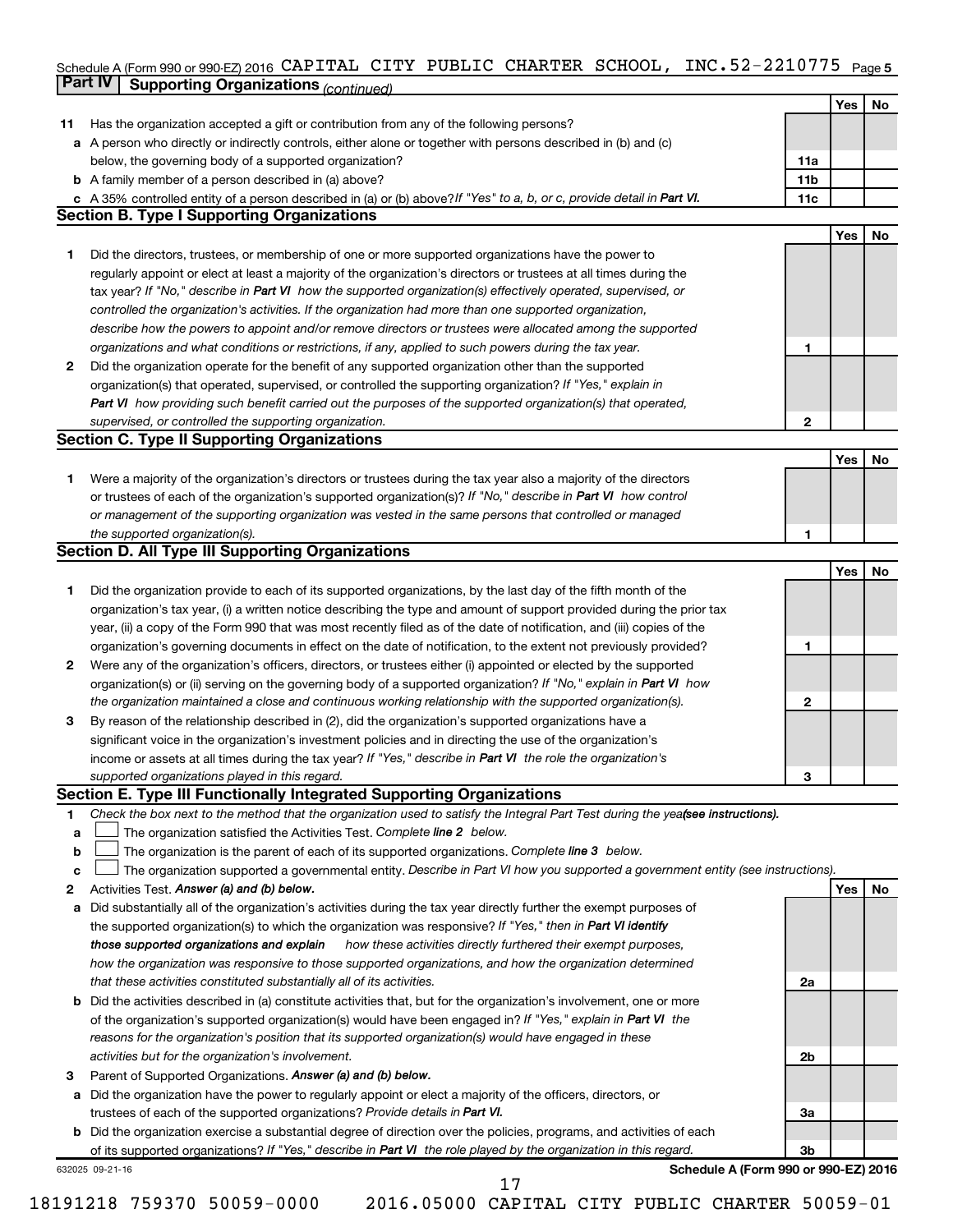|                                                                                       |  |  | Schedule A (Form 990 or 990-EZ) 2016 CAPITAL CITY PUBLIC CHARTER SCHOOL, INC. $52-2210775$ Page 6 |  |
|---------------------------------------------------------------------------------------|--|--|---------------------------------------------------------------------------------------------------|--|
| <b>Part V</b> Type III Non-Functionally Integrated 509(a)(3) Supporting Organizations |  |  |                                                                                                   |  |

1 **Letter See instructions.** All Check here if the organization satisfied the Integral Part Test as a qualifying trust on Nov. 20, 1970 (explain in Part VI.) See instructions. All other Type III non-functionally integrated supporting organizations must complete Sections A through E.

|              | Section A - Adjusted Net Income                                              |                | (A) Prior Year | (B) Current Year<br>(optional) |  |
|--------------|------------------------------------------------------------------------------|----------------|----------------|--------------------------------|--|
| 1            | Net short-term capital gain                                                  | 1              |                |                                |  |
| 2            | Recoveries of prior-year distributions                                       | $\mathbf{2}$   |                |                                |  |
| З            | Other gross income (see instructions)                                        | 3              |                |                                |  |
| 4            | Add lines 1 through 3                                                        | 4              |                |                                |  |
| 5            | Depreciation and depletion                                                   | 5              |                |                                |  |
| 6            | Portion of operating expenses paid or incurred for production or             |                |                |                                |  |
|              | collection of gross income or for management, conservation, or               |                |                |                                |  |
|              | maintenance of property held for production of income (see instructions)     | 6              |                |                                |  |
| 7            | Other expenses (see instructions)                                            | $\overline{7}$ |                |                                |  |
| 8            | Adjusted Net Income (subtract lines 5, 6, and 7 from line 4)                 | 8              |                |                                |  |
|              | <b>Section B - Minimum Asset Amount</b>                                      |                | (A) Prior Year | (B) Current Year<br>(optional) |  |
| 1            | Aggregate fair market value of all non-exempt-use assets (see                |                |                |                                |  |
|              | instructions for short tax year or assets held for part of year):            |                |                |                                |  |
|              | <b>a</b> Average monthly value of securities                                 | 1a             |                |                                |  |
|              | <b>b</b> Average monthly cash balances                                       | 1b             |                |                                |  |
|              | <b>c</b> Fair market value of other non-exempt-use assets                    | 1c             |                |                                |  |
|              | d Total (add lines 1a, 1b, and 1c)                                           | 1d             |                |                                |  |
|              | e Discount claimed for blockage or other                                     |                |                |                                |  |
|              | factors (explain in detail in <b>Part VI</b> ):                              |                |                |                                |  |
| $\mathbf{2}$ | Acquisition indebtedness applicable to non-exempt-use assets                 | $\mathbf{2}$   |                |                                |  |
| 3            | Subtract line 2 from line 1d                                                 | 3              |                |                                |  |
| 4            | Cash deemed held for exempt use. Enter 1-1/2% of line 3 (for greater amount, |                |                |                                |  |
|              | see instructions)                                                            | 4              |                |                                |  |
| 5            | Net value of non-exempt-use assets (subtract line 4 from line 3)             | 5              |                |                                |  |
| 6            | Multiply line 5 by .035                                                      | 6              |                |                                |  |
| 7            | Recoveries of prior-year distributions                                       | $\overline{7}$ |                |                                |  |
| 8            | Minimum Asset Amount (add line 7 to line 6)                                  | 8              |                |                                |  |
|              | <b>Section C - Distributable Amount</b>                                      |                |                | <b>Current Year</b>            |  |
| 1            | Adjusted net income for prior year (from Section A, line 8, Column A)        | 1              |                |                                |  |
| $\mathbf{2}$ | Enter 85% of line 1                                                          | $\mathbf{2}$   |                |                                |  |
| 3            | Minimum asset amount for prior year (from Section B, line 8, Column A)       | 3              |                |                                |  |
| 4            | Enter greater of line 2 or line 3                                            | 4              |                |                                |  |
| 5            | Income tax imposed in prior year                                             | 5              |                |                                |  |
| 6            | <b>Distributable Amount.</b> Subtract line 5 from line 4, unless subject to  |                |                |                                |  |
|              | emergency temporary reduction (see instructions)                             | 6              |                |                                |  |
|              |                                                                              |                |                |                                |  |

**7** Check here if the current year is the organization's first as a non-functionally integrated Type III supporting organization (see † instructions).

**Schedule A (Form 990 or 990-EZ) 2016**

632026 09-21-16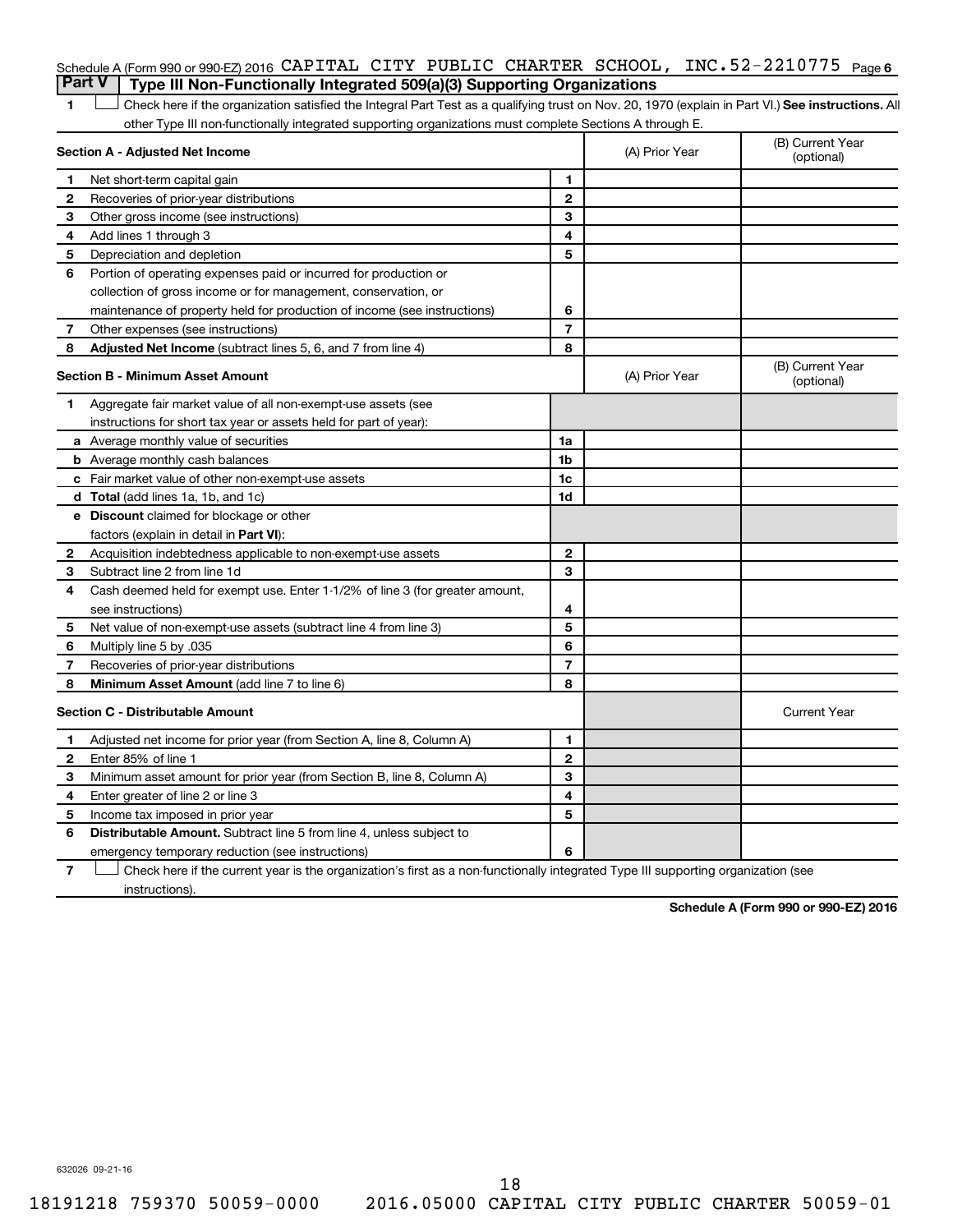## Schedule A (Form 990 or 990-EZ) 2016 CAPITAL CITY PUBLIC CHARTER SCHOOL, INC.52-2210775 <sub>Page 7</sub>

| <b>Part V</b> | Type III Non-Functionally Integrated 509(a)(3) Supporting Organizations (continued)         |                             |                                       |                                         |
|---------------|---------------------------------------------------------------------------------------------|-----------------------------|---------------------------------------|-----------------------------------------|
|               | <b>Section D - Distributions</b>                                                            |                             |                                       | <b>Current Year</b>                     |
| 1             | Amounts paid to supported organizations to accomplish exempt purposes                       |                             |                                       |                                         |
| 2             | Amounts paid to perform activity that directly furthers exempt purposes of supported        |                             |                                       |                                         |
|               | organizations, in excess of income from activity                                            |                             |                                       |                                         |
| 3             | Administrative expenses paid to accomplish exempt purposes of supported organizations       |                             |                                       |                                         |
| 4             | Amounts paid to acquire exempt-use assets                                                   |                             |                                       |                                         |
| 5             | Qualified set-aside amounts (prior IRS approval required)                                   |                             |                                       |                                         |
| 6             | Other distributions (describe in Part VI). See instructions                                 |                             |                                       |                                         |
| 7             | <b>Total annual distributions.</b> Add lines 1 through 6                                    |                             |                                       |                                         |
| 8             | Distributions to attentive supported organizations to which the organization is responsive  |                             |                                       |                                         |
|               | (provide details in Part VI). See instructions                                              |                             |                                       |                                         |
| 9             | Distributable amount for 2016 from Section C, line 6                                        |                             |                                       |                                         |
| 10            | Line 8 amount divided by Line 9 amount                                                      |                             |                                       |                                         |
|               |                                                                                             | (i)                         | (ii)                                  | (iii)                                   |
|               | Section E - Distribution Allocations (see instructions)                                     | <b>Excess Distributions</b> | <b>Underdistributions</b><br>Pre-2016 | <b>Distributable</b><br>Amount for 2016 |
|               |                                                                                             |                             |                                       |                                         |
| 1             | Distributable amount for 2016 from Section C, line 6                                        |                             |                                       |                                         |
| $\mathbf{2}$  | Underdistributions, if any, for years prior to 2016 (reason-                                |                             |                                       |                                         |
|               | able cause required- explain in Part VI). See instructions                                  |                             |                                       |                                         |
| 3             | Excess distributions carryover, if any, to 2016:                                            |                             |                                       |                                         |
| а             |                                                                                             |                             |                                       |                                         |
| b             |                                                                                             |                             |                                       |                                         |
|               | c From 2013                                                                                 |                             |                                       |                                         |
|               | <b>d</b> From 2014                                                                          |                             |                                       |                                         |
|               | e From 2015                                                                                 |                             |                                       |                                         |
|               | f Total of lines 3a through e                                                               |                             |                                       |                                         |
|               | <b>g</b> Applied to underdistributions of prior years                                       |                             |                                       |                                         |
|               | <b>h</b> Applied to 2016 distributable amount                                               |                             |                                       |                                         |
|               | Carryover from 2011 not applied (see instructions)                                          |                             |                                       |                                         |
|               | Remainder. Subtract lines 3g, 3h, and 3i from 3f.<br>Distributions for 2016 from Section D, |                             |                                       |                                         |
| 4             | $line 7$ :                                                                                  |                             |                                       |                                         |
|               | a Applied to underdistributions of prior years                                              |                             |                                       |                                         |
|               | <b>b</b> Applied to 2016 distributable amount                                               |                             |                                       |                                         |
| с             | Remainder. Subtract lines 4a and 4b from 4                                                  |                             |                                       |                                         |
| 5             | Remaining underdistributions for years prior to 2016, if                                    |                             |                                       |                                         |
|               | any. Subtract lines 3g and 4a from line 2. For result greater                               |                             |                                       |                                         |
|               | than zero, explain in Part VI. See instructions                                             |                             |                                       |                                         |
| 6             | Remaining underdistributions for 2016. Subtract lines 3h                                    |                             |                                       |                                         |
|               | and 4b from line 1. For result greater than zero, explain in                                |                             |                                       |                                         |
|               | Part VI. See instructions                                                                   |                             |                                       |                                         |
| $\mathbf{7}$  | Excess distributions carryover to 2017. Add lines 3j                                        |                             |                                       |                                         |
|               | and 4c                                                                                      |                             |                                       |                                         |
| 8             | Breakdown of line 7:                                                                        |                             |                                       |                                         |
| a             |                                                                                             |                             |                                       |                                         |
|               | <b>b</b> Excess from 2013                                                                   |                             |                                       |                                         |
|               | c Excess from 2014                                                                          |                             |                                       |                                         |
|               | d Excess from 2015                                                                          |                             |                                       |                                         |
|               | e Excess from 2016                                                                          |                             |                                       |                                         |

**Schedule A (Form 990 or 990-EZ) 2016**

632027 09-21-16

18191218 759370 50059-0000 2016.05000 CAPITAL CITY PUBLIC CHARTER 50059-01 19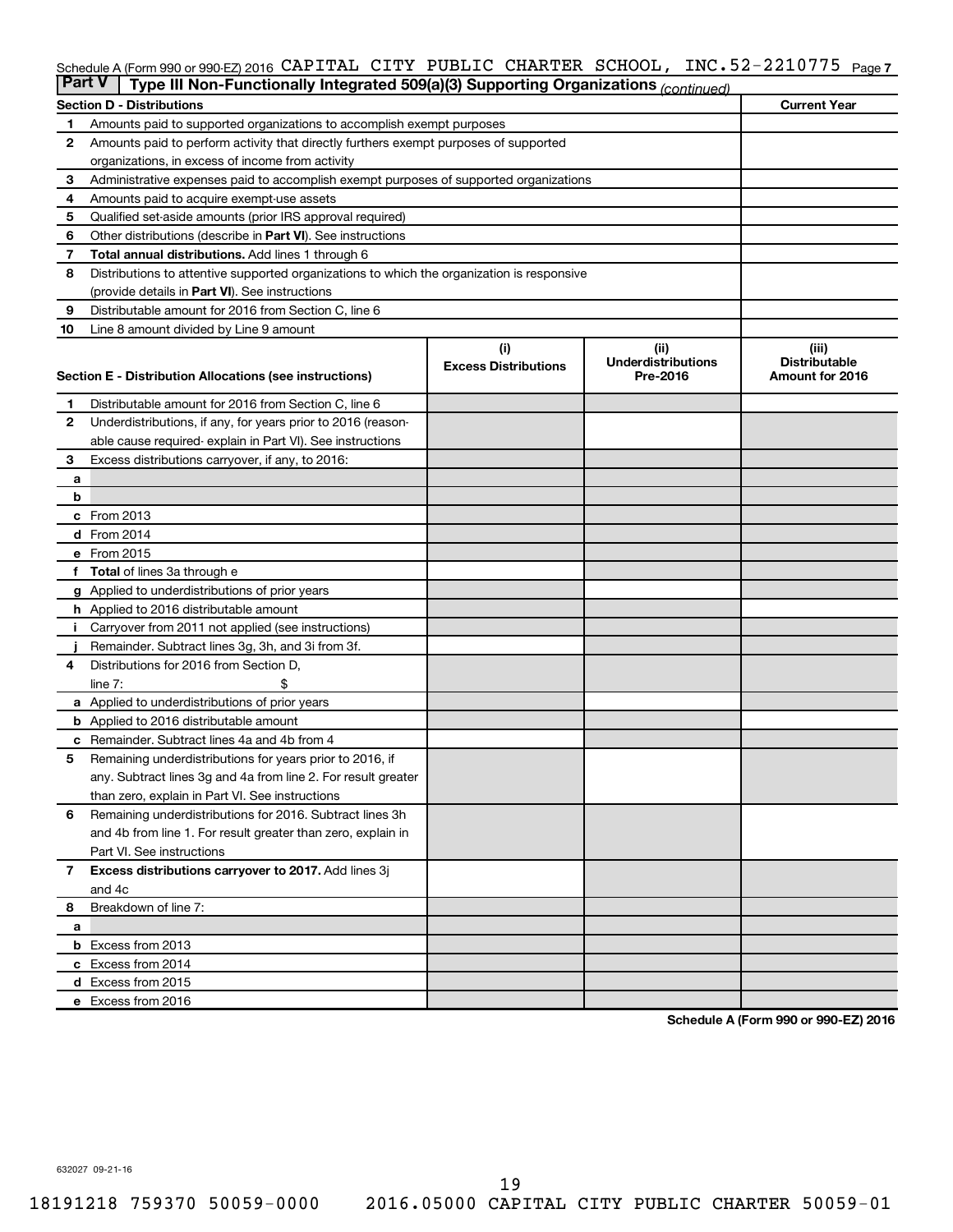| <b>Part VI</b>  | Schedule A (Form 990 or 990-EZ) 2016 CAPITAL CITY PUBLIC CHARTER SCHOOL, INC.52-2210775 Page 8<br>Supplemental Information. Provide the explanations required by Part II, line 10; Part II, line 17a or 17b; Part III, line 12;<br>Part IV, Section A, lines 1, 2, 3b, 3c, 4b, 4c, 5a, 6, 9a, 9b, 9c, 11a, 11b, and 11c; Part IV, Section B, lines 1 and 2; Part IV, Section C, |  |  |                                                 |  |                                      |  |
|-----------------|---------------------------------------------------------------------------------------------------------------------------------------------------------------------------------------------------------------------------------------------------------------------------------------------------------------------------------------------------------------------------------|--|--|-------------------------------------------------|--|--------------------------------------|--|
|                 | line 1; Part IV, Section D, lines 2 and 3; Part IV, Section E, lines 1c, 2a, 2b, 3a, and 3b; Part V, line 1; Part V, Section B, line 1e; Part V,<br>Section D, lines 5, 6, and 8; and Part V, Section E, lines 2, 5, and 6. Also complete this part for any additional information.<br>(See instructions.)                                                                      |  |  |                                                 |  |                                      |  |
|                 |                                                                                                                                                                                                                                                                                                                                                                                 |  |  |                                                 |  |                                      |  |
|                 |                                                                                                                                                                                                                                                                                                                                                                                 |  |  |                                                 |  |                                      |  |
|                 |                                                                                                                                                                                                                                                                                                                                                                                 |  |  |                                                 |  |                                      |  |
|                 |                                                                                                                                                                                                                                                                                                                                                                                 |  |  |                                                 |  |                                      |  |
|                 |                                                                                                                                                                                                                                                                                                                                                                                 |  |  |                                                 |  |                                      |  |
|                 |                                                                                                                                                                                                                                                                                                                                                                                 |  |  |                                                 |  |                                      |  |
|                 |                                                                                                                                                                                                                                                                                                                                                                                 |  |  |                                                 |  |                                      |  |
|                 |                                                                                                                                                                                                                                                                                                                                                                                 |  |  |                                                 |  |                                      |  |
|                 |                                                                                                                                                                                                                                                                                                                                                                                 |  |  |                                                 |  |                                      |  |
|                 |                                                                                                                                                                                                                                                                                                                                                                                 |  |  |                                                 |  |                                      |  |
|                 |                                                                                                                                                                                                                                                                                                                                                                                 |  |  |                                                 |  |                                      |  |
|                 |                                                                                                                                                                                                                                                                                                                                                                                 |  |  |                                                 |  |                                      |  |
|                 |                                                                                                                                                                                                                                                                                                                                                                                 |  |  |                                                 |  |                                      |  |
|                 |                                                                                                                                                                                                                                                                                                                                                                                 |  |  |                                                 |  |                                      |  |
|                 |                                                                                                                                                                                                                                                                                                                                                                                 |  |  |                                                 |  |                                      |  |
|                 |                                                                                                                                                                                                                                                                                                                                                                                 |  |  |                                                 |  |                                      |  |
|                 |                                                                                                                                                                                                                                                                                                                                                                                 |  |  |                                                 |  |                                      |  |
|                 |                                                                                                                                                                                                                                                                                                                                                                                 |  |  |                                                 |  |                                      |  |
|                 |                                                                                                                                                                                                                                                                                                                                                                                 |  |  |                                                 |  |                                      |  |
|                 |                                                                                                                                                                                                                                                                                                                                                                                 |  |  |                                                 |  |                                      |  |
|                 |                                                                                                                                                                                                                                                                                                                                                                                 |  |  |                                                 |  |                                      |  |
|                 |                                                                                                                                                                                                                                                                                                                                                                                 |  |  |                                                 |  |                                      |  |
|                 |                                                                                                                                                                                                                                                                                                                                                                                 |  |  |                                                 |  |                                      |  |
|                 |                                                                                                                                                                                                                                                                                                                                                                                 |  |  |                                                 |  |                                      |  |
|                 |                                                                                                                                                                                                                                                                                                                                                                                 |  |  |                                                 |  |                                      |  |
|                 |                                                                                                                                                                                                                                                                                                                                                                                 |  |  |                                                 |  |                                      |  |
|                 |                                                                                                                                                                                                                                                                                                                                                                                 |  |  |                                                 |  |                                      |  |
| 632028 09-21-16 |                                                                                                                                                                                                                                                                                                                                                                                 |  |  | 20                                              |  | Schedule A (Form 990 or 990-EZ) 2016 |  |
|                 | 18191218 759370 50059-0000                                                                                                                                                                                                                                                                                                                                                      |  |  | 2016.05000 CAPITAL CITY PUBLIC CHARTER 50059-01 |  |                                      |  |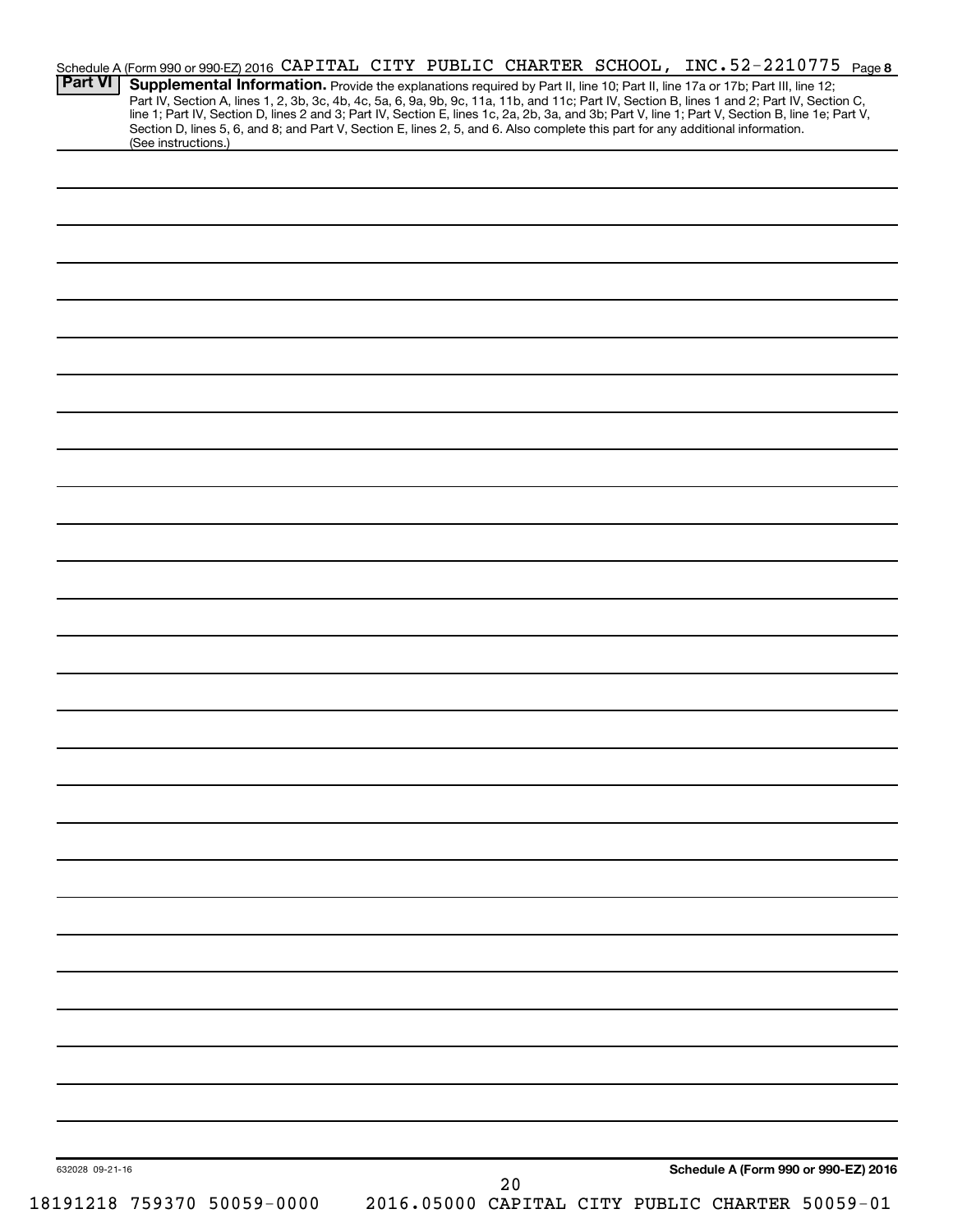\*\* PUBLIC DISCLOSURE COPY \*\*

## **Schedule B Schedule of Contributors**

**or 990-PF) | Attach to Form 990, Form 990-EZ, or Form 990-PF. | Information about Schedule B (Form 990, 990-EZ, or 990-PF) and its instructions is at www.irs.gov/form990.** *www.irs.gov/form990*

OMB No. 1545-0047

**2016**

| Internal Revenue Service              | its instructions is at www.irs.gov/form990.                               |                                       |
|---------------------------------------|---------------------------------------------------------------------------|---------------------------------------|
| Name of the organization              |                                                                           | <b>Employer identification number</b> |
|                                       | CAPITAL CITY PUBLIC CHARTER SCHOOL, INC.                                  | 52-2210775                            |
| <b>Organization type (check one):</b> |                                                                           |                                       |
| Filers of:                            | Section:                                                                  |                                       |
| Form 990 or 990-EZ                    | $\lfloor x \rfloor$ 501(c)( 3) (enter number) organization                |                                       |
|                                       | 4947(a)(1) nonexempt charitable trust not treated as a private foundation |                                       |
|                                       | 527 political organization                                                |                                       |
| Form 990-PF                           | 501(c)(3) exempt private foundation                                       |                                       |
|                                       | 4947(a)(1) nonexempt charitable trust treated as a private foundation     |                                       |
|                                       | 501(c)(3) taxable private foundation                                      |                                       |
|                                       |                                                                           |                                       |

Check if your organization is covered by the General Rule or a Special Rule. **Note:**  Only a section 501(c)(7), (8), or (10) organization can check boxes for both the General Rule and a Special Rule. See instructions.

## **General Rule**

Department of the Treasury

**(Form 990, 990-EZ,**

**K** For an organization filing Form 990, 990-EZ, or 990-PF that received, during the year, contributions totaling \$5,000 or more (in money or property) from any one contributor. Complete Parts I and II. See instructions for determining a contributor's total contributions.

## **Special Rules**

 $\Box$ 

any one contributor, during the year, total contributions of the greater of **(1)** \$5,000 or **(2)** 2% of the amount on (i) Form 990, Part VIII, line 1h, For an organization described in section 501(c)(3) filing Form 990 or 990-EZ that met the 33 1/3% support test of the regulations under sections 509(a)(1) and 170(b)(1)(A)(vi), that checked Schedule A (Form 990 or 990-EZ), Part II, line 13, 16a, or 16b, and that received from or (ii) Form 990-EZ, line 1. Complete Parts I and II.  $\Box$ 

year, total contributions of more than \$1,000 *exclusively* for religious, charitable, scientific, literary, or educational purposes, or for For an organization described in section 501(c)(7), (8), or (10) filing Form 990 or 990-EZ that received from any one contributor, during the the prevention of cruelty to children or animals. Complete Parts I, II, and III.  $\Box$ 

purpose. Don't complete any of the parts unless the General Rule applies to this organization because it received nonexclusively year, contributions exclusively for religious, charitable, etc., purposes, but no such contributions totaled more than \$1,000. If this box is checked, enter here the total contributions that were received during the year for an exclusively religious, charitable, etc., For an organization described in section 501(c)(7), (8), or (10) filing Form 990 or 990-EZ that received from any one contributor, during the religious, charitable, etc., contributions totaling \$5,000 or more during the year  $\ldots$  $\ldots$  $\ldots$  $\ldots$  $\ldots$  $\ldots$ 

**Caution:**  An organization that isn't covered by the General Rule and/or the Special Rules doesn't file Schedule B (Form 990, 990-EZ, or 990-PF),  **must** but it answer "No" on Part IV, line 2, of its Form 990; or check the box on line H of its Form 990-EZ or on its Form 990-PF, Part I, line 2, to certify that it doesn't meet the filing requirements of Schedule B (Form 990, 990-EZ, or 990-PF).

LHA For Paperwork Reduction Act Notice, see the Instructions for Form 990, 990-EZ, or 990-PF. Schedule B (Form 990, 990-EZ, or 990-PF) (2016)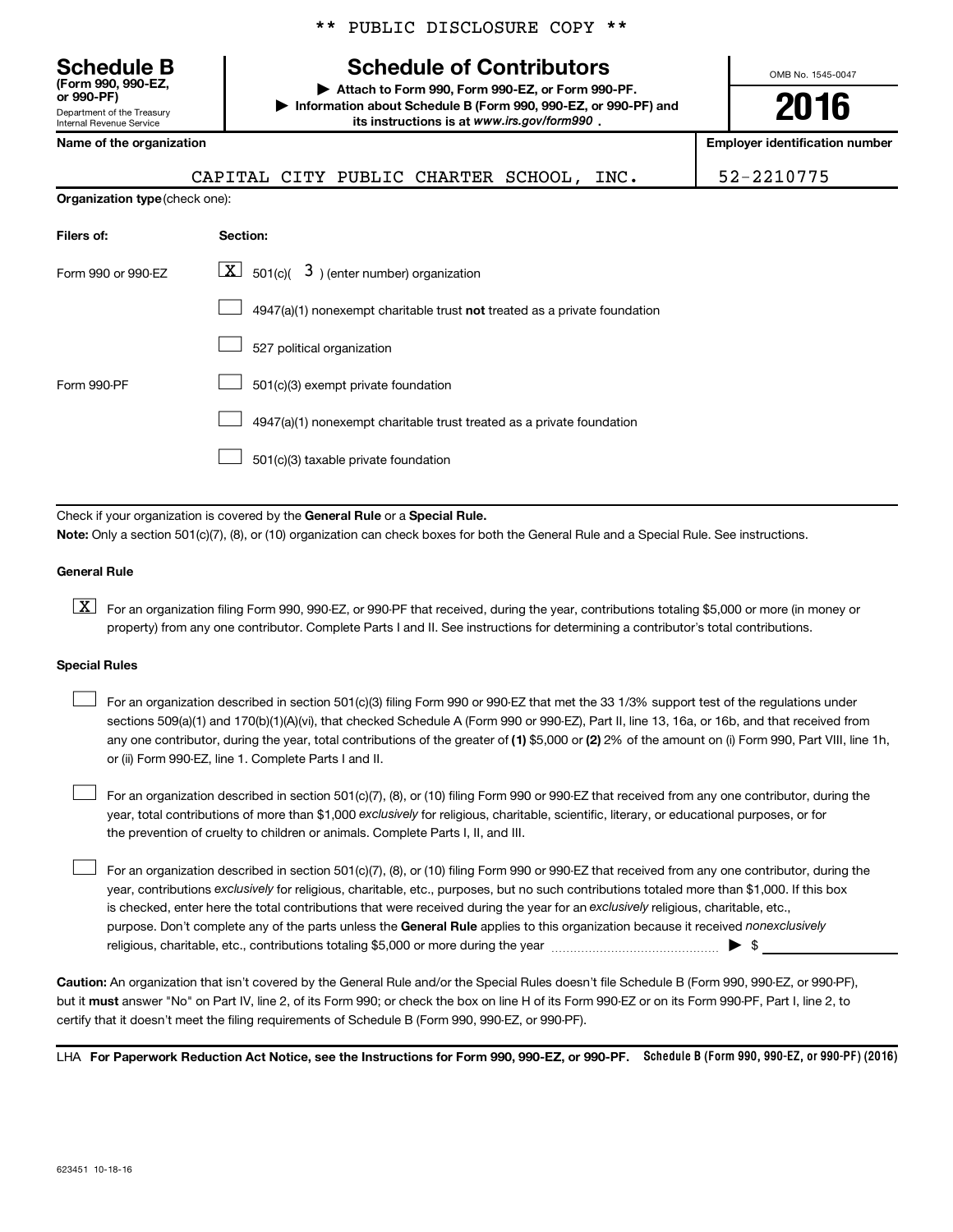| Schedule B (Form 990, 990-EZ, or 990-PF) (2016)<br>$\sqrt{2}$ , $\sqrt{2}$ , $\sqrt{2}$ , $\sqrt{2}$ , $\sqrt{2}$ | Page |
|-------------------------------------------------------------------------------------------------------------------|------|
|-------------------------------------------------------------------------------------------------------------------|------|

**Person Payroll Noncash**

**(d) Type of contribution**

> $\boxed{\textbf{X}}$  $\Box$  $\Box$

**(d) Type of contribution**

(Complete Part II for

**(a) No. (b) Name, address, and ZIP + 4 (c) Total contributions (a) No. (b) Name, address, and ZIP + 4 (c) Total contributions Part I** Contributors (See instructions). Use duplicate copies of Part I if additional space is needed. \$ noncash contributions.) \$ CAPITAL CITY PUBLIC CHARTER SCHOOL, INC. | 52-2210775  $\begin{array}{|c|c|c|c|c|}\hline \ \text{1} & \text{Person} & \text{X} \ \hline \end{array}$ 10,000. 10,000.

| $\boldsymbol{2}$ |                                   | 10,000.<br>\$                                   | $\overline{\textbf{X}}$<br>Person<br>Payroll<br>Noncash<br>(Complete Part II for<br>noncash contributions.) |
|------------------|-----------------------------------|-------------------------------------------------|-------------------------------------------------------------------------------------------------------------|
| (a)<br>No.       | (b)<br>Name, address, and ZIP + 4 | (c)<br><b>Total contributions</b>               | (d)<br>Type of contribution                                                                                 |
| 3                |                                   | 7,700.<br>\$                                    | $\overline{\text{X}}$<br>Person<br>Payroll<br>Noncash<br>(Complete Part II for<br>noncash contributions.)   |
| (a)<br>No.       | (b)<br>Name, address, and ZIP + 4 | (c)<br><b>Total contributions</b>               | (d)<br>Type of contribution                                                                                 |
| 4                |                                   | 5,000.<br>\$                                    | $\overline{\text{X}}$<br>Person<br>Payroll<br>Noncash<br>(Complete Part II for<br>noncash contributions.)   |
| (a)<br>No.       | (b)<br>Name, address, and ZIP + 4 | (c)<br><b>Total contributions</b>               | (d)<br>Type of contribution                                                                                 |
| 5                |                                   | 13,000.<br>\$                                   | х<br>Person<br>Payroll<br><b>Noncash</b><br>(Complete Part II for<br>noncash contributions.)                |
| (a)<br>No.       | (b)<br>Name, address, and ZIP + 4 | (c)<br><b>Total contributions</b>               | (d)<br>Type of contribution                                                                                 |
| 6                |                                   | 20,000.<br>\$                                   | $\overline{\text{X}}$<br>Person<br>Payroll<br>Noncash<br>(Complete Part II for<br>noncash contributions.)   |
| 623452 10-18-16  |                                   | 22                                              | Schedule B (Form 990, 990-EZ, or 990-PF) (2016)                                                             |
|                  | 18191218 759370 50059-0000        | 2016.05000 CAPITAL CITY PUBLIC CHARTER 50059-01 |                                                                                                             |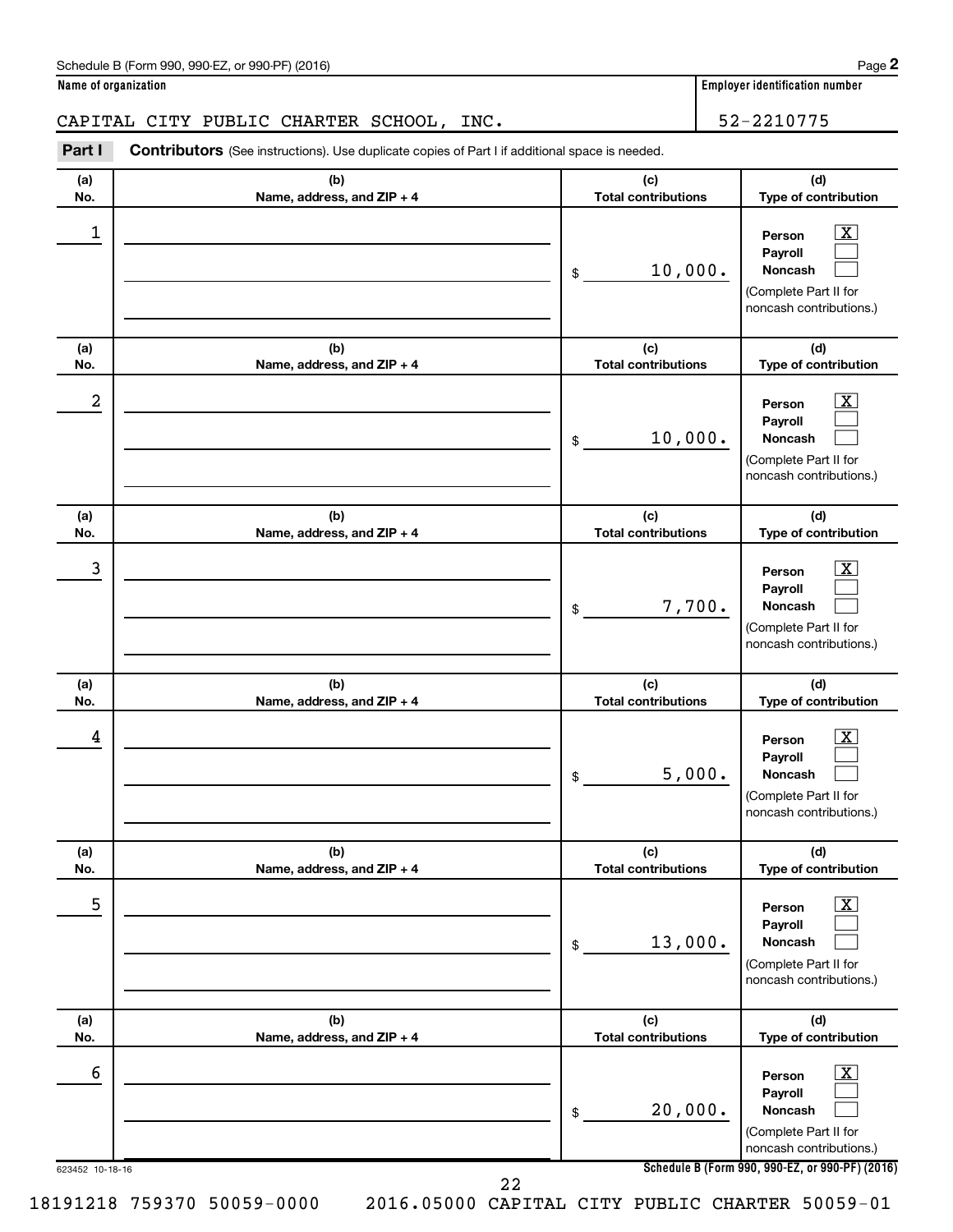| Schedule B (Form 990, 990-EZ, or 990-PF) (2016)<br>$\sqrt{2}$ , $\sqrt{2}$ , $\sqrt{2}$ , $\sqrt{2}$ , $\sqrt{2}$ | Page |
|-------------------------------------------------------------------------------------------------------------------|------|
|-------------------------------------------------------------------------------------------------------------------|------|

**Name of organization Employer identification number**

## CAPITAL CITY PUBLIC CHARTER SCHOOL, INC. 452-2210775

**Part I** Contributors (See instructions). Use duplicate copies of Part I if additional space is needed.

| (a)<br>No.            | (b)<br>Name, address, and ZIP + 4 | (c)<br><b>Total contributions</b> | (d)<br>Type of contribution                                                                                                                                 |
|-----------------------|-----------------------------------|-----------------------------------|-------------------------------------------------------------------------------------------------------------------------------------------------------------|
| 7                     |                                   | 14,941.<br>\$                     | Person<br>Payroll<br>Noncash<br>X<br>(Complete Part II for<br>noncash contributions.)                                                                       |
| (a)<br>No.            | (b)<br>Name, address, and ZIP + 4 | (c)<br><b>Total contributions</b> | (d)<br>Type of contribution                                                                                                                                 |
| 8                     |                                   | 10,000.<br>\$                     | $\overline{\mathbf{X}}$<br>Person<br>Payroll<br>Noncash<br>(Complete Part II for<br>noncash contributions.)                                                 |
| (a)<br>No.            | (b)<br>Name, address, and ZIP + 4 | (c)<br><b>Total contributions</b> | (d)<br>Type of contribution                                                                                                                                 |
| 9                     |                                   | 5,800.<br>\$                      | Person<br>Payroll<br>Noncash<br>х<br>(Complete Part II for<br>noncash contributions.)                                                                       |
| (a)<br>No.            | (b)<br>Name, address, and ZIP + 4 | (c)<br><b>Total contributions</b> | (d)<br>Type of contribution                                                                                                                                 |
| 10                    |                                   | 5,000.<br>\$                      | $\overline{\text{X}}$<br>Person<br>Payroll<br>Noncash<br>(Complete Part II for<br>noncash contributions.)                                                   |
| (a)<br>No.            | (b)<br>Name, address, and ZIP + 4 | (c)<br><b>Total contributions</b> | (d)<br>Type of contribution                                                                                                                                 |
| 11                    |                                   | 5,000.<br>\$                      | $\boxed{\text{X}}$<br>Person<br>Payroll<br>Noncash<br>(Complete Part II for<br>noncash contributions.)                                                      |
| (a)<br>No.            | (b)<br>Name, address, and ZIP + 4 | (c)<br><b>Total contributions</b> | (d)<br>Type of contribution                                                                                                                                 |
| 12<br>623452 10-18-16 |                                   | 5,000.<br>\$                      | $\boxed{\textbf{X}}$<br>Person<br>Payroll<br>Noncash<br>(Complete Part II for<br>noncash contributions.)<br>Schedule B (Form 990, 990-EZ, or 990-PF) (2016) |
|                       | 23                                |                                   |                                                                                                                                                             |

**2**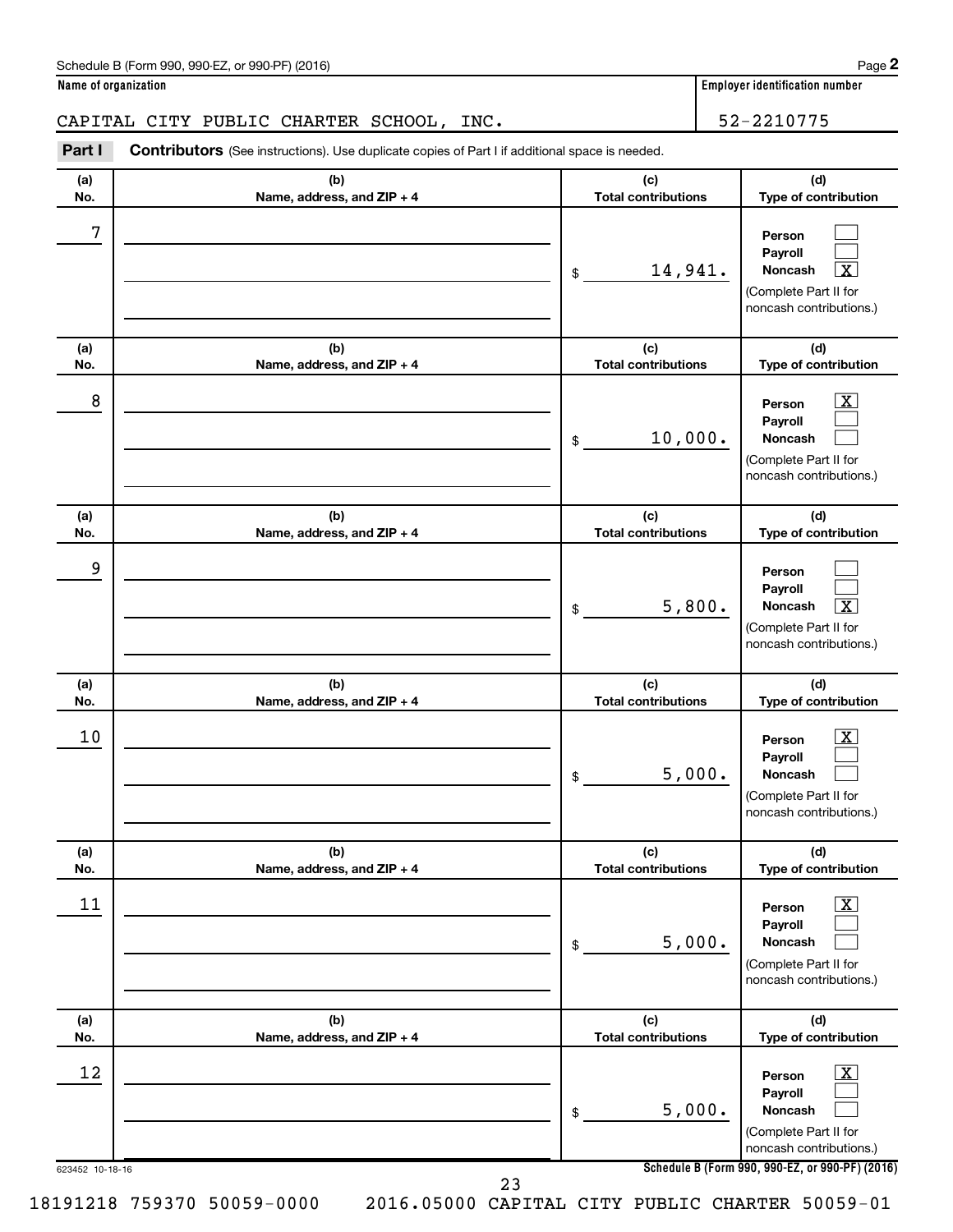CAPITAL CITY PUBLIC CHARTER SCHOOL, INC.  $\vert$  52-2210775

#### 623453 10-18-16 **Schedule B (Form 990, 990-EZ, or 990-PF) (2016) (a) No. from Part I (c) FMV (or estimate) (See instructions) (b) Description of noncash property given (d) Date received (a) No. from Part I (c) FMV (or estimate) (See instructions) (b) Description of noncash property given (d) Date received (a) No. from Part I (c) FMV (or estimate) (See instructions) (b) Description of noncash property given (d) Date received (a) No. from Part I (c) FMV (or estimate) (See instructions) (b) Description of noncash property given (d) Date received (a) No. from Part I (c) FMV (or estimate) (See instructions) (b) Description of noncash property given (d) Date received (a) No. from Part I (c) FMV (or estimate) (See instructions) (b) Description of noncash property given (d) Date received** Part II Noncash Property (See instructions). Use duplicate copies of Part II if additional space is needed. \$ \$ \$ \$ \$ \$ WRAPPED TOOL CART AND MAKERSPACE TOOLS 7 14,941. 01/12/17 LEGAL SERVICES 9 5,800. 06/30/17 24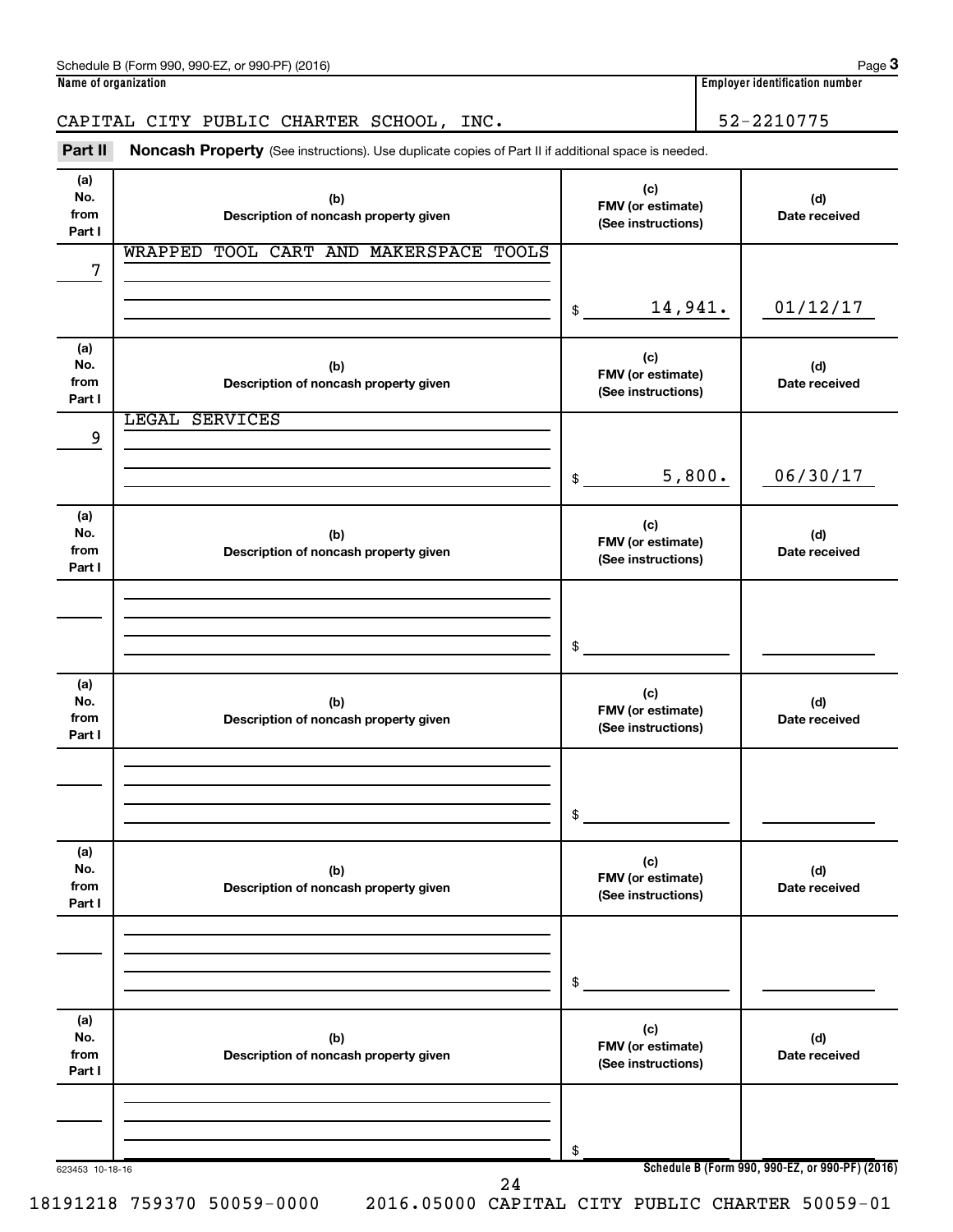| Name of organization      |                                                                                                                                                                                                                                                                                 |                      |                                          | <b>Employer identification number</b>           |  |  |  |  |  |
|---------------------------|---------------------------------------------------------------------------------------------------------------------------------------------------------------------------------------------------------------------------------------------------------------------------------|----------------------|------------------------------------------|-------------------------------------------------|--|--|--|--|--|
|                           | CAPITAL CITY PUBLIC CHARTER SCHOOL, INC.                                                                                                                                                                                                                                        |                      |                                          | 52-2210775                                      |  |  |  |  |  |
| Part III                  | Exclusively religious, charitable, etc., contributions to organizations described in section 501(c)(7), (8), or (10) that total more than \$1,000 for                                                                                                                           |                      |                                          |                                                 |  |  |  |  |  |
|                           | the year from any one contributor. Complete columns (a) through (e) and the following line entry. For organizations<br>completing Part III, enter the total of exclusively religious, charitable, etc., contributions of \$1,000 or less for the year. (Enter this info. once,) |                      |                                          | ▶\$                                             |  |  |  |  |  |
|                           | Use duplicate copies of Part III if additional space is needed.                                                                                                                                                                                                                 |                      |                                          |                                                 |  |  |  |  |  |
| (a) No.<br>from           | (b) Purpose of gift                                                                                                                                                                                                                                                             | (c) Use of gift      |                                          | (d) Description of how gift is held             |  |  |  |  |  |
| Part I                    |                                                                                                                                                                                                                                                                                 |                      |                                          |                                                 |  |  |  |  |  |
|                           |                                                                                                                                                                                                                                                                                 |                      |                                          |                                                 |  |  |  |  |  |
|                           |                                                                                                                                                                                                                                                                                 |                      |                                          |                                                 |  |  |  |  |  |
|                           |                                                                                                                                                                                                                                                                                 |                      |                                          |                                                 |  |  |  |  |  |
|                           |                                                                                                                                                                                                                                                                                 | (e) Transfer of gift |                                          |                                                 |  |  |  |  |  |
|                           | Transferee's name, address, and ZIP + 4                                                                                                                                                                                                                                         |                      |                                          | Relationship of transferor to transferee        |  |  |  |  |  |
|                           |                                                                                                                                                                                                                                                                                 |                      |                                          |                                                 |  |  |  |  |  |
|                           |                                                                                                                                                                                                                                                                                 |                      |                                          |                                                 |  |  |  |  |  |
|                           |                                                                                                                                                                                                                                                                                 |                      |                                          |                                                 |  |  |  |  |  |
| (a) No.<br>from           |                                                                                                                                                                                                                                                                                 |                      |                                          |                                                 |  |  |  |  |  |
| Part I                    | (b) Purpose of gift                                                                                                                                                                                                                                                             | (c) Use of gift      |                                          | (d) Description of how gift is held             |  |  |  |  |  |
|                           |                                                                                                                                                                                                                                                                                 |                      |                                          |                                                 |  |  |  |  |  |
|                           |                                                                                                                                                                                                                                                                                 |                      |                                          |                                                 |  |  |  |  |  |
|                           |                                                                                                                                                                                                                                                                                 |                      |                                          |                                                 |  |  |  |  |  |
|                           | (e) Transfer of gift                                                                                                                                                                                                                                                            |                      |                                          |                                                 |  |  |  |  |  |
|                           |                                                                                                                                                                                                                                                                                 |                      |                                          |                                                 |  |  |  |  |  |
|                           | Transferee's name, address, and ZIP + 4                                                                                                                                                                                                                                         |                      |                                          | Relationship of transferor to transferee        |  |  |  |  |  |
|                           |                                                                                                                                                                                                                                                                                 |                      |                                          |                                                 |  |  |  |  |  |
|                           |                                                                                                                                                                                                                                                                                 |                      |                                          |                                                 |  |  |  |  |  |
|                           |                                                                                                                                                                                                                                                                                 |                      |                                          |                                                 |  |  |  |  |  |
| (a) No.<br>from<br>Part I | (b) Purpose of gift                                                                                                                                                                                                                                                             | (c) Use of gift      |                                          | (d) Description of how gift is held             |  |  |  |  |  |
|                           |                                                                                                                                                                                                                                                                                 |                      |                                          |                                                 |  |  |  |  |  |
|                           |                                                                                                                                                                                                                                                                                 |                      |                                          |                                                 |  |  |  |  |  |
|                           |                                                                                                                                                                                                                                                                                 |                      |                                          |                                                 |  |  |  |  |  |
|                           | (e) Transfer of gift                                                                                                                                                                                                                                                            |                      |                                          |                                                 |  |  |  |  |  |
|                           |                                                                                                                                                                                                                                                                                 |                      |                                          |                                                 |  |  |  |  |  |
|                           | Transferee's name, address, and ZIP + 4                                                                                                                                                                                                                                         |                      | Relationship of transferor to transferee |                                                 |  |  |  |  |  |
|                           |                                                                                                                                                                                                                                                                                 |                      |                                          |                                                 |  |  |  |  |  |
|                           |                                                                                                                                                                                                                                                                                 |                      |                                          |                                                 |  |  |  |  |  |
|                           |                                                                                                                                                                                                                                                                                 |                      |                                          |                                                 |  |  |  |  |  |
| (a) No.<br>from<br>Part I | (b) Purpose of gift                                                                                                                                                                                                                                                             | (c) Use of gift      |                                          | (d) Description of how gift is held             |  |  |  |  |  |
|                           |                                                                                                                                                                                                                                                                                 |                      |                                          |                                                 |  |  |  |  |  |
|                           |                                                                                                                                                                                                                                                                                 |                      |                                          |                                                 |  |  |  |  |  |
|                           |                                                                                                                                                                                                                                                                                 |                      |                                          |                                                 |  |  |  |  |  |
|                           | (e) Transfer of gift                                                                                                                                                                                                                                                            |                      |                                          |                                                 |  |  |  |  |  |
|                           |                                                                                                                                                                                                                                                                                 |                      |                                          |                                                 |  |  |  |  |  |
|                           | Transferee's name, address, and ZIP + 4                                                                                                                                                                                                                                         |                      |                                          | Relationship of transferor to transferee        |  |  |  |  |  |
|                           |                                                                                                                                                                                                                                                                                 |                      |                                          |                                                 |  |  |  |  |  |
|                           |                                                                                                                                                                                                                                                                                 |                      |                                          |                                                 |  |  |  |  |  |
|                           |                                                                                                                                                                                                                                                                                 |                      |                                          |                                                 |  |  |  |  |  |
|                           |                                                                                                                                                                                                                                                                                 |                      |                                          | Schedule B (Form 990, 990-EZ, or 990-PF) (2016) |  |  |  |  |  |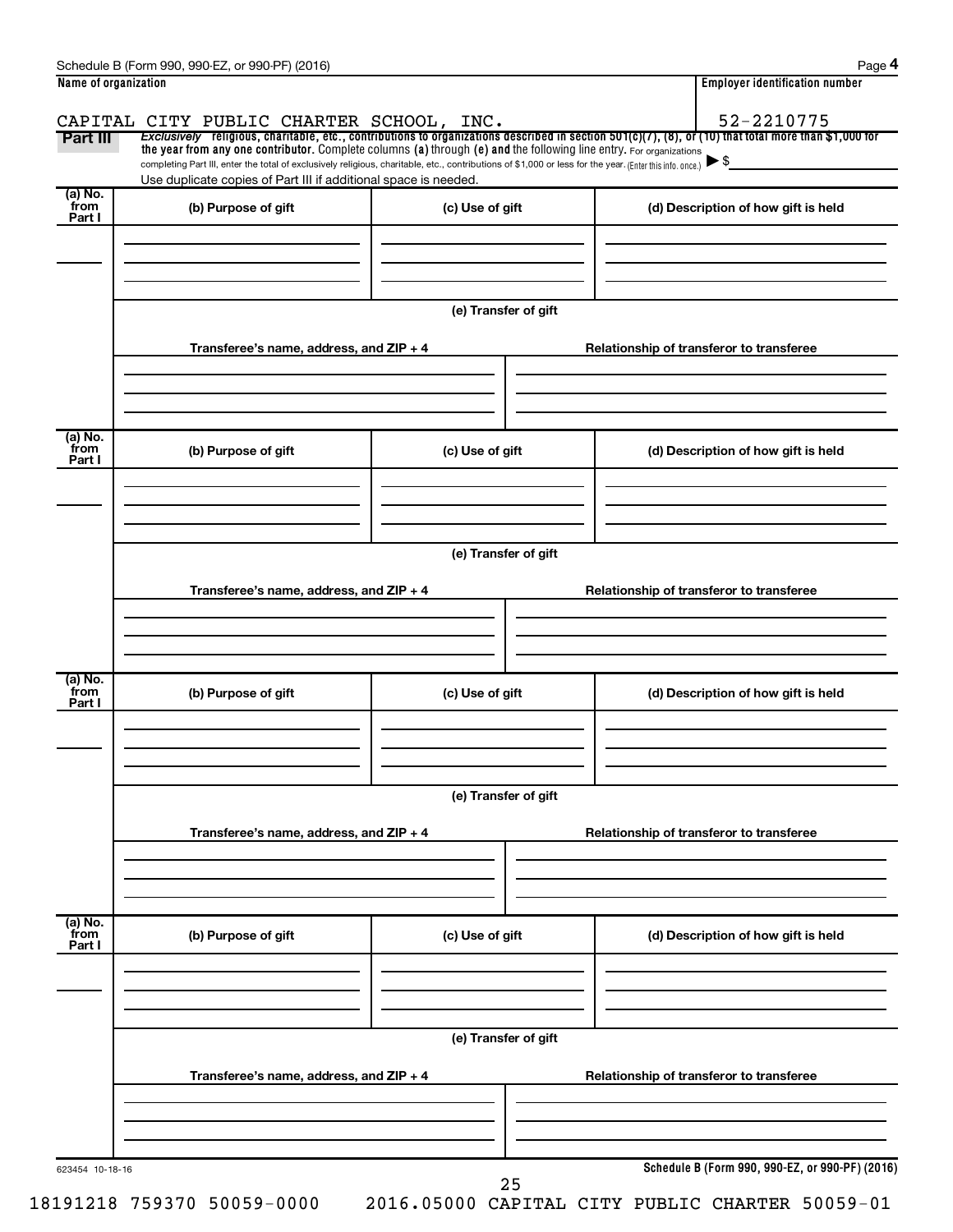| (Form 990) |  |
|------------|--|
|------------|--|

# **SCHEDULE D Supplemental Financial Statements**<br> **Form 990 2016**<br> **Part IV** line 6.7.8.9.10, 11a, 11b, 11d, 11d, 11d, 11d, 11d, 12a, 0r, 12b

**(Form 990) | Complete if the organization answered "Yes" on Form 990, Part IV, line 6, 7, 8, 9, 10, 11a, 11b, 11c, 11d, 11e, 11f, 12a, or 12b.**

**| Attach to Form 990. | Information about Schedule D (Form 990) and its instructions is at**  *www.irs.gov/form990.*



Department of the Treasury Internal Revenue Service

**Name of the organization**<br>CAPTTAI, CTTY PUBLIC CHARTER SCHOOL, TNC, 52-2210775

|         | CAPITAL CITY PUBLIC CHARTER SCHOOL, INC.                                                                                                                   |                                                    | 52-2210775                      |
|---------|------------------------------------------------------------------------------------------------------------------------------------------------------------|----------------------------------------------------|---------------------------------|
| Part I  | Organizations Maintaining Donor Advised Funds or Other Similar Funds or Accounts. Complete if the                                                          |                                                    |                                 |
|         | organization answered "Yes" on Form 990, Part IV, line 6.                                                                                                  |                                                    |                                 |
|         |                                                                                                                                                            | (a) Donor advised funds                            | (b) Funds and other accounts    |
| 1       |                                                                                                                                                            |                                                    |                                 |
| 2       | Aggregate value of contributions to (during year)                                                                                                          |                                                    |                                 |
| 3       | Aggregate value of grants from (during year)                                                                                                               |                                                    |                                 |
| 4       |                                                                                                                                                            |                                                    |                                 |
| 5       | Did the organization inform all donors and donor advisors in writing that the assets held in donor advised funds                                           |                                                    |                                 |
|         |                                                                                                                                                            |                                                    | Yes<br>No                       |
| 6       | Did the organization inform all grantees, donors, and donor advisors in writing that grant funds can be used only                                          |                                                    |                                 |
|         | for charitable purposes and not for the benefit of the donor or donor advisor, or for any other purpose conferring                                         |                                                    |                                 |
|         | impermissible private benefit?                                                                                                                             |                                                    | Yes<br>No                       |
| Part II | Conservation Easements. Complete if the organization answered "Yes" on Form 990, Part IV, line 7.                                                          |                                                    |                                 |
|         |                                                                                                                                                            |                                                    |                                 |
| 1.      | Purpose(s) of conservation easements held by the organization (check all that apply).                                                                      |                                                    |                                 |
|         | Preservation of land for public use (e.g., recreation or education)                                                                                        | Preservation of a historically important land area |                                 |
|         | Protection of natural habitat                                                                                                                              | Preservation of a certified historic structure     |                                 |
|         | Preservation of open space                                                                                                                                 |                                                    |                                 |
| 2       | Complete lines 2a through 2d if the organization held a qualified conservation contribution in the form of a conservation easement on the last             |                                                    |                                 |
|         | day of the tax year.                                                                                                                                       |                                                    | Held at the End of the Tax Year |
|         |                                                                                                                                                            |                                                    | 2a                              |
|         | Total acreage restricted by conservation easements                                                                                                         |                                                    | 2 <sub>b</sub>                  |
|         |                                                                                                                                                            |                                                    | 2c                              |
|         | d Number of conservation easements included in (c) acquired after 8/17/06, and not on a historic structure                                                 |                                                    |                                 |
|         | listed in the National Register [11, 2003] [12, 2014] The National Register [11, 2015] The National Register [                                             |                                                    | 2d                              |
| 3       | Number of conservation easements modified, transferred, released, extinguished, or terminated by the organization during the tax                           |                                                    |                                 |
|         | year                                                                                                                                                       |                                                    |                                 |
| 4       | Number of states where property subject to conservation easement is located >                                                                              |                                                    |                                 |
| 5       | Does the organization have a written policy regarding the periodic monitoring, inspection, handling of                                                     |                                                    |                                 |
|         | violations, and enforcement of the conservation easements it holds?                                                                                        |                                                    | Yes<br>No                       |
| 6       | Staff and volunteer hours devoted to monitoring, inspecting, handling of violations, and enforcing conservation easements during the year                  |                                                    |                                 |
|         |                                                                                                                                                            |                                                    |                                 |
| 7       | Amount of expenses incurred in monitoring, inspecting, handling of violations, and enforcing conservation easements during the year                        |                                                    |                                 |
|         | ► \$                                                                                                                                                       |                                                    |                                 |
| 8       | Does each conservation easement reported on line 2(d) above satisfy the requirements of section 170(h)(4)(B)(i)                                            |                                                    |                                 |
|         |                                                                                                                                                            |                                                    | Yes<br>No                       |
| 9       | In Part XIII, describe how the organization reports conservation easements in its revenue and expense statement, and balance sheet, and                    |                                                    |                                 |
|         | include, if applicable, the text of the footnote to the organization's financial statements that describes the organization's accounting for               |                                                    |                                 |
|         | conservation easements.                                                                                                                                    |                                                    |                                 |
|         | Organizations Maintaining Collections of Art, Historical Treasures, or Other Similar Assets.<br>Part III                                                   |                                                    |                                 |
|         | Complete if the organization answered "Yes" on Form 990, Part IV, line 8.                                                                                  |                                                    |                                 |
|         | 1a If the organization elected, as permitted under SFAS 116 (ASC 958), not to report in its revenue statement and balance sheet works of art,              |                                                    |                                 |
|         | historical treasures, or other similar assets held for public exhibition, education, or research in furtherance of public service, provide, in Part XIII,  |                                                    |                                 |
|         | the text of the footnote to its financial statements that describes these items.                                                                           |                                                    |                                 |
|         | <b>b</b> If the organization elected, as permitted under SFAS 116 (ASC 958), to report in its revenue statement and balance sheet works of art, historical |                                                    |                                 |
|         | treasures, or other similar assets held for public exhibition, education, or research in furtherance of public service, provide the following amounts      |                                                    |                                 |
|         | relating to these items:                                                                                                                                   |                                                    |                                 |
|         |                                                                                                                                                            |                                                    |                                 |
|         | (ii) Assets included in Form 990, Part X                                                                                                                   |                                                    | $\blacktriangleright$ s         |
| 2       | If the organization received or held works of art, historical treasures, or other similar assets for financial gain, provide                               |                                                    |                                 |
|         | the following amounts required to be reported under SFAS 116 (ASC 958) relating to these items:                                                            |                                                    |                                 |
| а       |                                                                                                                                                            |                                                    | \$<br>▶                         |
|         |                                                                                                                                                            |                                                    | $\blacktriangleright$ \$        |
|         | LHA For Paperwork Reduction Act Notice, see the Instructions for Form 990.                                                                                 |                                                    | Schedule D (Form 990) 2016      |
|         | 632051 08-29-16                                                                                                                                            |                                                    |                                 |

26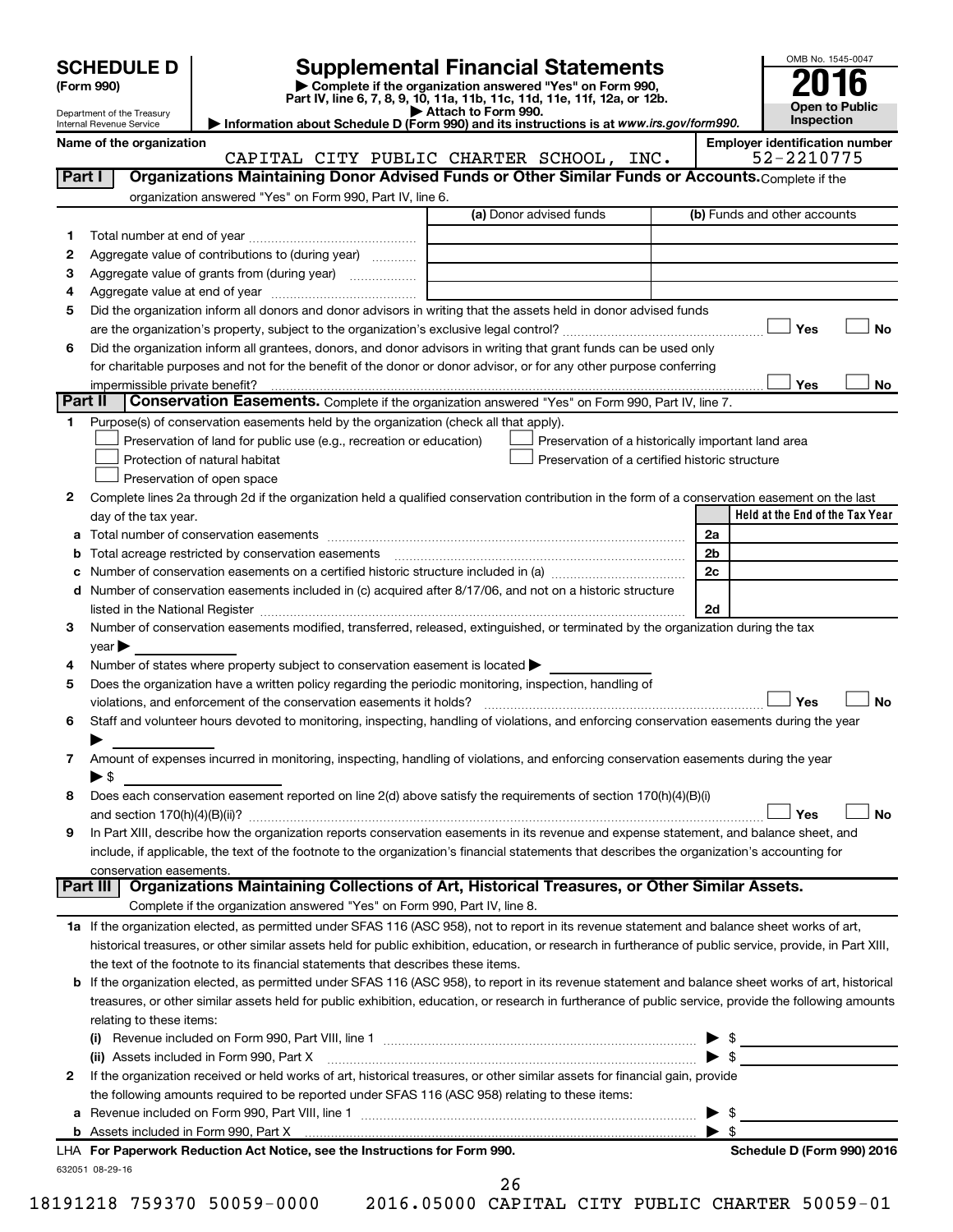|        | Schedule D (Form 990) 2016                                                                                                                                                                                                     | CAPITAL CITY PUBLIC CHARTER SCHOOL, INC. |                |                                                                                                                                                                                                                               |  |                                 |                       | 52-2210775 $_{Page}$ 2                                                      |           |  |  |  |
|--------|--------------------------------------------------------------------------------------------------------------------------------------------------------------------------------------------------------------------------------|------------------------------------------|----------------|-------------------------------------------------------------------------------------------------------------------------------------------------------------------------------------------------------------------------------|--|---------------------------------|-----------------------|-----------------------------------------------------------------------------|-----------|--|--|--|
|        | Part III<br>Organizations Maintaining Collections of Art, Historical Treasures, or Other Similar Assets(continued)                                                                                                             |                                          |                |                                                                                                                                                                                                                               |  |                                 |                       |                                                                             |           |  |  |  |
| З      | Using the organization's acquisition, accession, and other records, check any of the following that are a significant use of its collection items                                                                              |                                          |                |                                                                                                                                                                                                                               |  |                                 |                       |                                                                             |           |  |  |  |
|        | (check all that apply):                                                                                                                                                                                                        |                                          |                |                                                                                                                                                                                                                               |  |                                 |                       |                                                                             |           |  |  |  |
| a      | Public exhibition                                                                                                                                                                                                              | d                                        |                | Loan or exchange programs                                                                                                                                                                                                     |  |                                 |                       |                                                                             |           |  |  |  |
| b      | Scholarly research                                                                                                                                                                                                             | е                                        |                | Other and the contract of the contract of the contract of the contract of the contract of the contract of the contract of the contract of the contract of the contract of the contract of the contract of the contract of the |  |                                 |                       |                                                                             |           |  |  |  |
| c      | Preservation for future generations                                                                                                                                                                                            |                                          |                |                                                                                                                                                                                                                               |  |                                 |                       |                                                                             |           |  |  |  |
| 4      | Provide a description of the organization's collections and explain how they further the organization's exempt purpose in Part XIII.                                                                                           |                                          |                |                                                                                                                                                                                                                               |  |                                 |                       |                                                                             |           |  |  |  |
| 5      | During the year, did the organization solicit or receive donations of art, historical treasures, or other similar assets                                                                                                       |                                          |                |                                                                                                                                                                                                                               |  |                                 |                       |                                                                             |           |  |  |  |
|        | Yes<br>No                                                                                                                                                                                                                      |                                          |                |                                                                                                                                                                                                                               |  |                                 |                       |                                                                             |           |  |  |  |
|        | Part IV<br>Escrow and Custodial Arrangements. Complete if the organization answered "Yes" on Form 990, Part IV, line 9, or                                                                                                     |                                          |                |                                                                                                                                                                                                                               |  |                                 |                       |                                                                             |           |  |  |  |
|        | reported an amount on Form 990, Part X, line 21.                                                                                                                                                                               |                                          |                |                                                                                                                                                                                                                               |  |                                 |                       |                                                                             |           |  |  |  |
|        | 1a Is the organization an agent, trustee, custodian or other intermediary for contributions or other assets not included                                                                                                       |                                          |                |                                                                                                                                                                                                                               |  |                                 |                       |                                                                             |           |  |  |  |
|        |                                                                                                                                                                                                                                |                                          |                |                                                                                                                                                                                                                               |  |                                 |                       | Yes                                                                         | No        |  |  |  |
|        | b If "Yes," explain the arrangement in Part XIII and complete the following table:                                                                                                                                             |                                          |                |                                                                                                                                                                                                                               |  |                                 |                       |                                                                             |           |  |  |  |
|        |                                                                                                                                                                                                                                |                                          |                |                                                                                                                                                                                                                               |  |                                 |                       | Amount                                                                      |           |  |  |  |
|        | c Beginning balance measurements and the contract of the contract of the contract of the contract of the contract of the contract of the contract of the contract of the contract of the contract of the contract of the contr |                                          |                |                                                                                                                                                                                                                               |  | 1c<br>1d                        |                       |                                                                             |           |  |  |  |
|        |                                                                                                                                                                                                                                |                                          |                |                                                                                                                                                                                                                               |  | 1e                              |                       |                                                                             |           |  |  |  |
| f      | e Distributions during the year manufactured and an extraordinary of the year manufactured and all the year manufactured and all the statements of the statement of the statement of the statement of the statement of the sta |                                          |                |                                                                                                                                                                                                                               |  | 1f                              |                       |                                                                             |           |  |  |  |
|        | 2a Did the organization include an amount on Form 990, Part X, line 21, for escrow or custodial account liability?                                                                                                             |                                          |                |                                                                                                                                                                                                                               |  |                                 |                       | Yes                                                                         | <b>No</b> |  |  |  |
|        |                                                                                                                                                                                                                                |                                          |                |                                                                                                                                                                                                                               |  |                                 |                       |                                                                             |           |  |  |  |
| Part V | <b>Endowment Funds.</b> Complete if the organization answered "Yes" on Form 990, Part IV, line 10.                                                                                                                             |                                          |                |                                                                                                                                                                                                                               |  |                                 |                       |                                                                             |           |  |  |  |
|        |                                                                                                                                                                                                                                | (a) Current year                         | (b) Prior year |                                                                                                                                                                                                                               |  |                                 |                       | (c) Two years back $\vert$ (d) Three years back $\vert$ (e) Four years back |           |  |  |  |
|        | 1a Beginning of year balance                                                                                                                                                                                                   |                                          |                |                                                                                                                                                                                                                               |  |                                 |                       |                                                                             |           |  |  |  |
| b      |                                                                                                                                                                                                                                |                                          |                |                                                                                                                                                                                                                               |  |                                 |                       |                                                                             |           |  |  |  |
|        | Net investment earnings, gains, and losses                                                                                                                                                                                     |                                          |                |                                                                                                                                                                                                                               |  |                                 |                       |                                                                             |           |  |  |  |
|        |                                                                                                                                                                                                                                |                                          |                |                                                                                                                                                                                                                               |  |                                 |                       |                                                                             |           |  |  |  |
|        | e Other expenditures for facilities                                                                                                                                                                                            |                                          |                |                                                                                                                                                                                                                               |  |                                 |                       |                                                                             |           |  |  |  |
|        | and programs                                                                                                                                                                                                                   |                                          |                |                                                                                                                                                                                                                               |  |                                 |                       |                                                                             |           |  |  |  |
| t.     |                                                                                                                                                                                                                                |                                          |                |                                                                                                                                                                                                                               |  |                                 |                       |                                                                             |           |  |  |  |
| g      | End of year balance                                                                                                                                                                                                            |                                          |                |                                                                                                                                                                                                                               |  |                                 |                       |                                                                             |           |  |  |  |
| 2      | Provide the estimated percentage of the current year end balance (line 1g, column (a)) held as:                                                                                                                                |                                          |                |                                                                                                                                                                                                                               |  |                                 |                       |                                                                             |           |  |  |  |
| а      | Board designated or quasi-endowment >                                                                                                                                                                                          |                                          | ℅              |                                                                                                                                                                                                                               |  |                                 |                       |                                                                             |           |  |  |  |
| b      | Permanent endowment                                                                                                                                                                                                            | %                                        |                |                                                                                                                                                                                                                               |  |                                 |                       |                                                                             |           |  |  |  |
|        | c Temporarily restricted endowment $\blacktriangleright$                                                                                                                                                                       | %                                        |                |                                                                                                                                                                                                                               |  |                                 |                       |                                                                             |           |  |  |  |
|        | The percentages on lines 2a, 2b, and 2c should equal 100%.                                                                                                                                                                     |                                          |                |                                                                                                                                                                                                                               |  |                                 |                       |                                                                             |           |  |  |  |
|        | 3a Are there endowment funds not in the possession of the organization that are held and administered for the organization                                                                                                     |                                          |                |                                                                                                                                                                                                                               |  |                                 |                       |                                                                             |           |  |  |  |
|        | by:                                                                                                                                                                                                                            |                                          |                |                                                                                                                                                                                                                               |  |                                 |                       |                                                                             | Yes<br>No |  |  |  |
|        | (i)                                                                                                                                                                                                                            |                                          |                |                                                                                                                                                                                                                               |  |                                 |                       | 3a(i)                                                                       |           |  |  |  |
|        | (ii) related organizations                                                                                                                                                                                                     |                                          |                |                                                                                                                                                                                                                               |  |                                 |                       | 3a(ii)                                                                      |           |  |  |  |
|        |                                                                                                                                                                                                                                |                                          |                |                                                                                                                                                                                                                               |  |                                 |                       | 3 <sub>b</sub>                                                              |           |  |  |  |
|        | Describe in Part XIII the intended uses of the organization's endowment funds.                                                                                                                                                 |                                          |                |                                                                                                                                                                                                                               |  |                                 |                       |                                                                             |           |  |  |  |
|        | <b>Part VI</b><br>Land, Buildings, and Equipment.                                                                                                                                                                              |                                          |                |                                                                                                                                                                                                                               |  |                                 |                       |                                                                             |           |  |  |  |
|        | Complete if the organization answered "Yes" on Form 990, Part IV, line 11a. See Form 990, Part X, line 10.                                                                                                                     |                                          |                |                                                                                                                                                                                                                               |  |                                 |                       |                                                                             |           |  |  |  |
|        | Description of property                                                                                                                                                                                                        | (a) Cost or other<br>basis (investment)  |                | (b) Cost or other<br>basis (other)                                                                                                                                                                                            |  | (c) Accumulated<br>depreciation |                       | (d) Book value                                                              |           |  |  |  |
|        |                                                                                                                                                                                                                                |                                          |                |                                                                                                                                                                                                                               |  |                                 |                       |                                                                             |           |  |  |  |
|        |                                                                                                                                                                                                                                |                                          |                | 29, 200, 327.                                                                                                                                                                                                                 |  |                                 | 4,675,691.            | 24,524,636.                                                                 |           |  |  |  |
|        |                                                                                                                                                                                                                                |                                          |                | 3,069,954.                                                                                                                                                                                                                    |  |                                 | 2,572,670.            |                                                                             | 497, 284. |  |  |  |
|        |                                                                                                                                                                                                                                |                                          |                |                                                                                                                                                                                                                               |  |                                 |                       |                                                                             |           |  |  |  |
|        |                                                                                                                                                                                                                                |                                          |                |                                                                                                                                                                                                                               |  |                                 |                       |                                                                             |           |  |  |  |
|        | Total. Add lines 1a through 1e. (Column (d) must equal Form 990, Part X, column (B), line 10c.)                                                                                                                                |                                          |                |                                                                                                                                                                                                                               |  |                                 | $\blacktriangleright$ | 25,021,920.                                                                 |           |  |  |  |

**Schedule D (Form 990) 2016**

632052 08-29-16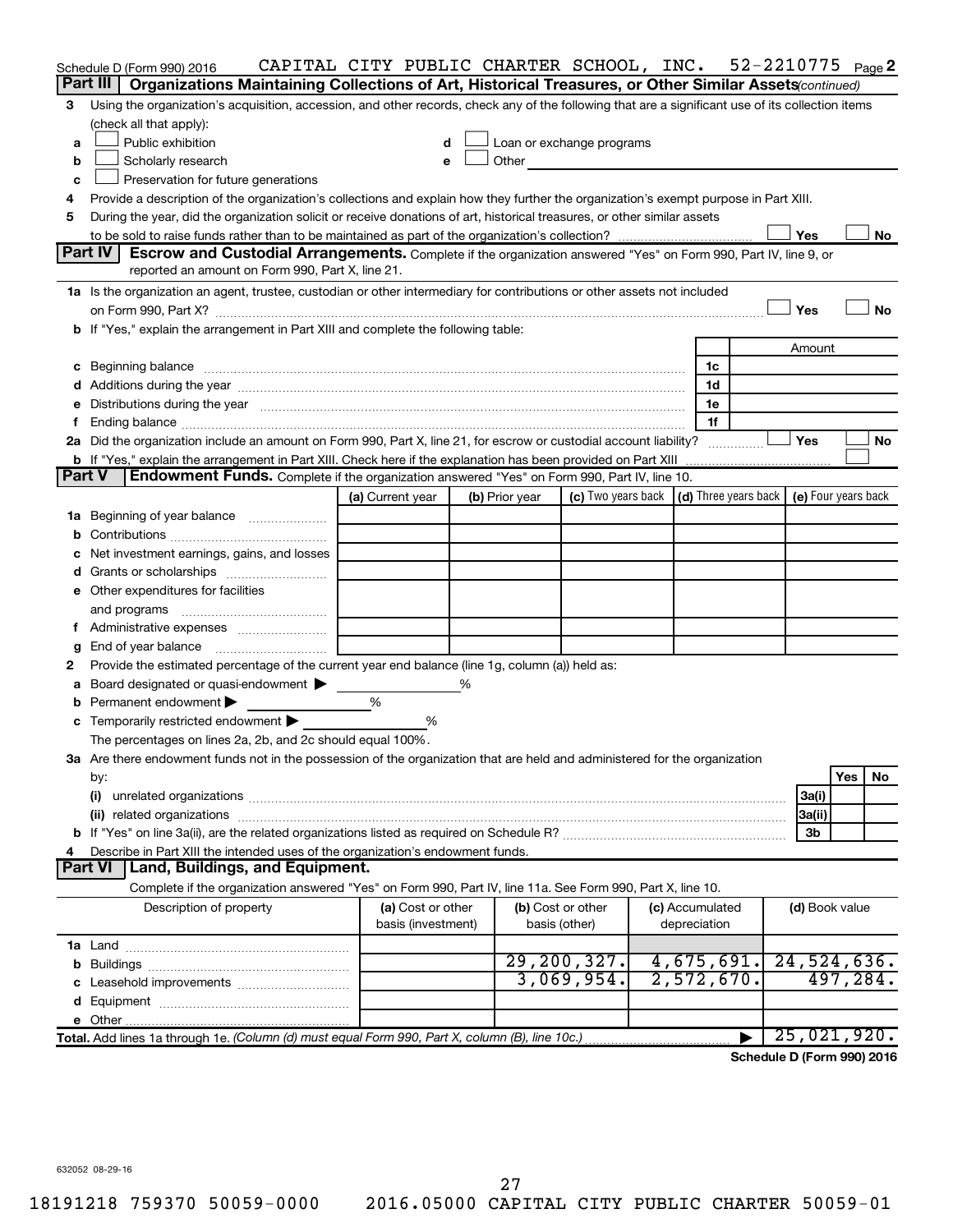|             | CAPITAL CITY PUBLIC CHARTER SCHOOL, INC.<br>Schedule D (Form 990) 2016                                            |                 |                | $52 - 2210775$ Page 3                                     |
|-------------|-------------------------------------------------------------------------------------------------------------------|-----------------|----------------|-----------------------------------------------------------|
|             | Part VII Investments - Other Securities.                                                                          |                 |                |                                                           |
|             | Complete if the organization answered "Yes" on Form 990, Part IV, line 11b. See Form 990, Part X, line 12.        |                 |                |                                                           |
|             | (a) Description of security or category (including name of security)                                              | (b) Book value  |                | (c) Method of valuation: Cost or end-of-year market value |
|             | (1) Financial derivatives                                                                                         |                 |                |                                                           |
|             |                                                                                                                   |                 |                |                                                           |
| $(3)$ Other |                                                                                                                   |                 |                |                                                           |
| (A)         |                                                                                                                   |                 |                |                                                           |
| (B)         |                                                                                                                   |                 |                |                                                           |
| (C)         |                                                                                                                   |                 |                |                                                           |
| (D)         |                                                                                                                   |                 |                |                                                           |
| (E)         |                                                                                                                   |                 |                |                                                           |
| (F)         |                                                                                                                   |                 |                |                                                           |
| (G)         |                                                                                                                   |                 |                |                                                           |
| (H)         |                                                                                                                   |                 |                |                                                           |
|             | Total. (Col. (b) must equal Form 990, Part X, col. (B) line 12.) $\blacktriangleright$                            |                 |                |                                                           |
|             | Part VIII Investments - Program Related.                                                                          |                 |                |                                                           |
|             | Complete if the organization answered "Yes" on Form 990, Part IV, line 11c. See Form 990, Part X, line 13.        |                 |                |                                                           |
|             | (a) Description of investment                                                                                     | (b) Book value  |                | (c) Method of valuation: Cost or end-of-year market value |
| (1)         |                                                                                                                   |                 |                |                                                           |
| (2)         |                                                                                                                   |                 |                |                                                           |
| (3)         |                                                                                                                   |                 |                |                                                           |
| (4)         |                                                                                                                   |                 |                |                                                           |
| (5)         |                                                                                                                   |                 |                |                                                           |
| (6)         |                                                                                                                   |                 |                |                                                           |
| (7)         |                                                                                                                   |                 |                |                                                           |
| (8)         |                                                                                                                   |                 |                |                                                           |
| (9)         |                                                                                                                   |                 |                |                                                           |
|             | Total. (Col. (b) must equal Form 990, Part X, col. (B) line 13.) $\blacktriangleright$                            |                 |                |                                                           |
| Part IX     | <b>Other Assets.</b>                                                                                              |                 |                |                                                           |
|             | Complete if the organization answered "Yes" on Form 990, Part IV, line 11d. See Form 990, Part X, line 15.        |                 |                |                                                           |
|             |                                                                                                                   | (a) Description |                | (b) Book value                                            |
| (1)         |                                                                                                                   |                 |                |                                                           |
| (2)         |                                                                                                                   |                 |                |                                                           |
| (3)         |                                                                                                                   |                 |                |                                                           |
| (4)         |                                                                                                                   |                 |                |                                                           |
| (5)         |                                                                                                                   |                 |                |                                                           |
| (6)         |                                                                                                                   |                 |                |                                                           |
| (7)         |                                                                                                                   |                 |                |                                                           |
| (8)         |                                                                                                                   |                 |                |                                                           |
| (9)         |                                                                                                                   |                 |                |                                                           |
|             | Total. (Column (b) must equal Form 990, Part X, col. (B) line 15.)                                                |                 |                |                                                           |
| Part X      | <b>Other Liabilities.</b>                                                                                         |                 |                |                                                           |
|             | Complete if the organization answered "Yes" on Form 990, Part IV, line 11e or 11f. See Form 990, Part X, line 25. |                 |                |                                                           |
| 1.          | (a) Description of liability                                                                                      |                 | (b) Book value |                                                           |
|             | (1) Federal income taxes                                                                                          |                 |                |                                                           |
| (2)         | CAPITAL LEASE PAYABLE                                                                                             |                 | 116, 109.      |                                                           |
| (3)         | <b>GROUND LEASE LIABILITY</b>                                                                                     |                 | 2,774,045.     |                                                           |
| (4)         | <b>INTEREST RATE SWAP</b>                                                                                         |                 | 221,798.       |                                                           |
| (5)         |                                                                                                                   |                 |                |                                                           |
|             |                                                                                                                   |                 |                |                                                           |

**Total.**  *(Column (b) must equal Form 990, Part X, col. (B) line 25.)* (9)  $\blacktriangleright$ 3,111,952.

**2.** Liability for uncertain tax positions. In Part XIII, provide the text of the footnote to the organization's financial statements that reports the organization's liability for uncertain tax positions under FIN 48 (ASC 740). Check here if the text of the footnote has been provided in Part XIII  $\boxed{\text{X}}$ 

**Schedule D (Form 990) 2016**

632053 08-29-16

(6) (7) (8)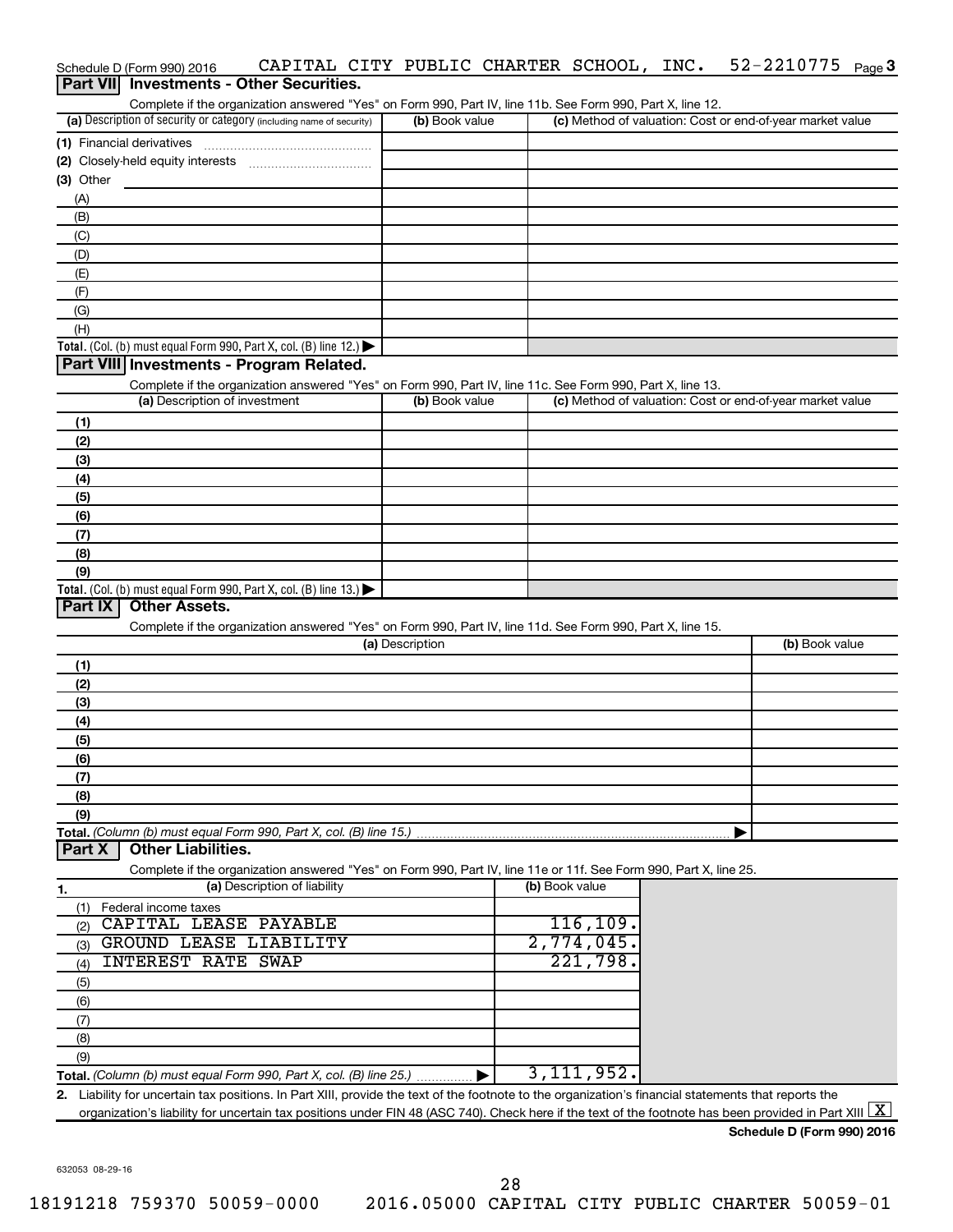|    | CAPITAL CITY PUBLIC CHARTER SCHOOL, INC. 52-2210775 Page 4<br>Schedule D (Form 990) 2016                                                                                                                                            |                |          |                |               |
|----|-------------------------------------------------------------------------------------------------------------------------------------------------------------------------------------------------------------------------------------|----------------|----------|----------------|---------------|
|    | Reconciliation of Revenue per Audited Financial Statements With Revenue per Return.<br>Part XI                                                                                                                                      |                |          |                |               |
|    | Complete if the organization answered "Yes" on Form 990, Part IV, line 12a.                                                                                                                                                         |                |          |                |               |
| 1  | Total revenue, gains, and other support per audited financial statements [11] [11] Total revenue, gains, and other support per audited financial statements                                                                         |                |          | $\blacksquare$ | 21, 294, 971. |
| 2  | Amounts included on line 1 but not on Form 990, Part VIII, line 12:                                                                                                                                                                 |                |          |                |               |
| a  |                                                                                                                                                                                                                                     | 2a             |          |                |               |
| b  |                                                                                                                                                                                                                                     | 2 <sub>b</sub> | 7,300.   |                |               |
|    |                                                                                                                                                                                                                                     | 2c             |          |                |               |
| d  |                                                                                                                                                                                                                                     | 2d             | 403,054. |                |               |
| е  | Add lines 2a through 2d                                                                                                                                                                                                             |                |          | 2e             | 410,354.      |
| 3  | Subtract line 2e from line 1                                                                                                                                                                                                        |                |          | $\mathbf{a}$   | 20,884,617.   |
| 4  | Amounts included on Form 990, Part VIII, line 12, but not on line 1:                                                                                                                                                                |                |          |                |               |
| a  | Investment expenses not included on Form 990, Part VIII, line 7b [11, 111, 111, 111]                                                                                                                                                | 4a             |          |                |               |
|    |                                                                                                                                                                                                                                     |                |          |                |               |
|    | c Add lines 4a and 4b                                                                                                                                                                                                               |                |          | 4c             | 0.            |
| 5. |                                                                                                                                                                                                                                     |                |          | 5              | 20,884,617.   |
|    | Part XII   Reconciliation of Expenses per Audited Financial Statements With Expenses per Return.                                                                                                                                    |                |          |                |               |
|    | Complete if the organization answered "Yes" on Form 990, Part IV, line 12a.                                                                                                                                                         |                |          |                |               |
| 1  |                                                                                                                                                                                                                                     |                |          | $\overline{1}$ | 20, 299, 553. |
| 2  | Amounts included on line 1 but not on Form 990, Part IX, line 25:                                                                                                                                                                   |                |          |                |               |
|    |                                                                                                                                                                                                                                     | 2a             | 7,300.   |                |               |
| b  |                                                                                                                                                                                                                                     | 2 <sub>b</sub> |          |                |               |
| c  |                                                                                                                                                                                                                                     | 2 <sub>c</sub> |          |                |               |
| d  |                                                                                                                                                                                                                                     | 2d             |          |                |               |
| е  | Add lines 2a through 2d <b>contained a contained a contained a contained a</b> contained a contained a contained a contained a contained a contact a contact a contact a contact a contact a contact a contact a contact a contact  |                |          | 2e             | 7,300.        |
| 3  |                                                                                                                                                                                                                                     |                |          | 3              | 20, 292, 253. |
| 4  | Amounts included on Form 990, Part IX, line 25, but not on line 1:                                                                                                                                                                  |                |          |                |               |
| a  | Investment expenses not included on Form 990, Part VIII, line 7b [11, 11, 11, 11, 11]                                                                                                                                               | 4a             |          |                |               |
| b  | Other (Describe in Part XIII.) <b>2000</b> 2000 2010 2010 2010 2010 2011 2012 2013 2014 2014 2015 2016 2017 2018 2019 2016 2017 2018 2019 2016 2017 2018 2019 2016 2017 2018 2019 2018 2019 2019 2016 2017 2018 2019 2018 2019 2019 | 4 <sub>b</sub> |          |                |               |
| C. | Add lines 4a and 4b                                                                                                                                                                                                                 |                |          | 4c             | υ.            |
|    |                                                                                                                                                                                                                                     |                |          | 5              | 20, 292, 253. |
|    | Part XIII Supplemental Information.                                                                                                                                                                                                 |                |          |                |               |
|    | Drovide the descriptions required for Dart II, lines 3, 5, and Q: Dart III, lines 1a and A: Dart IV, lines 1b and 2b: Dart V, line A: Dart Y, line 2: Dart YI                                                                       |                |          |                |               |

de the descriptions required for Part II, lines 3, 5, and 9; Part III, lines 1a and 4; Part IV, lines 1b and 2b; Part V, line 4; Part X, line 2; Part XI, lines 2d and 4b; and Part XII, lines 2d and 4b. Also complete this part to provide any additional information.

PART X, LINE 2:

|  |  |  | CCPCS REQUIRES THAT A TAX POSITION BE RECOGNIZED OR DERECOGNIZED BASED ON |  |                                                                            |
|--|--|--|---------------------------------------------------------------------------|--|----------------------------------------------------------------------------|
|  |  |  | A "MORE LIKELY-THAN-NOT" THRESHOLD. THIS APPLIES TO POSITION TAKEN OR     |  |                                                                            |
|  |  |  |                                                                           |  | EXPECTED TO BE TAKEN IN A TAX RETURN. CCPCS DOES NOT BELIEVE ITS FINANCIAL |
|  |  |  | STATEMENTS INCLUDE, OR REFLECT, ANY UNCERTAIN TAX POSITIONS.              |  |                                                                            |
|  |  |  |                                                                           |  |                                                                            |
|  |  |  | CCPCS'S FORM 990, RETURN OF ORGANIZATION EXEMPT FROM INCOME TAX, IS       |  |                                                                            |
|  |  |  |                                                                           |  |                                                                            |

SUBJECT TO EXAMINATION BY THE TAXING AUTHORITIES GENERALLY FOR THREE YEARS

AFTER FILING.

## PART XI, LINE 2D - OTHER ADJUSTMENTS:

| VALUE<br>OF<br>FAIR | <b>INTEREST RATE</b> | SWAP                       |
|---------------------|----------------------|----------------------------|
| 632054 08-29-16     |                      | Schedule D (Form 990) 2016 |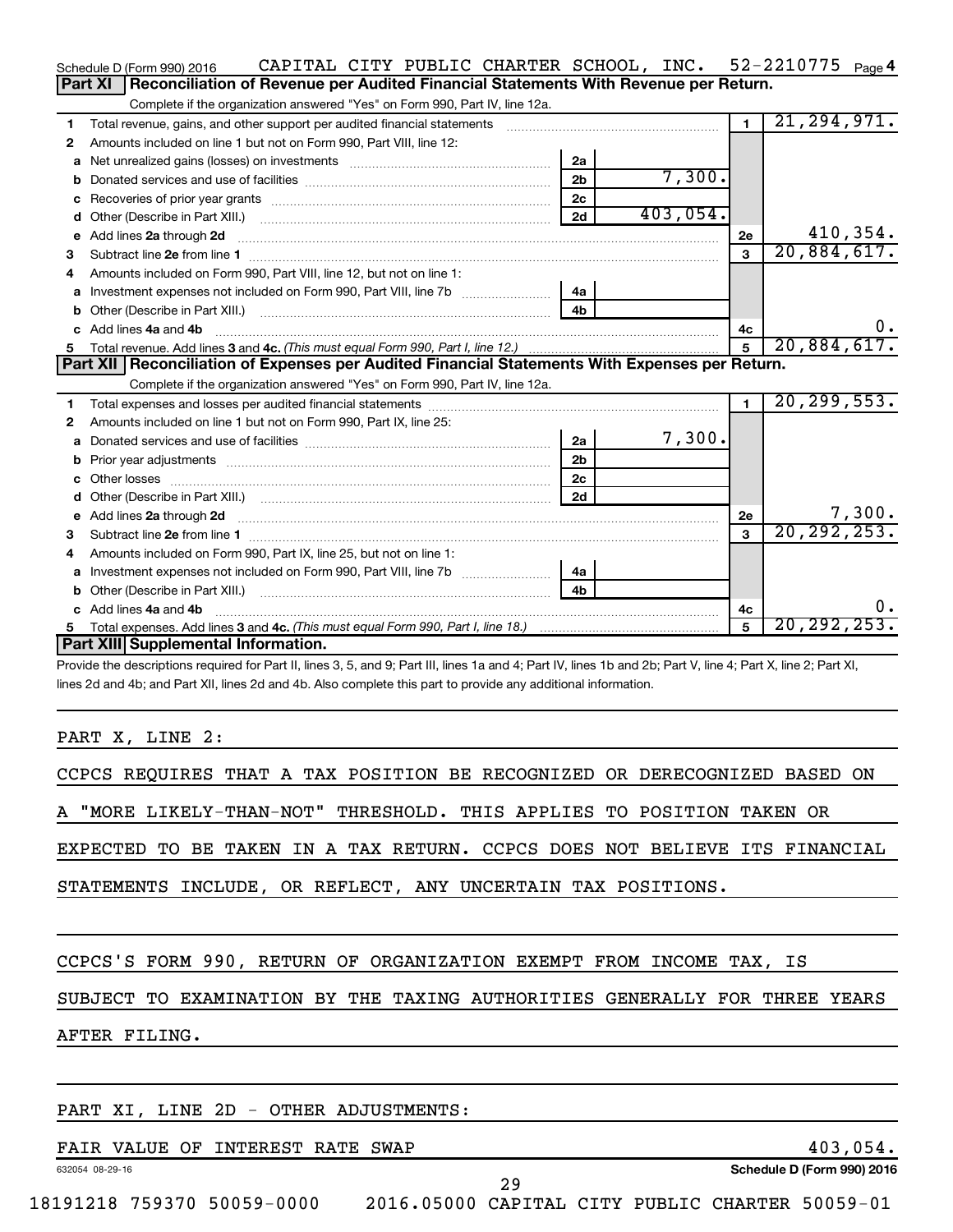|                                                                                         |  |      | CAPITAL CITY PUBLIC CHARTER SCHOOL, INC.52-2210775 Page 5 |                            |  |
|-----------------------------------------------------------------------------------------|--|------|-----------------------------------------------------------|----------------------------|--|
| Schedule D (Form 990) 2016 CAPITAL CI<br>Part XIII Supplemental Information (continued) |  |      |                                                           |                            |  |
|                                                                                         |  |      |                                                           |                            |  |
|                                                                                         |  |      |                                                           |                            |  |
|                                                                                         |  |      |                                                           |                            |  |
|                                                                                         |  |      |                                                           |                            |  |
|                                                                                         |  |      |                                                           |                            |  |
|                                                                                         |  |      |                                                           |                            |  |
|                                                                                         |  |      |                                                           |                            |  |
|                                                                                         |  |      |                                                           |                            |  |
|                                                                                         |  |      |                                                           |                            |  |
|                                                                                         |  |      |                                                           |                            |  |
|                                                                                         |  |      |                                                           |                            |  |
|                                                                                         |  |      |                                                           |                            |  |
|                                                                                         |  |      |                                                           |                            |  |
|                                                                                         |  |      |                                                           |                            |  |
|                                                                                         |  |      |                                                           |                            |  |
|                                                                                         |  |      |                                                           |                            |  |
|                                                                                         |  |      |                                                           |                            |  |
|                                                                                         |  |      |                                                           |                            |  |
|                                                                                         |  |      |                                                           |                            |  |
|                                                                                         |  |      |                                                           |                            |  |
|                                                                                         |  |      |                                                           |                            |  |
|                                                                                         |  |      |                                                           |                            |  |
|                                                                                         |  |      |                                                           |                            |  |
|                                                                                         |  |      |                                                           |                            |  |
|                                                                                         |  |      |                                                           |                            |  |
|                                                                                         |  |      |                                                           |                            |  |
|                                                                                         |  |      |                                                           |                            |  |
|                                                                                         |  |      |                                                           |                            |  |
|                                                                                         |  |      |                                                           |                            |  |
|                                                                                         |  |      |                                                           |                            |  |
|                                                                                         |  |      |                                                           |                            |  |
|                                                                                         |  |      |                                                           |                            |  |
|                                                                                         |  |      |                                                           |                            |  |
|                                                                                         |  |      |                                                           |                            |  |
|                                                                                         |  |      |                                                           |                            |  |
|                                                                                         |  |      |                                                           |                            |  |
|                                                                                         |  |      |                                                           |                            |  |
|                                                                                         |  |      |                                                           |                            |  |
|                                                                                         |  |      |                                                           |                            |  |
|                                                                                         |  |      |                                                           |                            |  |
|                                                                                         |  |      |                                                           |                            |  |
|                                                                                         |  |      |                                                           |                            |  |
|                                                                                         |  |      |                                                           |                            |  |
|                                                                                         |  |      |                                                           |                            |  |
|                                                                                         |  |      |                                                           | Schedule D (Form 990) 2016 |  |
| 632055 08-29-16                                                                         |  |      |                                                           |                            |  |
|                                                                                         |  | $30$ |                                                           |                            |  |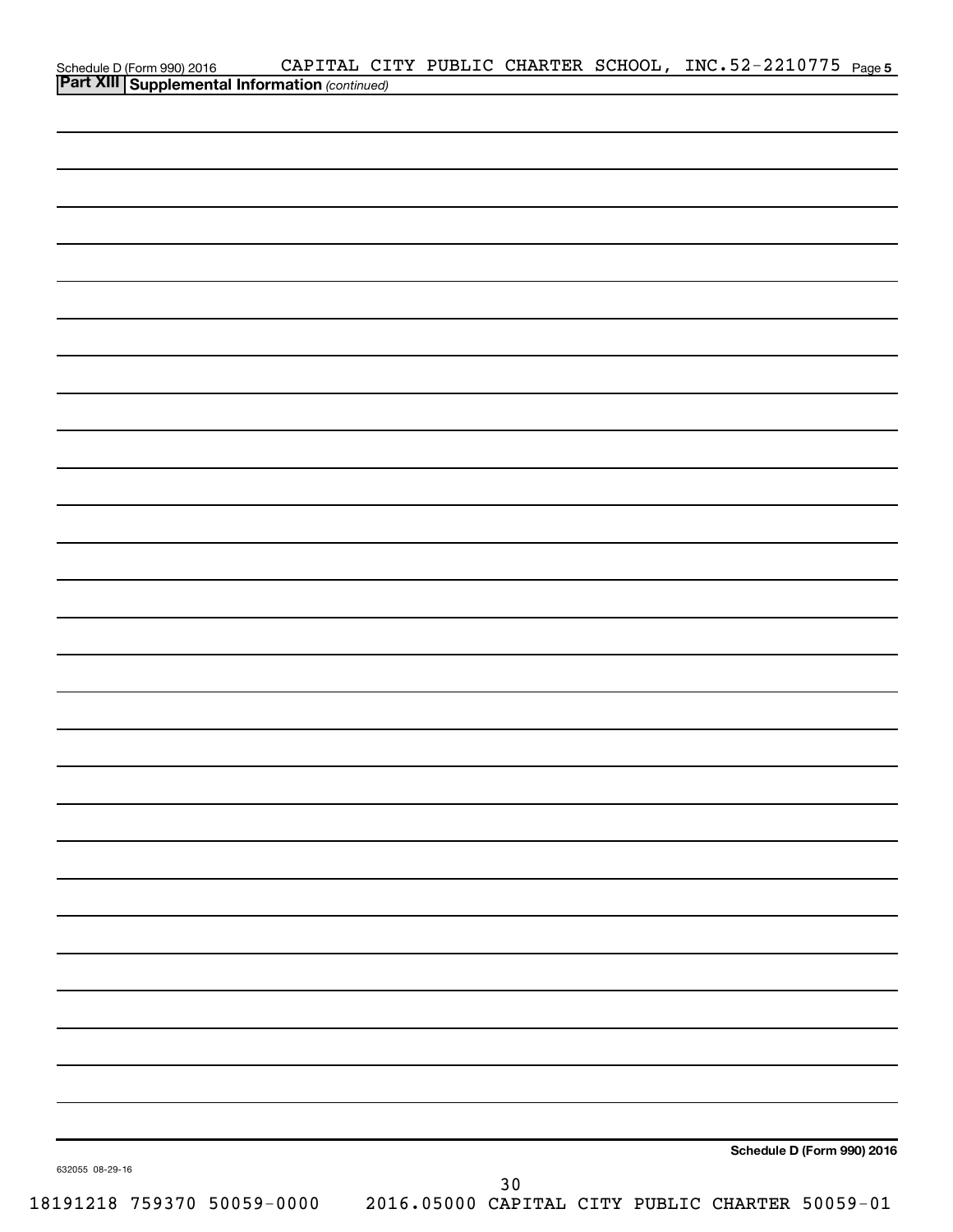|        | OMB No. 1545-0047<br><b>SCHEDULE E</b><br><b>Schools</b><br>Complete if the organization answered "Yes" on Form 990,<br>(Form 990 or 990-EZ)<br>Part IV, line 13, or Form 990-EZ, Part VI, line 48. |                                                                                                                                   |                       |                         |                         |  |  |  |
|--------|-----------------------------------------------------------------------------------------------------------------------------------------------------------------------------------------------------|-----------------------------------------------------------------------------------------------------------------------------------|-----------------------|-------------------------|-------------------------|--|--|--|
|        | Department of the Treasury                                                                                                                                                                          | Attach to Form 990 or Form 990-EZ.                                                                                                | <b>Open to Public</b> |                         |                         |  |  |  |
|        | Internal Revenue Service<br>Inspection<br>Information about Schedule E (Form 990 or 990-EZ) and its instructions is at WWW.irs.gov/form990.                                                         |                                                                                                                                   |                       |                         |                         |  |  |  |
|        | Name of the organization                                                                                                                                                                            | <b>Employer identification number</b>                                                                                             |                       |                         |                         |  |  |  |
|        |                                                                                                                                                                                                     | CAPITAL CITY PUBLIC CHARTER SCHOOL, INC.                                                                                          | 52-2210775            |                         |                         |  |  |  |
| Part I |                                                                                                                                                                                                     |                                                                                                                                   |                       |                         |                         |  |  |  |
|        |                                                                                                                                                                                                     |                                                                                                                                   |                       | <b>YES</b>              | NO.                     |  |  |  |
| 1      |                                                                                                                                                                                                     | Does the organization have a racially nondiscriminatory policy toward students by statement in its charter, bylaws,               |                       |                         |                         |  |  |  |
|        |                                                                                                                                                                                                     |                                                                                                                                   | 1                     | х                       |                         |  |  |  |
| 2      |                                                                                                                                                                                                     | Does the organization include a statement of its racially nondiscriminatory policy toward students in all its brochures,          |                       |                         |                         |  |  |  |
|        |                                                                                                                                                                                                     | catalogues, and other written communications with the public dealing with student admissions, programs, and scholarships?         | $\mathbf{2}$          | х                       |                         |  |  |  |
| 3      |                                                                                                                                                                                                     | Has the organization publicized its racially nondiscriminatory policy through newspaper or broadcast media during the             |                       |                         |                         |  |  |  |
|        |                                                                                                                                                                                                     | period of solicitation for students, or during the registration period if it has no solicitation program, in a way that makes     |                       |                         |                         |  |  |  |
|        |                                                                                                                                                                                                     | the policy known to all parts of the general community it serves? If "Yes," please describe. If "No," please explain.             | 3                     | х                       |                         |  |  |  |
|        |                                                                                                                                                                                                     |                                                                                                                                   |                       |                         |                         |  |  |  |
|        |                                                                                                                                                                                                     | CCPCS TO BE RACIALLY NONDISCRIMINATORY.<br>THIS POLICY WAS MADE                                                                   |                       |                         |                         |  |  |  |
|        |                                                                                                                                                                                                     | CLEAR THROUGH BROCHURES AND PUBLIC MEETINGS.                                                                                      |                       |                         |                         |  |  |  |
|        |                                                                                                                                                                                                     |                                                                                                                                   |                       |                         |                         |  |  |  |
|        |                                                                                                                                                                                                     |                                                                                                                                   |                       |                         |                         |  |  |  |
| 4      |                                                                                                                                                                                                     | Does the organization maintain the following?                                                                                     |                       |                         |                         |  |  |  |
|        |                                                                                                                                                                                                     |                                                                                                                                   | 4a                    | х                       |                         |  |  |  |
|        |                                                                                                                                                                                                     | <b>b</b> Records documenting that scholarships and other financial assistance are awarded on a racially nondiscriminatory basis?  | 4b                    | $\overline{\texttt{x}}$ |                         |  |  |  |
|        |                                                                                                                                                                                                     | c Copies of all catalogues, brochures, announcements, and other written communications to the public dealing with student         |                       |                         |                         |  |  |  |
|        |                                                                                                                                                                                                     |                                                                                                                                   | 4с                    | X                       |                         |  |  |  |
|        |                                                                                                                                                                                                     |                                                                                                                                   | 4d                    | $\overline{\text{x}}$   |                         |  |  |  |
|        |                                                                                                                                                                                                     | If you answered "No" to any of the above, please explain. If you need more space, use Part II.                                    |                       |                         |                         |  |  |  |
|        |                                                                                                                                                                                                     |                                                                                                                                   |                       |                         |                         |  |  |  |
|        |                                                                                                                                                                                                     |                                                                                                                                   |                       |                         |                         |  |  |  |
|        |                                                                                                                                                                                                     |                                                                                                                                   |                       |                         |                         |  |  |  |
|        |                                                                                                                                                                                                     |                                                                                                                                   |                       |                         |                         |  |  |  |
| 5      |                                                                                                                                                                                                     | Does the organization discriminate by race in any way with respect to:                                                            |                       |                         |                         |  |  |  |
|        |                                                                                                                                                                                                     |                                                                                                                                   | 5a                    |                         | х                       |  |  |  |
|        | <b>b</b> Admissions policies?                                                                                                                                                                       |                                                                                                                                   | 5b                    |                         | $\overline{\text{x}}$   |  |  |  |
|        |                                                                                                                                                                                                     |                                                                                                                                   | 5с                    |                         | x                       |  |  |  |
|        |                                                                                                                                                                                                     |                                                                                                                                   | 5d                    |                         | $\overline{\textbf{X}}$ |  |  |  |
|        |                                                                                                                                                                                                     |                                                                                                                                   | 5e                    |                         | $\overline{\mathbf{X}}$ |  |  |  |
|        | f Use of facilities?                                                                                                                                                                                |                                                                                                                                   | 5f                    |                         | $\overline{\mathbf{X}}$ |  |  |  |
|        |                                                                                                                                                                                                     |                                                                                                                                   | 5 <sub>g</sub>        |                         | $\overline{\mathbf{X}}$ |  |  |  |
|        |                                                                                                                                                                                                     |                                                                                                                                   | <b>5h</b>             |                         | $\overline{\mathbf{x}}$ |  |  |  |
|        |                                                                                                                                                                                                     | If you answered "Yes" to any of the above, please explain. If you need more space, use Part II.                                   |                       |                         |                         |  |  |  |
|        |                                                                                                                                                                                                     |                                                                                                                                   |                       |                         |                         |  |  |  |
|        |                                                                                                                                                                                                     |                                                                                                                                   |                       |                         |                         |  |  |  |
|        |                                                                                                                                                                                                     |                                                                                                                                   |                       |                         |                         |  |  |  |
|        |                                                                                                                                                                                                     |                                                                                                                                   |                       |                         |                         |  |  |  |
|        |                                                                                                                                                                                                     |                                                                                                                                   | 6а                    | x                       |                         |  |  |  |
|        |                                                                                                                                                                                                     |                                                                                                                                   | 6b                    |                         | х                       |  |  |  |
|        |                                                                                                                                                                                                     | If you answered "Yes" on either line 6a or line 6b, explain on Part II.                                                           |                       |                         |                         |  |  |  |
| 7      |                                                                                                                                                                                                     | Does the organization certify that it has complied with the applicable requirements of sections 4.01 through 4.05 of              |                       |                         |                         |  |  |  |
|        |                                                                                                                                                                                                     |                                                                                                                                   | $\overline{7}$        | х                       |                         |  |  |  |
|        |                                                                                                                                                                                                     | Schedule E (Form 990 or 990-EZ) 2016<br>LHA For Paperwork Reduction Act Notice, see the Instructions for Form 990 or Form 990-EZ. |                       |                         |                         |  |  |  |

632061 10-10-16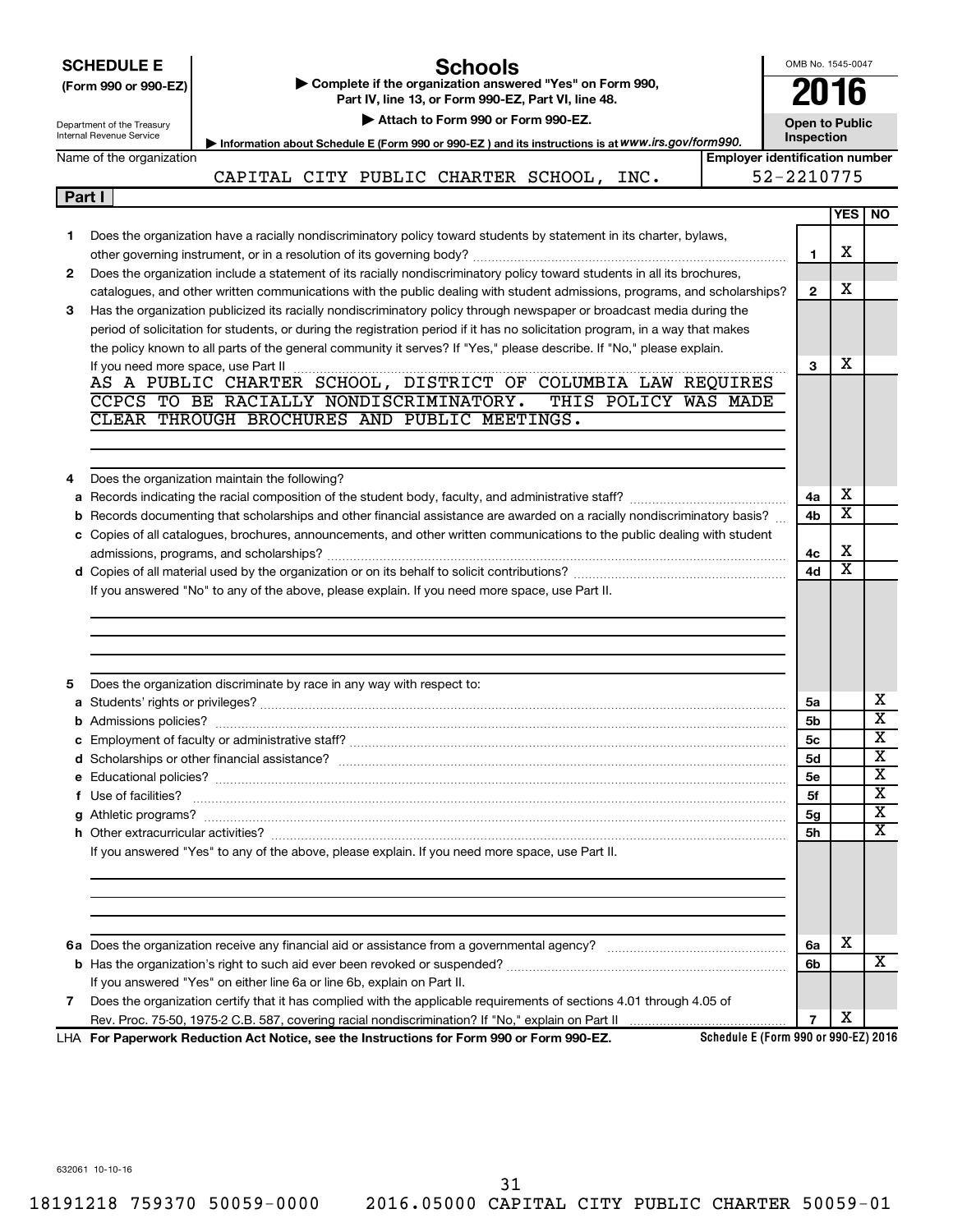Schedule E (Form 990 or 990-EZ) 2016 CAPITAL CITY PUBLIC CHARTER SCHOOL, INC.52-2210775 <sub>Page 2</sub>

Part II | Supplemental Information. Provide the explanations required by Part I, lines 3, 4d, 5h, 6b, and 7, as applicable. Also provide any other additional information.

LINE 6 - EXPLANATION OF GOVERNMENT FINANCIAL AID:

CAPITAL CITY PUBLIC CHARTER SCHOOL RECEIVES FINANCIAL ASSISTANCE FROM BOTH

THE FEDERAL AND DISTRICT OF COLUMBIA GOVERNMENTS.

632062 10-10-16 18191218 759370 50059-0000 2016.05000 CAPITAL CITY PUBLIC CHARTER 50059-01

32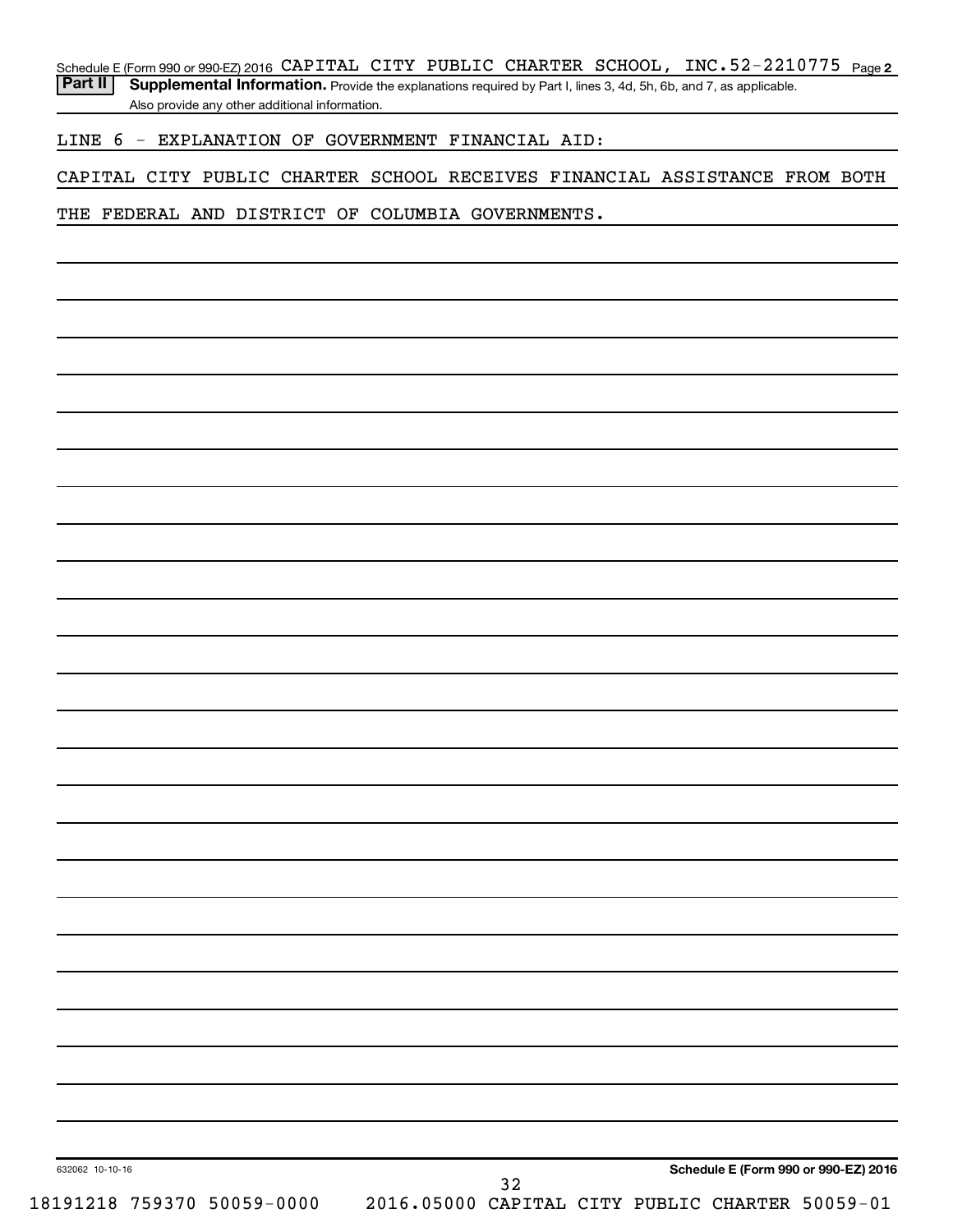| <b>SCHEDULE I</b><br>(Form 990)                                                                                                                                                                                                                                                                                          |           | <b>Grants and Other Assistance to Organizations,</b><br>Governments, and Individuals in the United States |                             |                                         |                                                                |                                          | OMB No. 1545-0047                                   |  |  |  |
|--------------------------------------------------------------------------------------------------------------------------------------------------------------------------------------------------------------------------------------------------------------------------------------------------------------------------|-----------|-----------------------------------------------------------------------------------------------------------|-----------------------------|-----------------------------------------|----------------------------------------------------------------|------------------------------------------|-----------------------------------------------------|--|--|--|
|                                                                                                                                                                                                                                                                                                                          |           | Complete if the organization answered "Yes" on Form 990, Part IV, line 21 or 22.                          |                             |                                         |                                                                |                                          | 2016                                                |  |  |  |
| Attach to Form 990.<br>Department of the Treasury<br>Internal Revenue Service<br>Information about Schedule I (Form 990) and its instructions is at www.irs.gov/form990.                                                                                                                                                 |           |                                                                                                           |                             |                                         |                                                                |                                          |                                                     |  |  |  |
| Name of the organization                                                                                                                                                                                                                                                                                                 |           | CAPITAL CITY PUBLIC CHARTER SCHOOL, INC.                                                                  |                             |                                         |                                                                |                                          | <b>Employer identification number</b><br>52-2210775 |  |  |  |
| Part I<br><b>General Information on Grants and Assistance</b>                                                                                                                                                                                                                                                            |           |                                                                                                           |                             |                                         |                                                                |                                          |                                                     |  |  |  |
| Does the organization maintain records to substantiate the amount of the grants or assistance, the grantees' eligibility for the grants or assistance, and the selection<br>$\mathbf 1$<br>Describe in Part IV the organization's procedures for monitoring the use of grant funds in the United States.<br>$\mathbf{2}$ |           |                                                                                                           |                             |                                         |                                                                |                                          | $\boxed{\text{X}}$ Yes<br>l No                      |  |  |  |
| Part II<br>Grants and Other Assistance to Domestic Organizations and Domestic Governments. Complete if the organization answered "Yes" on Form 990, Part IV, line 21, for any                                                                                                                                            |           |                                                                                                           |                             |                                         |                                                                |                                          |                                                     |  |  |  |
| recipient that received more than \$5,000. Part II can be duplicated if additional space is needed.                                                                                                                                                                                                                      |           |                                                                                                           |                             |                                         |                                                                |                                          |                                                     |  |  |  |
| 1 (a) Name and address of organization<br>or government                                                                                                                                                                                                                                                                  | $(b)$ EIN | (c) IRC section<br>(if applicable)                                                                        | (d) Amount of<br>cash grant | (e) Amount of<br>non-cash<br>assistance | (f) Method of<br>valuation (book,<br>FMV, appraisal,<br>other) | (g) Description of<br>noncash assistance | (h) Purpose of grant<br>or assistance               |  |  |  |
|                                                                                                                                                                                                                                                                                                                          |           |                                                                                                           |                             |                                         |                                                                |                                          |                                                     |  |  |  |
|                                                                                                                                                                                                                                                                                                                          |           |                                                                                                           |                             |                                         |                                                                |                                          |                                                     |  |  |  |
|                                                                                                                                                                                                                                                                                                                          |           |                                                                                                           |                             |                                         |                                                                |                                          |                                                     |  |  |  |
|                                                                                                                                                                                                                                                                                                                          |           |                                                                                                           |                             |                                         |                                                                |                                          |                                                     |  |  |  |
|                                                                                                                                                                                                                                                                                                                          |           |                                                                                                           |                             |                                         |                                                                |                                          |                                                     |  |  |  |
|                                                                                                                                                                                                                                                                                                                          |           |                                                                                                           |                             |                                         |                                                                |                                          |                                                     |  |  |  |
| $\mathbf{2}$<br>3                                                                                                                                                                                                                                                                                                        |           |                                                                                                           |                             |                                         |                                                                |                                          | ▶                                                   |  |  |  |

**For Paperwork Reduction Act Notice, see the Instructions for Form 990. Schedule I (Form 990) (2016)** LHA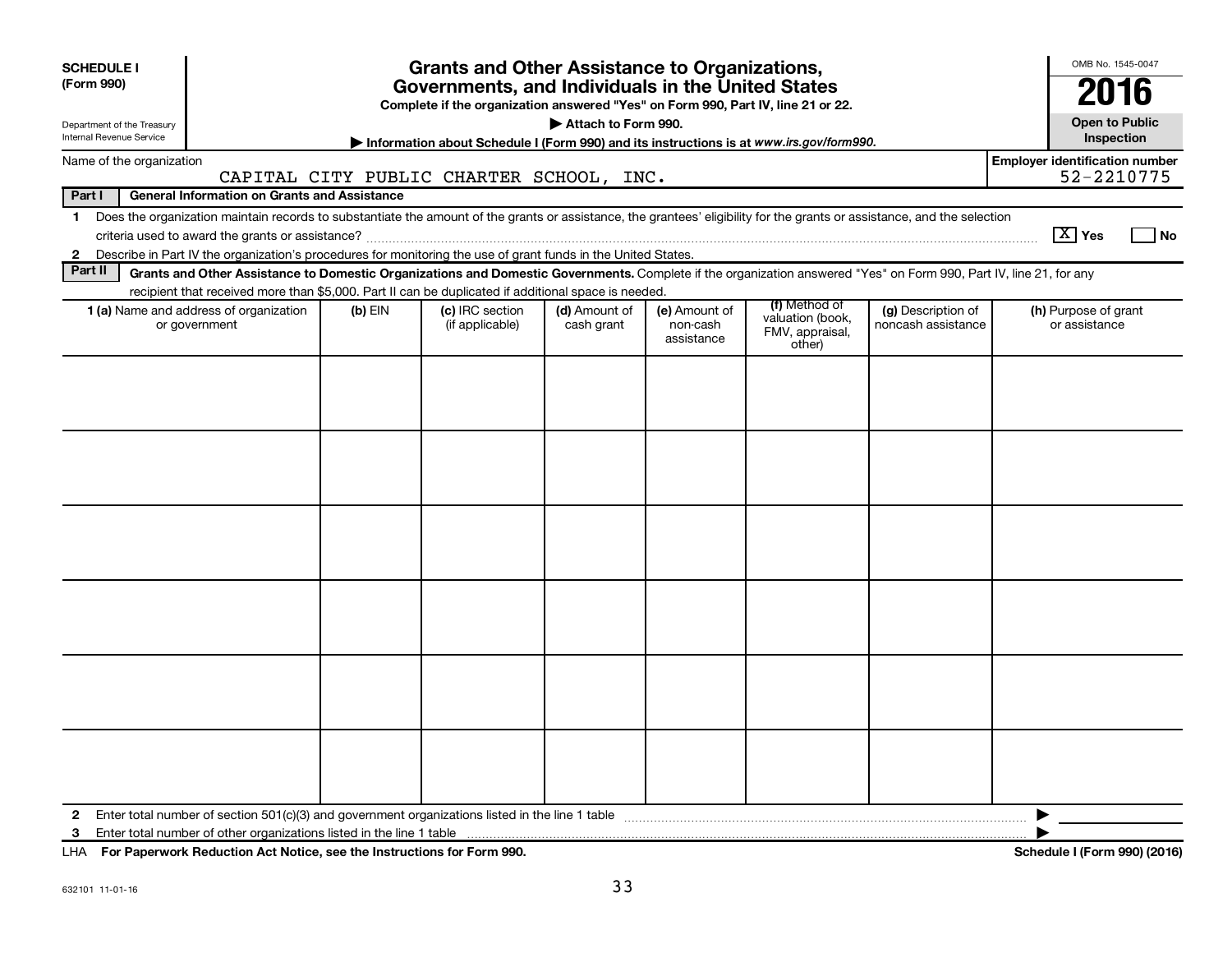| SCHOLARSHIPS | 18 | 26, 564. | $\mathbf{0}$ . |  |
|--------------|----|----------|----------------|--|
|              |    |          |                |  |
|              |    |          |                |  |
|              |    |          |                |  |
|              |    |          |                |  |
|              |    |          |                |  |
|              |    |          |                |  |
|              |    |          |                |  |
|              |    |          |                |  |
|              |    |          |                |  |
|              |    |          |                |  |
|              |    |          |                |  |
|              |    |          |                |  |

(a) Type of grant or assistance **(b)** Number of  $|$  **(c)** Amount of  $|$  **(d)** Amount of non- $|$  **(e)** Method of valuation  $|$  **(f)** 

(c) Amount of cash grant

(d) Amount of noncash assistance

Part III | Grants and Other Assistance to Domestic Individuals. Complete if the organization answered "Yes" on Form 990, Part IV, line 22. Schedule I (Form 990) (2016) CAPITAL CITY PUBLIC CHARTER SCHOOL, INC. 52-2210775 Page

recipients

Part IV | Supplemental Information. Provide the information required in Part I, line 2; Part III, column (b); and any other additional information.

Part III can be duplicated if additional space is needed.

(f) Description of noncash assistance

**2**

(e) Method of valuation (book, FMV, appraisal, other)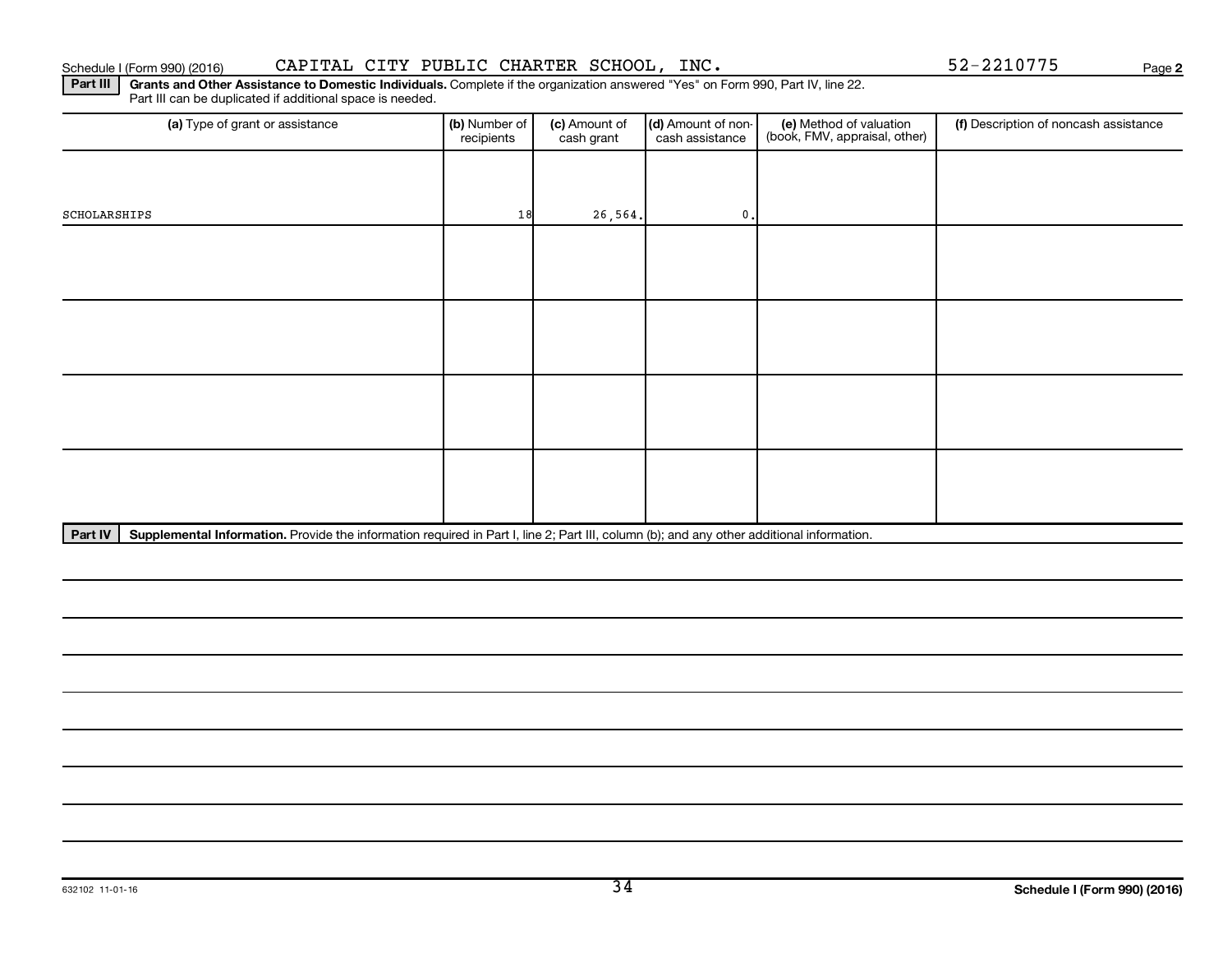|   | <b>SCHEDULE J</b>                                      | <b>Compensation Information</b>                                                                                                                                                                               |                                       | OMB No. 1545-0047          |            |                              |
|---|--------------------------------------------------------|---------------------------------------------------------------------------------------------------------------------------------------------------------------------------------------------------------------|---------------------------------------|----------------------------|------------|------------------------------|
|   | (Form 990)                                             |                                                                                                                                                                                                               |                                       |                            |            |                              |
|   |                                                        | For certain Officers, Directors, Trustees, Key Employees, and Highest<br><b>Compensated Employees</b>                                                                                                         |                                       | 2016                       |            |                              |
|   |                                                        | Complete if the organization answered "Yes" on Form 990, Part IV, line 23.                                                                                                                                    |                                       | <b>Open to Public</b>      |            |                              |
|   | Department of the Treasury<br>Internal Revenue Service | Attach to Form 990.<br>Information about Schedule J (Form 990) and its instructions is at www.irs.gov/form990.                                                                                                |                                       | <b>Inspection</b>          |            |                              |
|   | Name of the organization                               |                                                                                                                                                                                                               | <b>Employer identification number</b> |                            |            |                              |
|   |                                                        | CAPITAL CITY PUBLIC CHARTER SCHOOL, INC.                                                                                                                                                                      |                                       | 52-2210775                 |            |                              |
|   | Part I                                                 | <b>Questions Regarding Compensation</b>                                                                                                                                                                       |                                       |                            |            |                              |
|   |                                                        |                                                                                                                                                                                                               |                                       |                            | <b>Yes</b> | No                           |
|   |                                                        | Check the appropriate box(es) if the organization provided any of the following to or for a person listed on Form 990,                                                                                        |                                       |                            |            |                              |
|   |                                                        | Part VII, Section A, line 1a. Complete Part III to provide any relevant information regarding these items.                                                                                                    |                                       |                            |            |                              |
|   | First-class or charter travel                          | Housing allowance or residence for personal use                                                                                                                                                               |                                       |                            |            |                              |
|   | Travel for companions                                  | Payments for business use of personal residence                                                                                                                                                               |                                       |                            |            |                              |
|   |                                                        | Health or social club dues or initiation fees<br>Tax indemnification and gross-up payments                                                                                                                    |                                       |                            |            |                              |
|   |                                                        | Discretionary spending account<br>Personal services (such as, maid, chauffeur, chef)                                                                                                                          |                                       |                            |            |                              |
|   |                                                        |                                                                                                                                                                                                               |                                       |                            |            |                              |
|   |                                                        | <b>b</b> If any of the boxes on line 1a are checked, did the organization follow a written policy regarding payment or                                                                                        |                                       |                            |            |                              |
|   |                                                        |                                                                                                                                                                                                               |                                       | 1b                         |            |                              |
| 2 |                                                        | Did the organization require substantiation prior to reimbursing or allowing expenses incurred by all directors,                                                                                              |                                       |                            |            |                              |
|   |                                                        | trustees, and officers, including the CEO/Executive Director, regarding the items checked on line 1a?                                                                                                         |                                       | $\mathbf{2}$               |            |                              |
|   |                                                        |                                                                                                                                                                                                               |                                       |                            |            |                              |
| з |                                                        | Indicate which, if any, of the following the filing organization used to establish the compensation of the organization's                                                                                     |                                       |                            |            |                              |
|   |                                                        | CEO/Executive Director. Check all that apply. Do not check any boxes for methods used by a related organization to                                                                                            |                                       |                            |            |                              |
|   |                                                        | establish compensation of the CEO/Executive Director, but explain in Part III.                                                                                                                                |                                       |                            |            |                              |
|   | Compensation committee                                 | $\underline{\mathbf{X}}$ Written employment contract                                                                                                                                                          |                                       |                            |            |                              |
|   |                                                        | Compensation survey or study<br>Independent compensation consultant                                                                                                                                           |                                       |                            |            |                              |
|   | $\lfloor x \rfloor$ Form 990 of other organizations    | $\mathbf{X}$ Approval by the board or compensation committee                                                                                                                                                  |                                       |                            |            |                              |
|   |                                                        |                                                                                                                                                                                                               |                                       |                            |            |                              |
|   |                                                        | During the year, did any person listed on Form 990, Part VII, Section A, line 1a, with respect to the filing                                                                                                  |                                       |                            |            |                              |
|   |                                                        | organization or a related organization:                                                                                                                                                                       |                                       |                            |            |                              |
| а |                                                        | Receive a severance payment or change-of-control payment?                                                                                                                                                     |                                       | 4a                         |            | х                            |
| b |                                                        |                                                                                                                                                                                                               |                                       | 4b                         |            | $\overline{\mathbf{X}}$<br>X |
|   |                                                        |                                                                                                                                                                                                               |                                       | 4c                         |            |                              |
|   |                                                        | If "Yes" to any of lines 4a-c, list the persons and provide the applicable amounts for each item in Part III.                                                                                                 |                                       |                            |            |                              |
|   |                                                        |                                                                                                                                                                                                               |                                       |                            |            |                              |
|   |                                                        | Only section 501(c)(3), 501(c)(4), and 501(c)(29) organizations must complete lines 5-9.<br>For persons listed on Form 990, Part VII, Section A, line 1a, did the organization pay or accrue any compensation |                                       |                            |            |                              |
| 5 | contingent on the revenues of:                         |                                                                                                                                                                                                               |                                       |                            |            |                              |
| a |                                                        |                                                                                                                                                                                                               |                                       | 5a                         |            | x                            |
|   |                                                        |                                                                                                                                                                                                               |                                       | 5b                         |            | X                            |
|   |                                                        | If "Yes" on line 5a or 5b, describe in Part III.                                                                                                                                                              |                                       |                            |            |                              |
|   |                                                        | 6 For persons listed on Form 990, Part VII, Section A, line 1a, did the organization pay or accrue any compensation                                                                                           |                                       |                            |            |                              |
|   | contingent on the net earnings of:                     |                                                                                                                                                                                                               |                                       |                            |            |                              |
| a |                                                        |                                                                                                                                                                                                               |                                       | 6a                         |            | x                            |
|   |                                                        |                                                                                                                                                                                                               |                                       | 6b                         |            | X                            |
|   |                                                        | If "Yes" on line 6a or 6b, describe in Part III.                                                                                                                                                              |                                       |                            |            |                              |
|   |                                                        | 7 For persons listed on Form 990, Part VII, Section A, line 1a, did the organization provide any nonfixed payments                                                                                            |                                       |                            |            |                              |
|   |                                                        |                                                                                                                                                                                                               |                                       | 7                          |            | x                            |
| 8 |                                                        | Were any amounts reported on Form 990, Part VII, paid or accrued pursuant to a contract that was subject to the                                                                                               |                                       |                            |            |                              |
|   |                                                        |                                                                                                                                                                                                               |                                       | 8                          |            | x                            |
| 9 |                                                        | If "Yes" on line 8, did the organization also follow the rebuttable presumption procedure described in                                                                                                        |                                       |                            |            |                              |
|   |                                                        |                                                                                                                                                                                                               |                                       | 9                          |            |                              |
|   |                                                        | LHA For Paperwork Reduction Act Notice, see the Instructions for Form 990.                                                                                                                                    |                                       | Schedule J (Form 990) 2016 |            |                              |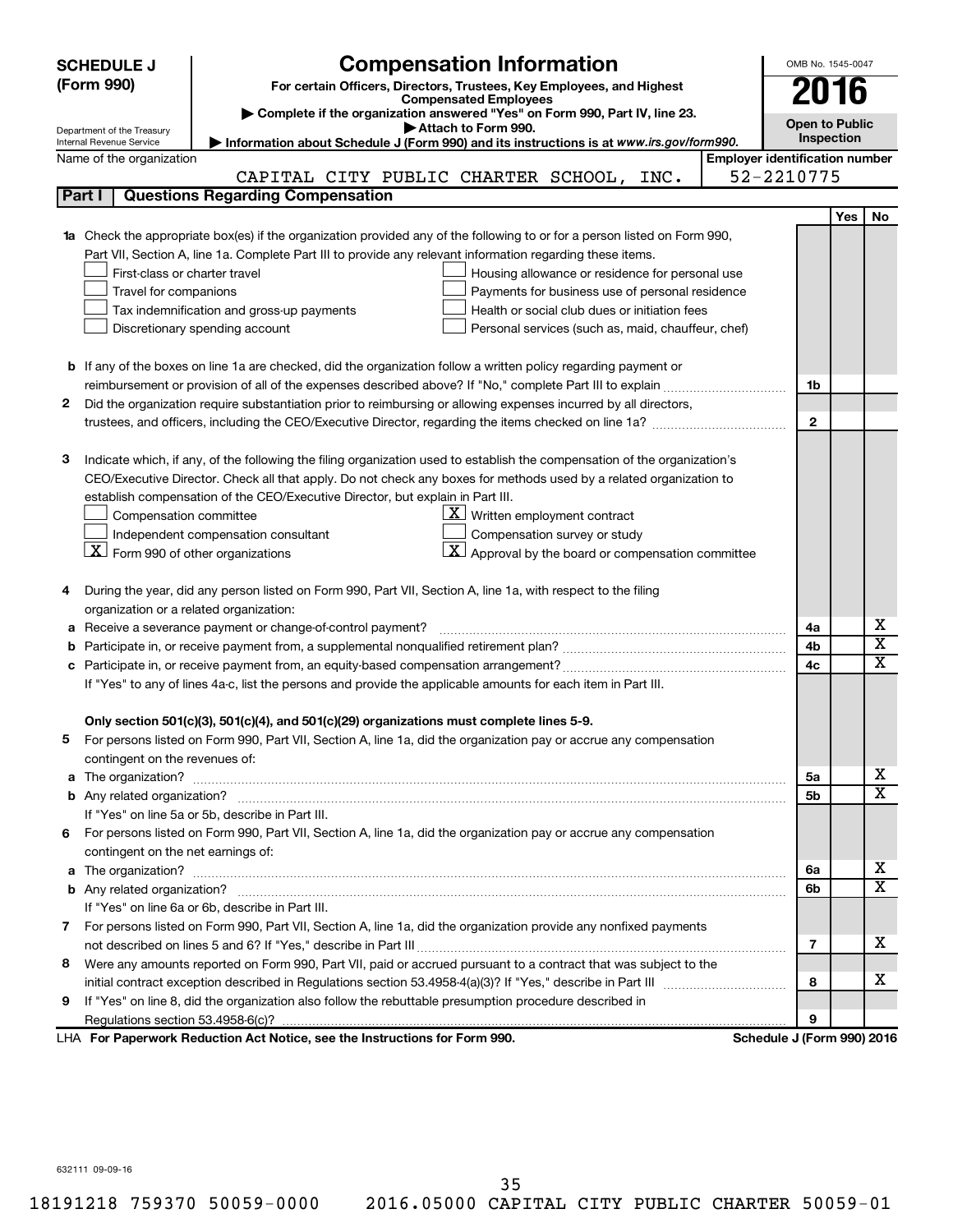## Schedule J (Form 990) 2016 CAPITAL CITY PUBLIC CHARTER SCHOOL, INC. 52-2210775

### Part II | Officers, Directors, Trustees, Key Employees, and Highest Compensated Employees. Use duplicate copies if additional space is needed.

For each individual whose compensation must be reported on Schedule J, report compensation from the organization on row (i) and from related organizations, described in the instructions, on row (ii). Do not list any individuals that aren't listed on Form 990, Part VII.

Note: The sum of columns (B)(i)-(iii) for each listed individual must equal the total amount of Form 990, Part VII, Section A, line 1a, applicable column (D) and (E) amounts for that individual.

| (A) Name and Title   |              |                          | (B) Breakdown of W-2 and/or 1099-MISC compensation |                                           | (C) Retirement and<br>other deferred | (D) Nontaxable<br>benefits  | (E) Total of columns | (F) Compensation<br>in column (B)         |
|----------------------|--------------|--------------------------|----------------------------------------------------|-------------------------------------------|--------------------------------------|-----------------------------|----------------------|-------------------------------------------|
|                      |              | (i) Base<br>compensation | (ii) Bonus &<br>incentive<br>compensation          | (iii) Other<br>reportable<br>compensation | compensation                         |                             | $(B)(i)-(D)$         | reported as deferred<br>on prior Form 990 |
| KAREN DRESDEN<br>(1) | (i)          | 134,332.                 | 2,000.                                             | 960.                                      | 9,287.                               | 4,164.                      | 150,743.             | $\overline{0}$ .                          |
| HEAD OF SCHOOL       | (ii)         | $\overline{0}$ .         | $\overline{0}$ .                                   | $\overline{0}$ .                          | $\overline{0}$ .                     | $\overline{\mathfrak{o}}$ . | $\overline{0}$ .     | $\overline{0}$ .                          |
|                      | (i)          |                          |                                                    |                                           |                                      |                             |                      |                                           |
|                      | (ii)         |                          |                                                    |                                           |                                      |                             |                      |                                           |
|                      | (i)          |                          |                                                    |                                           |                                      |                             |                      |                                           |
|                      | (ii)         |                          |                                                    |                                           |                                      |                             |                      |                                           |
|                      | (i)          |                          |                                                    |                                           |                                      |                             |                      |                                           |
|                      | (ii)         |                          |                                                    |                                           |                                      |                             |                      |                                           |
|                      | (i)          |                          |                                                    |                                           |                                      |                             |                      |                                           |
|                      | (ii)         |                          |                                                    |                                           |                                      |                             |                      |                                           |
|                      | (i)          |                          |                                                    |                                           |                                      |                             |                      |                                           |
|                      | $\vert$ (ii) |                          |                                                    |                                           |                                      |                             |                      |                                           |
|                      | (i)          |                          |                                                    |                                           |                                      |                             |                      |                                           |
|                      | $\vert$ (ii) |                          |                                                    |                                           |                                      |                             |                      |                                           |
|                      | (i)          |                          |                                                    |                                           |                                      |                             |                      |                                           |
|                      | $\vert$ (ii) |                          |                                                    |                                           |                                      |                             |                      |                                           |
|                      | (i)<br>(ii)  |                          |                                                    |                                           |                                      |                             |                      |                                           |
|                      | (i)          |                          |                                                    |                                           |                                      |                             |                      |                                           |
|                      | (ii)         |                          |                                                    |                                           |                                      |                             |                      |                                           |
|                      | (i)          |                          |                                                    |                                           |                                      |                             |                      |                                           |
|                      | $\vert$ (ii) |                          |                                                    |                                           |                                      |                             |                      |                                           |
|                      | (i)          |                          |                                                    |                                           |                                      |                             |                      |                                           |
|                      | $\vert$ (ii) |                          |                                                    |                                           |                                      |                             |                      |                                           |
|                      | (i)          |                          |                                                    |                                           |                                      |                             |                      |                                           |
|                      | (ii)         |                          |                                                    |                                           |                                      |                             |                      |                                           |
|                      | (i)          |                          |                                                    |                                           |                                      |                             |                      |                                           |
|                      | (ii)         |                          |                                                    |                                           |                                      |                             |                      |                                           |
|                      | (i)          |                          |                                                    |                                           |                                      |                             |                      |                                           |
|                      | (ii)         |                          |                                                    |                                           |                                      |                             |                      |                                           |
|                      | (i)          |                          |                                                    |                                           |                                      |                             |                      |                                           |
|                      | (ii)         |                          |                                                    |                                           |                                      |                             |                      |                                           |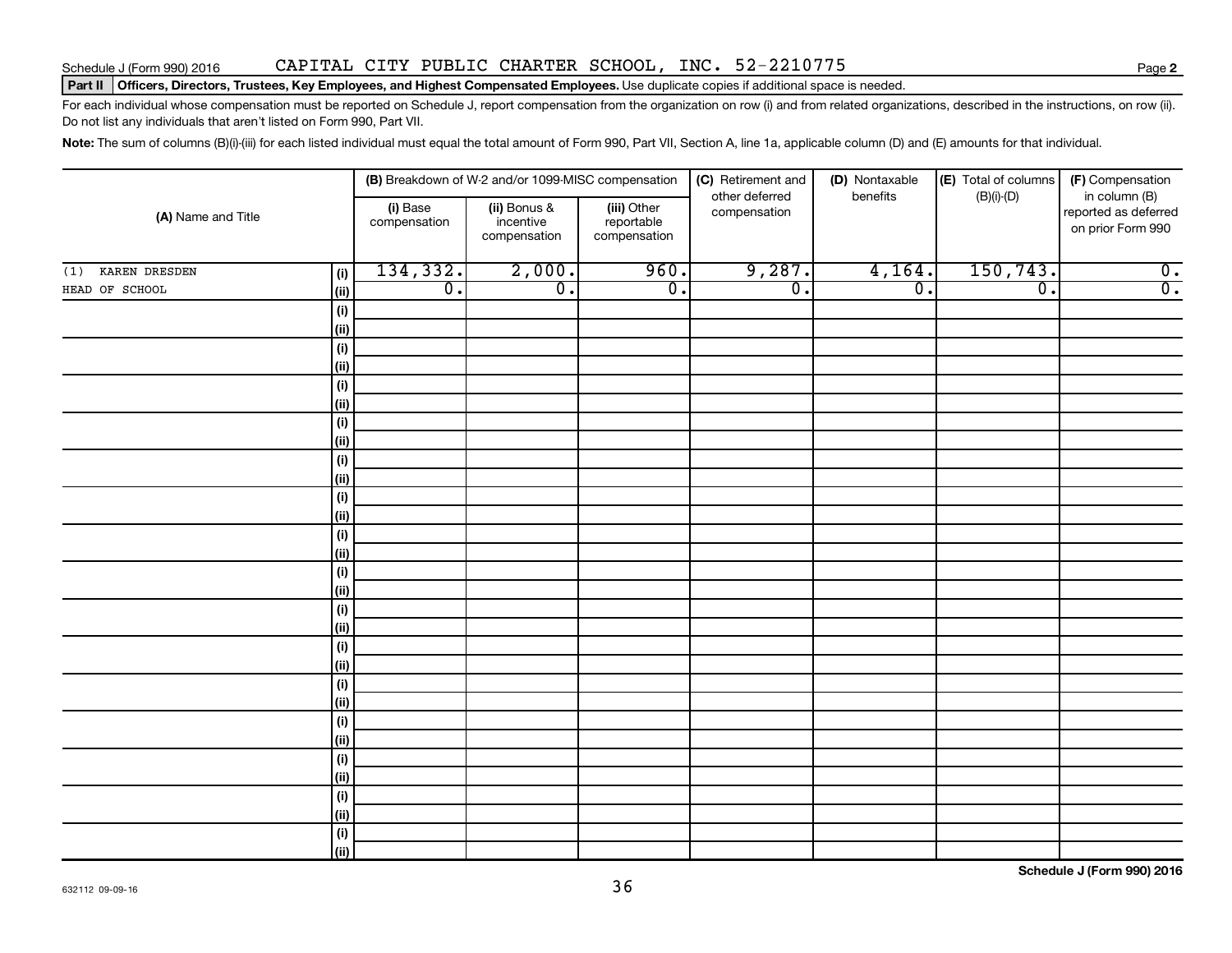## **Part III Supplemental Information**

Provide the information, explanation, or descriptions required for Part I, lines 1a, 1b, 3, 4a, 4b, 4c, 5a, 5b, 6a, 6b, 7, and 8, and for Part II. Also complete this part for any additional information.

**Schedule J (Form 990) 2016**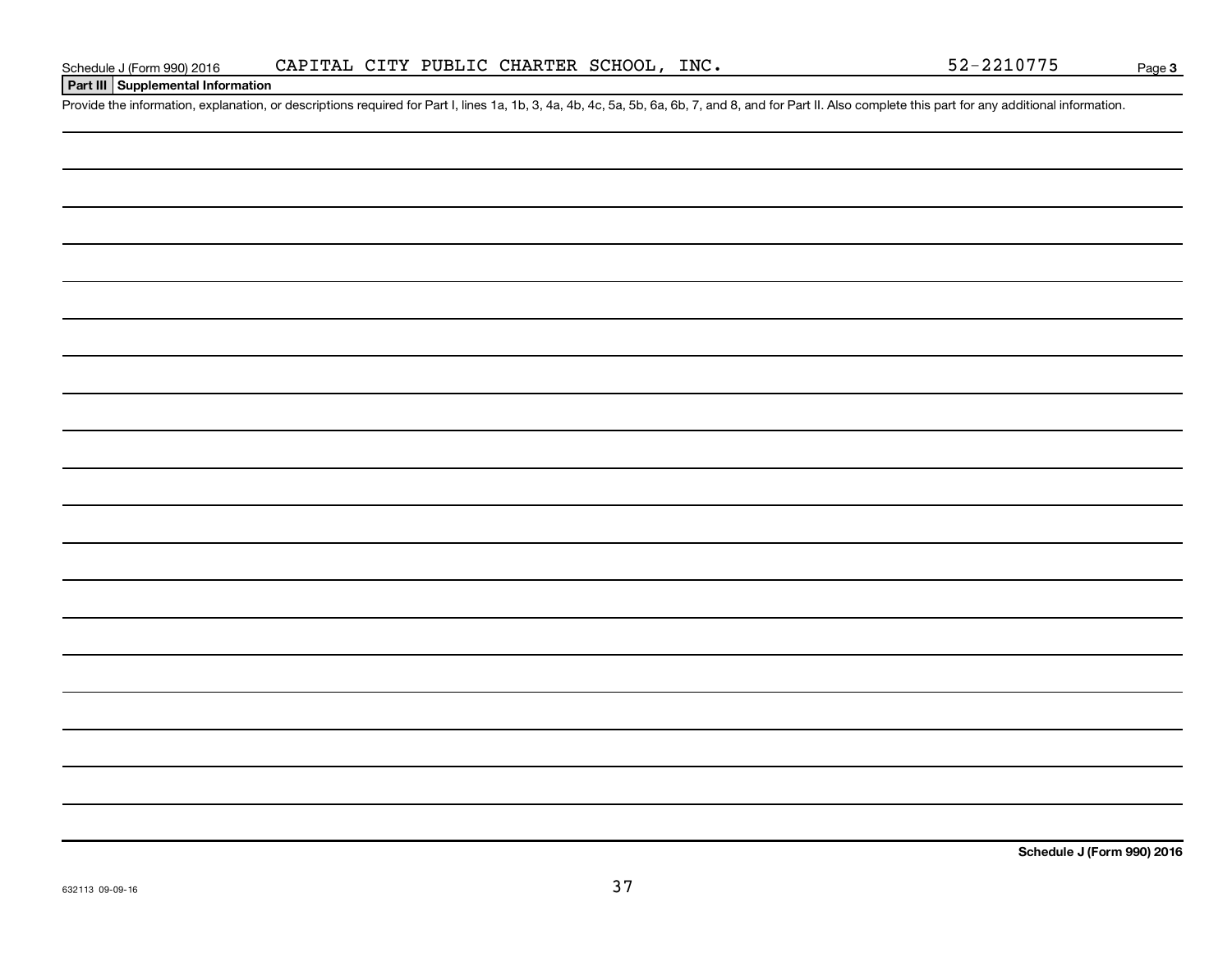| <b>SCHEDULE K</b><br>(Form 990)<br><b>Internal Revenue Service</b> | Department of the Treasury    |                                                                                                        | Complete if the organization answered "Yes" on Form 990, Part IV, line 24a. Provide descriptions,<br>Attach to Form 990. Information about Schedule K (Form 990) and its instructions is at www.irs.gov/form990. |                 | <b>Supplemental Information on Tax-Exempt Bonds</b><br>explanations, and any additional information in Part VI. |               |                 |                            |     |                                                 |           |                                                     |                         | Inspection | OMB No. 1545-0047<br>2016<br>Open to Public |                            |  |  |
|--------------------------------------------------------------------|-------------------------------|--------------------------------------------------------------------------------------------------------|------------------------------------------------------------------------------------------------------------------------------------------------------------------------------------------------------------------|-----------------|-----------------------------------------------------------------------------------------------------------------|---------------|-----------------|----------------------------|-----|-------------------------------------------------|-----------|-----------------------------------------------------|-------------------------|------------|---------------------------------------------|----------------------------|--|--|
|                                                                    | Name of the organization      | CAPITAL CITY PUBLIC CHARTER SCHOOL, INC.                                                               |                                                                                                                                                                                                                  |                 |                                                                                                                 |               |                 |                            |     |                                                 |           | <b>Employer identification number</b><br>52-2210775 |                         |            |                                             |                            |  |  |
| Part I                                                             | <b>Bond Issues</b>            |                                                                                                        |                                                                                                                                                                                                                  |                 | SEE PART VI FOR COLUMN (F) CONTINUATIONS                                                                        |               |                 |                            |     |                                                 |           |                                                     |                         |            |                                             |                            |  |  |
|                                                                    |                               | (a) Issuer name                                                                                        | (b) Issuer EIN                                                                                                                                                                                                   | $(c)$ CUSIP $#$ | (d) Date issued                                                                                                 |               | (e) Issue price | (f) Description of purpose |     | (g) Defeased (h) On behalf                      | of issuer |                                                     | (i) Pooled<br>financing |            |                                             |                            |  |  |
|                                                                    |                               |                                                                                                        |                                                                                                                                                                                                                  |                 |                                                                                                                 |               |                 |                            |     |                                                 | Yes       | No                                                  | Yes   No                |            | Yes                                         | No                         |  |  |
|                                                                    |                               | A DISTRICT OF COLUMBIA                                                                                 | 53-6001131                                                                                                                                                                                                       | <b>NONE</b>     | 07/11/14                                                                                                        |               |                 |                            |     | REPAY OUTSTANDING<br>19200000. NOTES USED TO RE |           | х                                                   |                         | x          |                                             | X                          |  |  |
| В                                                                  |                               |                                                                                                        |                                                                                                                                                                                                                  |                 |                                                                                                                 |               |                 |                            |     |                                                 |           |                                                     |                         |            |                                             |                            |  |  |
| C                                                                  |                               |                                                                                                        |                                                                                                                                                                                                                  |                 |                                                                                                                 |               |                 |                            |     |                                                 |           |                                                     |                         |            |                                             |                            |  |  |
| D                                                                  |                               |                                                                                                        |                                                                                                                                                                                                                  |                 |                                                                                                                 |               |                 |                            |     |                                                 |           |                                                     |                         |            |                                             |                            |  |  |
| Part II                                                            | <b>Proceeds</b>               |                                                                                                        |                                                                                                                                                                                                                  |                 |                                                                                                                 |               |                 |                            |     |                                                 |           |                                                     |                         |            |                                             |                            |  |  |
|                                                                    |                               |                                                                                                        |                                                                                                                                                                                                                  |                 |                                                                                                                 |               |                 | В                          |     | C                                               |           |                                                     |                         | D          |                                             |                            |  |  |
|                                                                    |                               | Amount of bonds retired <b>construction</b> and construction of the construction of bonds retired      |                                                                                                                                                                                                                  |                 |                                                                                                                 | 449,722.      |                 |                            |     |                                                 |           |                                                     |                         |            |                                             |                            |  |  |
| $\mathbf{2}$                                                       |                               |                                                                                                        |                                                                                                                                                                                                                  |                 |                                                                                                                 |               |                 |                            |     |                                                 |           |                                                     |                         |            |                                             |                            |  |  |
| 3                                                                  |                               |                                                                                                        |                                                                                                                                                                                                                  |                 |                                                                                                                 | 19, 200, 000. |                 |                            |     |                                                 |           |                                                     |                         |            |                                             |                            |  |  |
| 4                                                                  |                               |                                                                                                        |                                                                                                                                                                                                                  |                 |                                                                                                                 |               |                 |                            |     |                                                 |           |                                                     |                         |            |                                             |                            |  |  |
| 5                                                                  |                               |                                                                                                        |                                                                                                                                                                                                                  |                 |                                                                                                                 |               |                 |                            |     |                                                 |           |                                                     |                         |            |                                             |                            |  |  |
| 6                                                                  |                               | Proceeds in refunding escrows <b>contained and the contained and proceeds</b> in refunding escrows     |                                                                                                                                                                                                                  |                 |                                                                                                                 |               |                 |                            |     |                                                 |           |                                                     |                         |            |                                             |                            |  |  |
| 7                                                                  |                               |                                                                                                        |                                                                                                                                                                                                                  |                 |                                                                                                                 | 167, 195.     |                 |                            |     |                                                 |           |                                                     |                         |            |                                             |                            |  |  |
| 8                                                                  |                               |                                                                                                        |                                                                                                                                                                                                                  |                 |                                                                                                                 |               |                 |                            |     |                                                 |           |                                                     |                         |            |                                             |                            |  |  |
| 9                                                                  |                               |                                                                                                        |                                                                                                                                                                                                                  |                 |                                                                                                                 | 47,423.       |                 |                            |     |                                                 |           |                                                     |                         |            |                                             |                            |  |  |
| 10                                                                 |                               |                                                                                                        |                                                                                                                                                                                                                  |                 |                                                                                                                 | 18,985,383.   |                 |                            |     |                                                 |           |                                                     |                         |            |                                             |                            |  |  |
| 11                                                                 | Other spent proceeds          |                                                                                                        |                                                                                                                                                                                                                  |                 |                                                                                                                 |               |                 |                            |     |                                                 |           |                                                     |                         |            |                                             |                            |  |  |
| 12                                                                 |                               |                                                                                                        |                                                                                                                                                                                                                  |                 |                                                                                                                 |               |                 |                            |     |                                                 |           |                                                     |                         |            |                                             |                            |  |  |
| 13                                                                 |                               |                                                                                                        |                                                                                                                                                                                                                  |                 |                                                                                                                 | 2012          |                 |                            |     |                                                 |           |                                                     |                         |            |                                             |                            |  |  |
|                                                                    |                               |                                                                                                        |                                                                                                                                                                                                                  |                 | Yes                                                                                                             | No            | Yes             | No                         |     | Yes                                             | <b>No</b> |                                                     | Yes                     |            | <b>No</b>                                   |                            |  |  |
| 14                                                                 |                               |                                                                                                        |                                                                                                                                                                                                                  |                 |                                                                                                                 | х             |                 |                            |     |                                                 |           |                                                     |                         |            |                                             |                            |  |  |
| 15                                                                 |                               |                                                                                                        |                                                                                                                                                                                                                  |                 |                                                                                                                 | X             |                 |                            |     |                                                 |           |                                                     |                         |            |                                             |                            |  |  |
| 16                                                                 |                               |                                                                                                        |                                                                                                                                                                                                                  |                 | $\overline{\textbf{x}}$                                                                                         |               |                 |                            |     |                                                 |           |                                                     |                         |            |                                             |                            |  |  |
| 17                                                                 |                               | Does the organization maintain adequate books and records to support the final allocation of proceeds? |                                                                                                                                                                                                                  |                 | $\overline{\texttt{x}}$                                                                                         |               |                 |                            |     |                                                 |           |                                                     |                         |            |                                             |                            |  |  |
|                                                                    | Part III Private Business Use |                                                                                                        |                                                                                                                                                                                                                  |                 |                                                                                                                 |               |                 |                            |     |                                                 |           |                                                     |                         |            |                                             |                            |  |  |
|                                                                    |                               |                                                                                                        |                                                                                                                                                                                                                  | A               |                                                                                                                 |               | в               |                            | C   |                                                 |           |                                                     | D                       |            |                                             |                            |  |  |
| $\mathbf 1$                                                        |                               | Was the organization a partner in a partnership, or a member of an LLC,                                |                                                                                                                                                                                                                  | Yes             | No                                                                                                              | Yes           | No              |                            | Yes | No                                              |           | Yes                                                 |                         | No         |                                             |                            |  |  |
|                                                                    |                               |                                                                                                        |                                                                                                                                                                                                                  |                 | $\overline{\textbf{x}}$                                                                                         |               |                 |                            |     |                                                 |           |                                                     |                         |            |                                             |                            |  |  |
| $\mathbf{2}$                                                       |                               | Are there any lease arrangements that may result in private business use of                            |                                                                                                                                                                                                                  |                 |                                                                                                                 |               |                 |                            |     |                                                 |           |                                                     |                         |            |                                             |                            |  |  |
|                                                                    |                               |                                                                                                        |                                                                                                                                                                                                                  |                 |                                                                                                                 | X             |                 |                            |     |                                                 |           |                                                     |                         |            |                                             |                            |  |  |
|                                                                    |                               | 632121 10-19-16 LHA For Paperwork Reduction Act Notice, see the Instructions for Form 990. $38$        |                                                                                                                                                                                                                  |                 |                                                                                                                 |               |                 |                            |     |                                                 |           |                                                     |                         |            |                                             | Schedule K (Form 990) 2016 |  |  |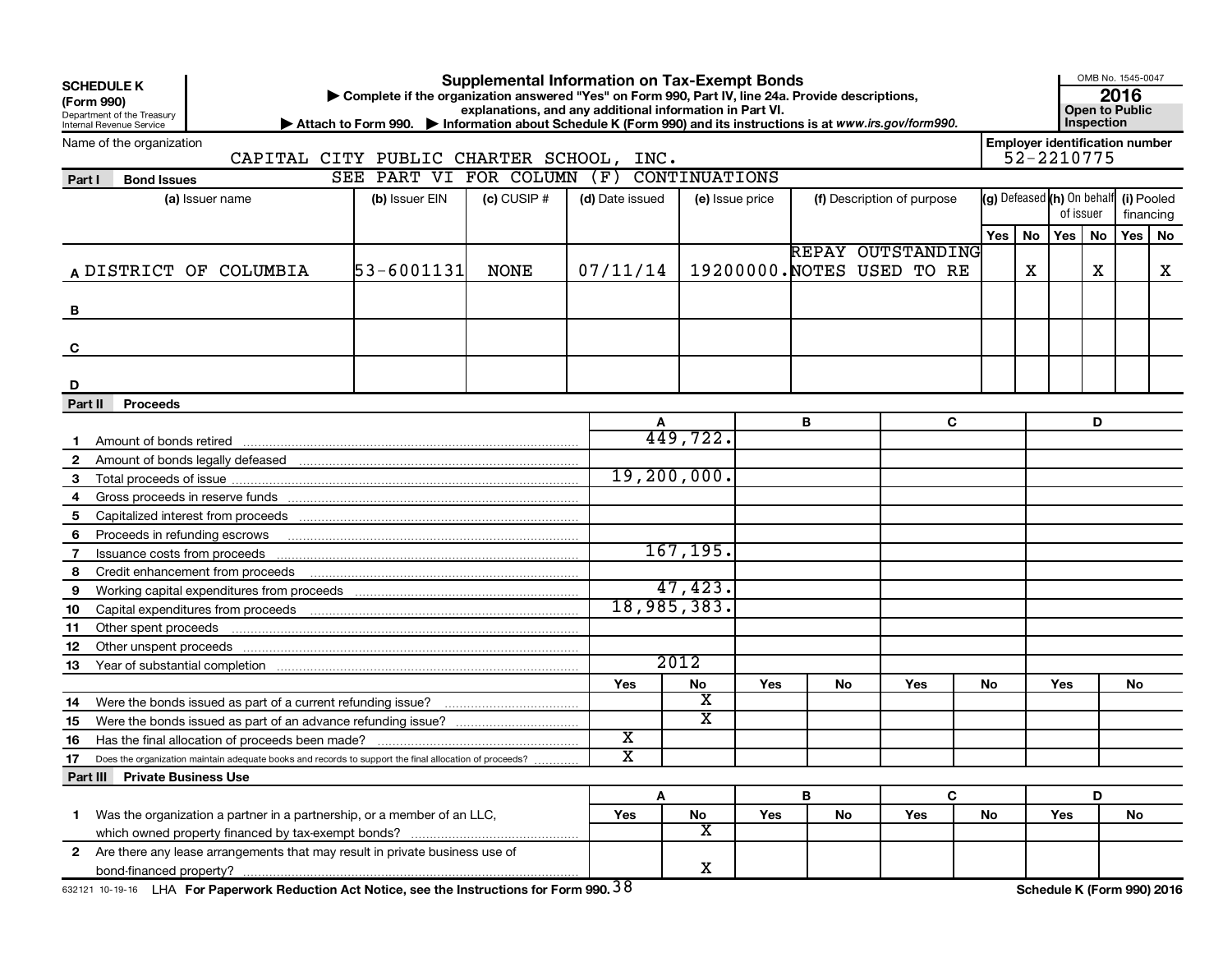## Schedule K (Form 990) 2016 CAPITAL CITY PUBLIC CHARTER SCHOOL, INC. 52-2210775

**2**

|                | <b>Part III</b> Private Business Use (Continued)                                                       |                             |                       |     |    |     |           |     |    |
|----------------|--------------------------------------------------------------------------------------------------------|-----------------------------|-----------------------|-----|----|-----|-----------|-----|----|
|                |                                                                                                        |                             | A                     |     | В  |     | C         |     | D  |
|                | 3a Are there any management or service contracts that may result in private                            | Yes                         | <b>No</b>             | Yes | No | Yes | <b>No</b> | Yes | No |
|                |                                                                                                        |                             | X                     |     |    |     |           |     |    |
|                | b If "Yes" to line 3a, does the organization routinely engage bond counsel or other outside            |                             |                       |     |    |     |           |     |    |
|                | counsel to review any management or service contracts relating to the financed property?               |                             |                       |     |    |     |           |     |    |
|                | c Are there any research agreements that may result in private business use of bond-financed property? |                             | $\overline{\text{x}}$ |     |    |     |           |     |    |
|                | d If "Yes" to line 3c, does the organization routinely engage bond counsel or other outside            |                             |                       |     |    |     |           |     |    |
|                | counsel to review any research agreements relating to the financed property?                           |                             |                       |     |    |     |           |     |    |
| 4              | Enter the percentage of financed property used in a private business use by                            |                             |                       |     |    |     |           |     |    |
|                | entities other than a section 501(c)(3) organization or a state or local government $\ldots$           |                             | %                     |     | %  |     | %         |     | %  |
| 5              | Enter the percentage of financed property used in a private business use as a result of                |                             |                       |     |    |     |           |     |    |
|                | unrelated trade or business activity carried on by your organization, another                          |                             |                       |     |    |     |           |     |    |
|                |                                                                                                        |                             | %                     |     | %  |     | %         |     | %  |
| 6              |                                                                                                        |                             | $\%$                  |     | %  |     | %         |     | %  |
| $\overline{7}$ |                                                                                                        |                             | х                     |     |    |     |           |     |    |
|                | 8a Has there been a sale or disposition of any of the bond-financed property to a non-                 |                             |                       |     |    |     |           |     |    |
|                | governmental person other than a 501(c)(3) organization since the bonds were issued?                   |                             | $\mathbf x$           |     |    |     |           |     |    |
|                | <b>b</b> If "Yes" to line 8a, enter the percentage of bond-financed property sold or disposed          |                             |                       |     |    |     |           |     |    |
|                |                                                                                                        |                             | %                     |     | %  |     | %         |     | %  |
|                | c If "Yes" to line 8a, was any remedial action taken pursuant to Regulations sections                  |                             |                       |     |    |     |           |     |    |
|                |                                                                                                        |                             |                       |     |    |     |           |     |    |
|                | 9 Has the organization established written procedures to ensure that all nonqualified                  |                             |                       |     |    |     |           |     |    |
|                | bonds of the issue are remediated in accordance with the requirements under                            |                             |                       |     |    |     |           |     |    |
|                |                                                                                                        | x                           |                       |     |    |     |           |     |    |
|                | Part IV Arbitrage                                                                                      |                             |                       |     |    |     |           |     |    |
|                |                                                                                                        |                             | A                     |     | В  |     | C         |     | D  |
| 1              | Has the issuer filed Form 8038-T, Arbitrage Rebate, Yield Reduction and                                | <b>Yes</b>                  | No                    | Yes | No | Yes | No        | Yes | No |
|                |                                                                                                        |                             | x                     |     |    |     |           |     |    |
|                |                                                                                                        |                             |                       |     |    |     |           |     |    |
|                |                                                                                                        | $\overline{\textnormal{x}}$ |                       |     |    |     |           |     |    |
|                |                                                                                                        | $\overline{\mathbf{x}}$     |                       |     |    |     |           |     |    |
|                |                                                                                                        | $\overline{\mathbf{x}}$     |                       |     |    |     |           |     |    |
|                | If "Yes" to line 2c, provide in Part VI the date the rebate computation was                            |                             |                       |     |    |     |           |     |    |
|                | performed                                                                                              |                             |                       |     |    |     |           |     |    |
|                |                                                                                                        | $\overline{\textnormal{x}}$ |                       |     |    |     |           |     |    |
|                | 4a Has the organization or the governmental issuer entered into a qualified                            |                             |                       |     |    |     |           |     |    |
|                |                                                                                                        |                             | x                     |     |    |     |           |     |    |
|                |                                                                                                        |                             |                       |     |    |     |           |     |    |
|                |                                                                                                        |                             |                       |     |    |     |           |     |    |
|                |                                                                                                        |                             |                       |     |    |     |           |     |    |
|                | e Was the hedge terminated?                                                                            |                             |                       |     |    |     |           |     |    |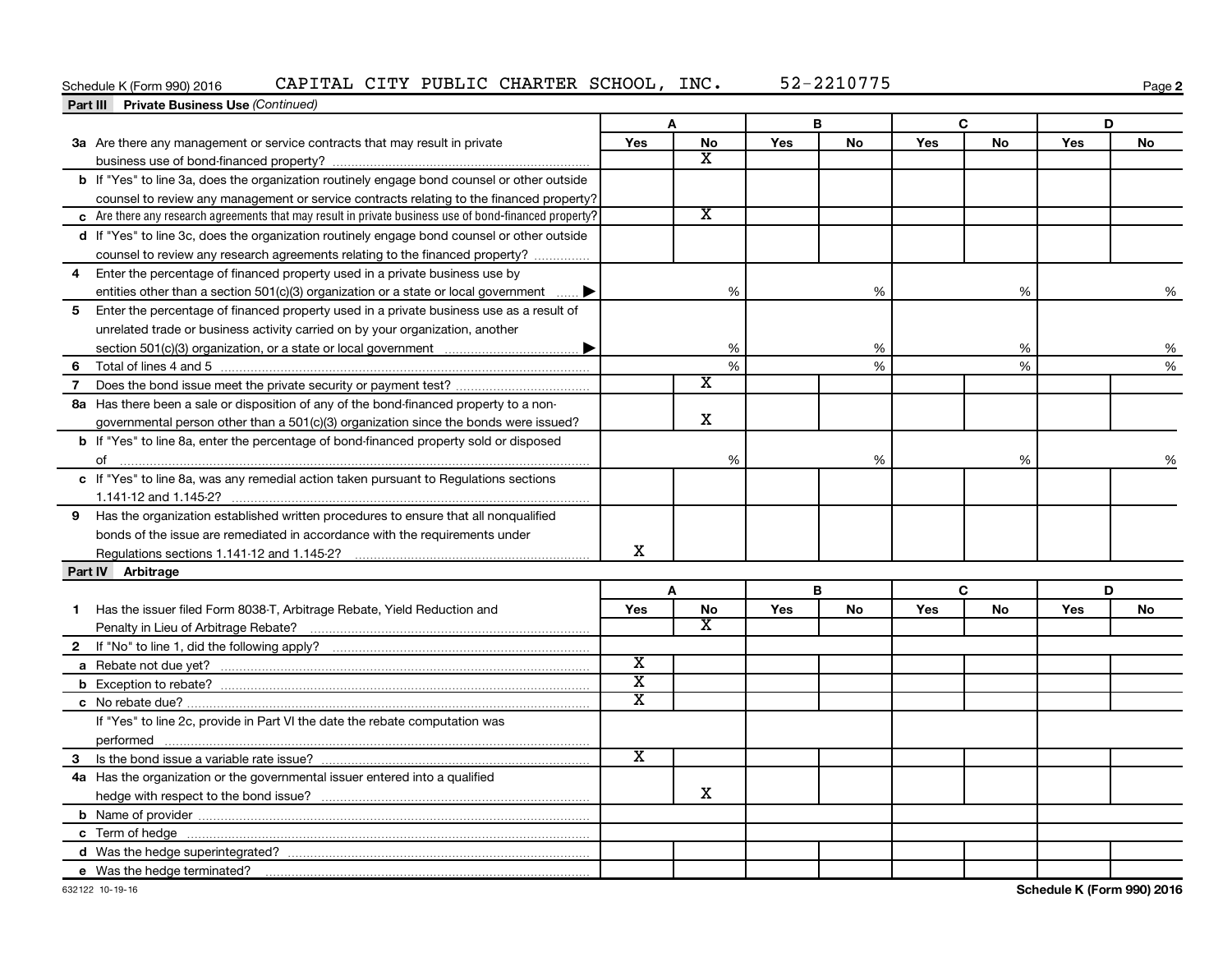## Schedule K (Form 990) 2016 CAPITAL CITY PUBLIC CHARTER SCHOOL, INC. 52-2210775

**3**

| Part IV Arbitrage (Continued)                                                                                                                       |     |                         |            |    |     |    |     |           |
|-----------------------------------------------------------------------------------------------------------------------------------------------------|-----|-------------------------|------------|----|-----|----|-----|-----------|
|                                                                                                                                                     | A   |                         |            | В  |     | C  |     | D         |
|                                                                                                                                                     | Yes | No                      | <b>Yes</b> | No | Yes | No | Yes | <b>No</b> |
| 5a Were gross proceeds invested in a guaranteed investment contract (GIC)?                                                                          |     | $\overline{\texttt{x}}$ |            |    |     |    |     |           |
|                                                                                                                                                     |     |                         |            |    |     |    |     |           |
|                                                                                                                                                     |     |                         |            |    |     |    |     |           |
| d Was the regulatory safe harbor for establishing the fair market value of the GIC satisfied?                                                       |     |                         |            |    |     |    |     |           |
| 6 Were any gross proceeds invested beyond an available temporary period?                                                                            |     | $\overline{\mathtt{x}}$ |            |    |     |    |     |           |
| 7 Has the organization established written procedures to monitor the requirements of                                                                |     | X                       |            |    |     |    |     |           |
| <b>Procedures To Undertake Corrective Action</b><br>Part V                                                                                          |     |                         |            |    |     |    |     |           |
|                                                                                                                                                     | A   |                         |            | B  |     | C  |     | D         |
|                                                                                                                                                     | Yes | No                      | Yes        | No | Yes | No | Yes | No        |
| Has the organization established written procedures to ensure that violations of                                                                    |     |                         |            |    |     |    |     |           |
| federal tax requirements are timely identified and corrected through the voluntary                                                                  |     |                         |            |    |     |    |     |           |
| closing agreement program if self-remediation isn't available under applicable                                                                      |     |                         |            |    |     |    |     |           |
|                                                                                                                                                     |     | X.                      |            |    |     |    |     |           |
| ISSUER NAME: DISTRICT OF COLUMBIA<br>(A)<br>DESCRIPTION OF PURPOSE:<br>$(\, {\bf F} \,$<br>REPAY OUTSTANDING NOTES USED TO RENOVATE SCHOOL BUILDING |     |                         |            |    |     |    |     |           |
|                                                                                                                                                     |     |                         |            |    |     |    |     |           |
|                                                                                                                                                     |     |                         |            |    |     |    |     |           |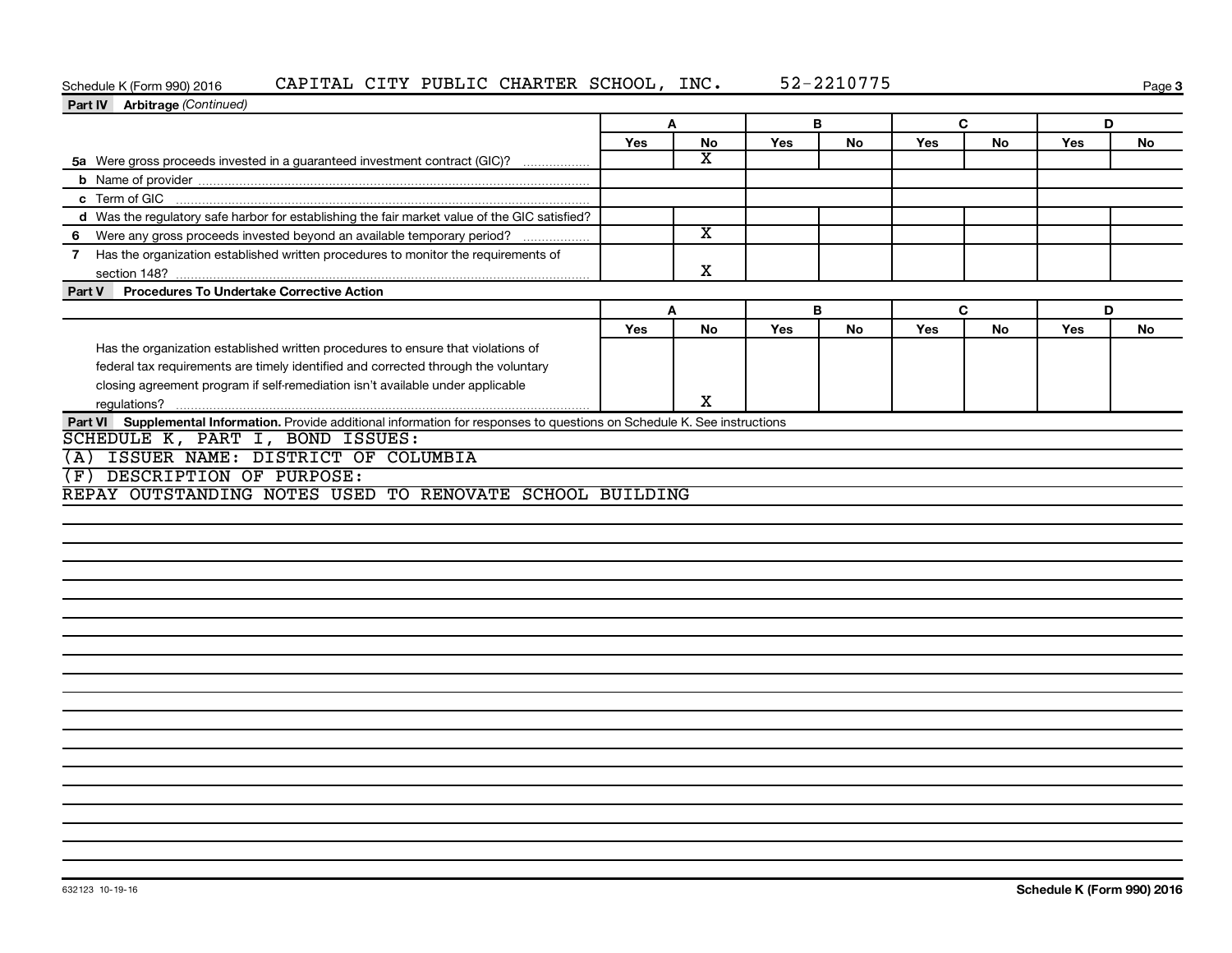| <b>SCHEDULE M</b>                                      |                     | <b>Noncash Contributions</b> | OMB No. 1545-004                                                                        |     |      |  |                                           |  |  |  |  |
|--------------------------------------------------------|---------------------|------------------------------|-----------------------------------------------------------------------------------------|-----|------|--|-------------------------------------------|--|--|--|--|
| (Form 990)                                             |                     |                              | ▶ Complete if the organizations answered "Yes" on Form 990, Part IV, lines 29 or 30.    |     |      |  |                                           |  |  |  |  |
| Department of the Treasury<br>Internal Revenue Service | Attach to Form 990. |                              | Information about Schedule M (Form 990) and its instructions is at www.irs.gov/form990. |     |      |  | <b>Open To Publi</b><br><b>Inspection</b> |  |  |  |  |
| Name of the organization                               |                     |                              |                                                                                         |     |      |  | <b>Employer identification nur</b>        |  |  |  |  |
|                                                        |                     |                              | CAPITAL CITY PUBLIC CHARTER SCHOOL,                                                     |     | INC. |  | 52-2210775                                |  |  |  |  |
| Part I<br><b>Types of Property</b>                     |                     |                              |                                                                                         |     |      |  |                                           |  |  |  |  |
|                                                        |                     | (a)                          | (h)                                                                                     | (c) |      |  | 14)                                       |  |  |  |  |

|    |                                                                                                                                | (a)<br>Check if         | (b)<br>Number of | (c)<br>Noncash contribution                    | (d)<br>Method of determining |
|----|--------------------------------------------------------------------------------------------------------------------------------|-------------------------|------------------|------------------------------------------------|------------------------------|
|    |                                                                                                                                | applicable              | contributions or | amounts reported on                            | noncash contribution amounts |
|    |                                                                                                                                |                         |                  | items contributed Form 990, Part VIII, line 1g |                              |
| 1. |                                                                                                                                |                         |                  |                                                |                              |
| 2  |                                                                                                                                |                         |                  |                                                |                              |
| 3  |                                                                                                                                |                         |                  |                                                |                              |
| 4  |                                                                                                                                |                         |                  |                                                |                              |
| 5  | Clothing and household goods                                                                                                   |                         |                  |                                                |                              |
| 6  |                                                                                                                                |                         |                  |                                                |                              |
| 7  |                                                                                                                                |                         |                  |                                                |                              |
| 8  |                                                                                                                                |                         |                  |                                                |                              |
| 9  | Securities - Publicly traded                                                                                                   |                         |                  |                                                |                              |
| 10 | Securities - Closely held stock                                                                                                |                         |                  |                                                |                              |
| 11 | Securities - Partnership, LLC, or                                                                                              |                         |                  |                                                |                              |
|    |                                                                                                                                |                         |                  |                                                |                              |
| 12 | Securities - Miscellaneous                                                                                                     |                         |                  |                                                |                              |
| 13 | Qualified conservation contribution -                                                                                          |                         |                  |                                                |                              |
|    |                                                                                                                                |                         |                  |                                                |                              |
| 14 | Qualified conservation contribution - Other                                                                                    |                         |                  |                                                |                              |
| 15 |                                                                                                                                |                         |                  |                                                |                              |
| 16 |                                                                                                                                |                         |                  |                                                |                              |
| 17 |                                                                                                                                |                         |                  |                                                |                              |
| 18 |                                                                                                                                |                         |                  |                                                |                              |
| 19 |                                                                                                                                | $\overline{\textbf{x}}$ |                  |                                                | 29,567. FAIR MARKET VAULE    |
| 20 |                                                                                                                                |                         |                  |                                                |                              |
| 21 |                                                                                                                                |                         |                  |                                                |                              |
| 22 |                                                                                                                                |                         |                  |                                                |                              |
| 23 |                                                                                                                                |                         |                  |                                                |                              |
| 24 |                                                                                                                                |                         |                  |                                                |                              |
| 25 | (SCHOOL SUPPLI)<br>Other $\blacktriangleright$                                                                                 | X                       | 0                |                                                | 16,274.FAIR MARKET VAULE     |
| 26 | Other $\blacktriangleright$<br>$\left($ $\right)$                                                                              |                         |                  |                                                |                              |
| 27 | Other $\blacktriangleright$<br>$\overline{a}$                                                                                  |                         |                  |                                                |                              |
| 28 | Other $\blacktriangleright$                                                                                                    |                         |                  |                                                |                              |
| 29 | Number of Forms 8283 received by the organization during the tax year for contributions                                        |                         |                  |                                                |                              |
|    | for which the organization completed Form 8283, Part IV, Donee Acknowledgement                                                 |                         |                  | 29                                             |                              |
|    |                                                                                                                                |                         |                  |                                                | Yes<br>No                    |
|    | 30a During the year, did the organization receive by contribution any property reported in Part I, lines 1 through 28, that it |                         |                  |                                                |                              |
|    | must hold for at least three years from the date of the initial contribution, and which isn't required to be used for          |                         |                  |                                                |                              |

| .   | Ear Danarwark Paduction Act Nation, see the Instructions for Earm 000                                                 | Schodule M (Form 000) (2016) |     |   |  |
|-----|-----------------------------------------------------------------------------------------------------------------------|------------------------------|-----|---|--|
|     | describe in Part II.                                                                                                  |                              |     |   |  |
| 33  | If the organization didn't report an amount in column (c) for a type of property for which column (a) is checked,     |                              |     |   |  |
|     | <b>b</b> If "Yes." describe in Part II.                                                                               |                              |     |   |  |
|     | contributions?                                                                                                        |                              | 32a |   |  |
| 32a | Does the organization hire or use third parties or related organizations to solicit, process, or sell noncash         |                              |     |   |  |
| -31 | Does the organization have a gift acceptance policy that requires the review of any nonstandard contributions?        |                              | 31  | х |  |
|     | <b>b</b> If "Yes," describe the arrangement in Part II.                                                               |                              |     |   |  |
|     | exempt purposes for the entire holding period?                                                                        |                              | 30a |   |  |
|     | must hold for at least three years from the date of the initial contribution, and which isn't required to be used for |                              |     |   |  |

**For Paperwork Reduction Act Notice, see the Instructions for Form 990. Schedule M (Form 990) (2016)** LHA

OMB No. 1545-0047

**Open To Public Inspection**

**Employer identification number**

632141 08-23-16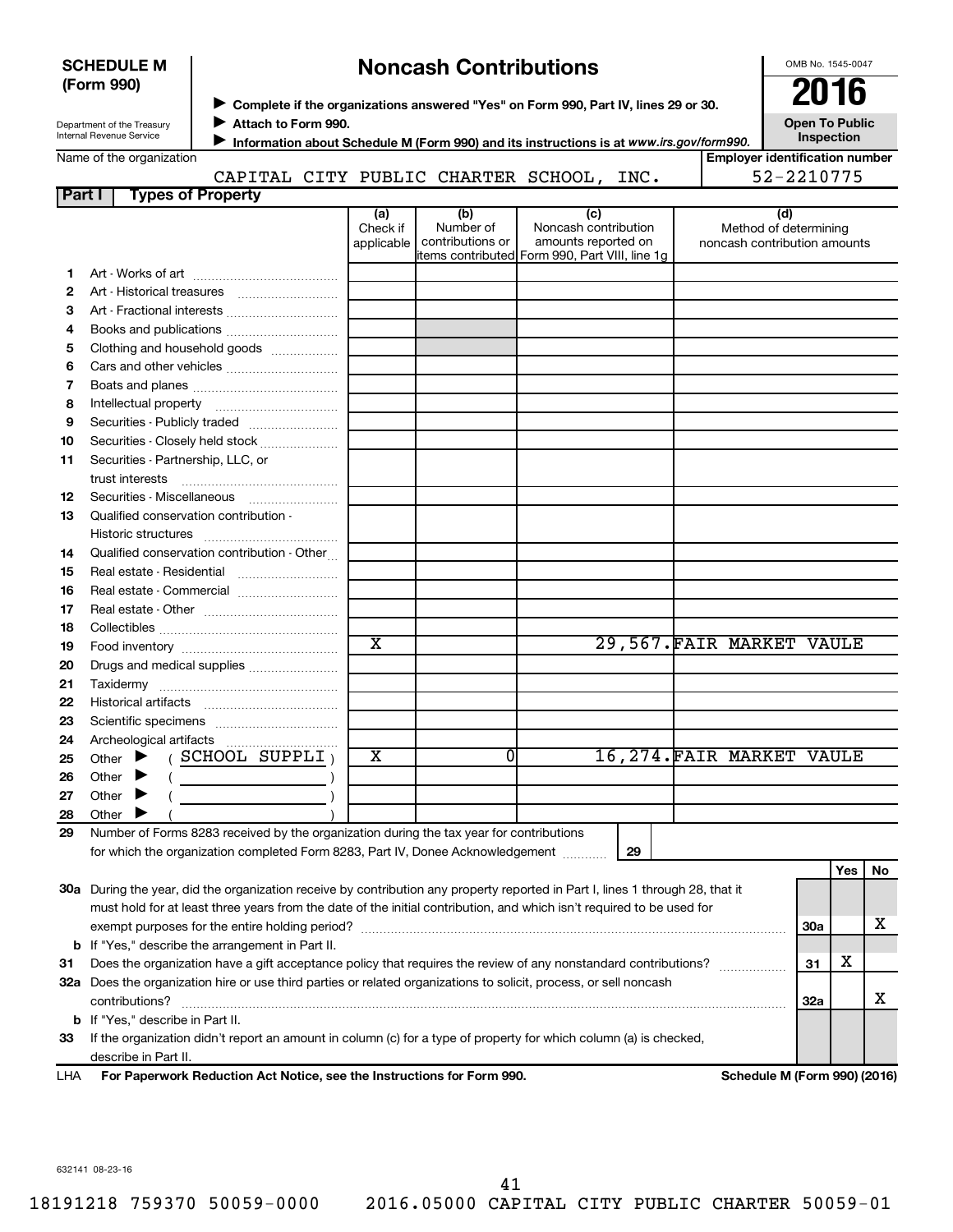|         | Schedule M (Form 990) (2016) CAPITAL CITY PUBLIC CHARTER SCHOOL, INC. |  |  |  | 52-2210775                                                                                                                             | Page 2 |
|---------|-----------------------------------------------------------------------|--|--|--|----------------------------------------------------------------------------------------------------------------------------------------|--------|
| Part II |                                                                       |  |  |  | Supplemental Information. Provide the information required by Part I, lines 30b, 32b, and 33, and whether the organization             |        |
|         | this part for any additional information.                             |  |  |  | is reporting in Part I, column (b), the number of contributions, the number of items received, or a combination of both. Also complete |        |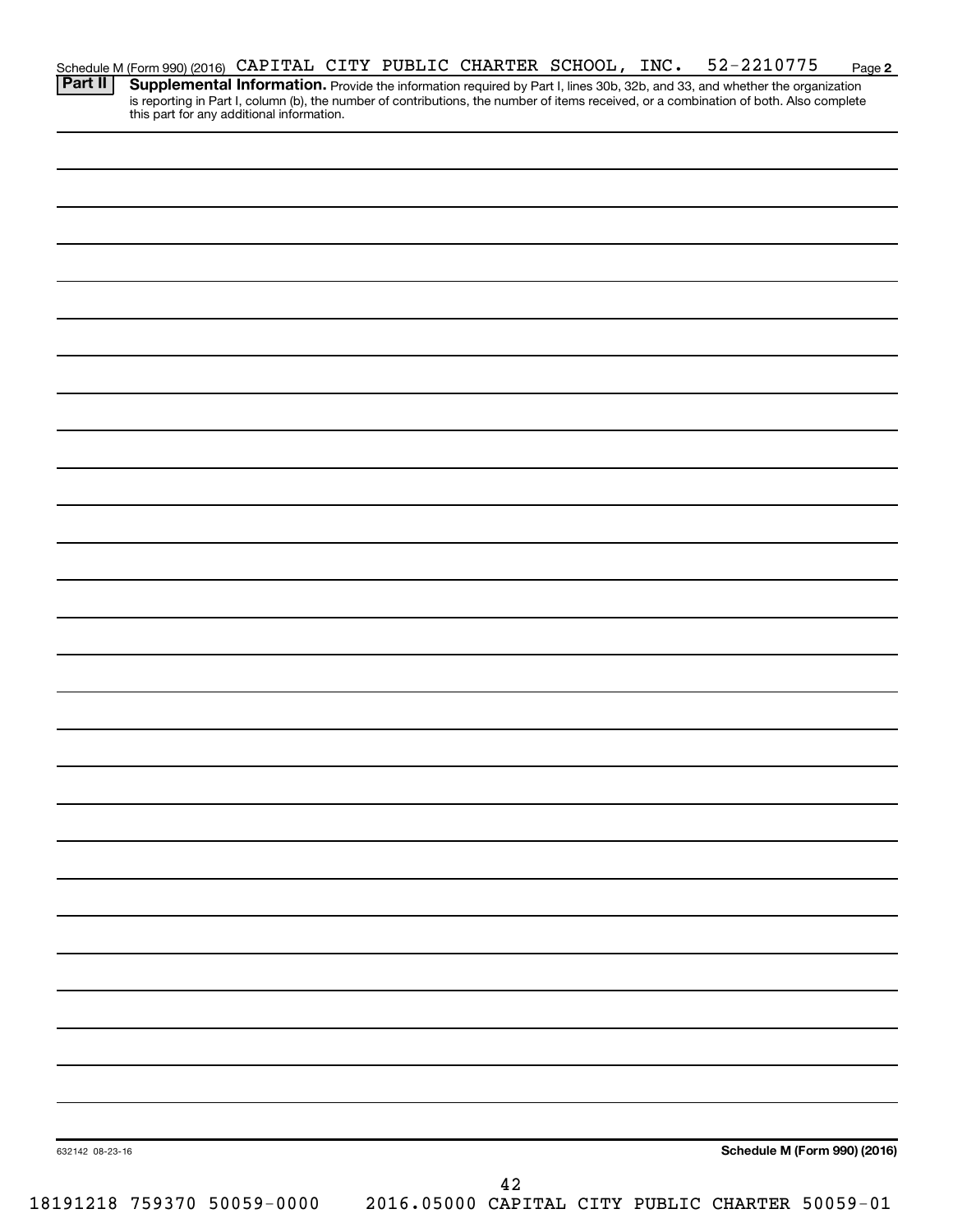| OMB No. 1545-0047<br><b>Supplemental Information to Form 990 or 990-EZ</b><br><b>SCHEDULE O</b><br>Complete to provide information for responses to specific questions on<br>(Form 990 or 990-EZ)<br>Form 990 or 990-EZ or to provide any additional information. |  |
|-------------------------------------------------------------------------------------------------------------------------------------------------------------------------------------------------------------------------------------------------------------------|--|
| <b>Open to Public</b><br>Attach to Form 990 or 990-EZ.<br>Department of the Treasury<br>Information about Schedule O (Form 990 or 990-EZ) and its instructions is at WWW.irs.gov/form990.<br><b>Inspection</b><br>Internal Revenue Service                        |  |
| <b>Employer identification number</b><br>Name of the organization<br>52-2210775<br>CAPITAL CITY PUBLIC CHARTER SCHOOL, INC.                                                                                                                                       |  |
| FORM 990, PART I, LINE 1, DESCRIPTION OF ORGANIZATION MISSION:                                                                                                                                                                                                    |  |
| DEVELOP CREATIVITY, CRITICAL THINKING, PROBLEM-SOLVING SKILLS, AND                                                                                                                                                                                                |  |
| ACHIEVE A DEEP UNDERSTANDING OF COMPLEX SUBJECTS, WHILE ACQUIRING A                                                                                                                                                                                               |  |
| LOVE OF LEARNING AND A STRONG SENSE OF COMMUNITY AND CHARACTER.                                                                                                                                                                                                   |  |
| FORM 990, PART III, LINE 1, DESCRIPTION OF ORGANIZATION MISSION:                                                                                                                                                                                                  |  |
| COMMUNITY AND CHARACTER.                                                                                                                                                                                                                                          |  |
| FORM 990, PART VI, SECTION B, LINE 11B:                                                                                                                                                                                                                           |  |
| THE 990 IS PROVIDED TO THE BOARD PRIOR TO FILING. BOARD MEMBERS<br>A COPY OF                                                                                                                                                                                      |  |
| HAVE AN OPPORTUNITY TO REVIEW, BUT RESPONSE FROM THE BOARD IS NOT NECESSARY                                                                                                                                                                                       |  |
| FOR FILING.                                                                                                                                                                                                                                                       |  |
|                                                                                                                                                                                                                                                                   |  |
| FORM 990, PART VI, SECTION B, LINE 12C:                                                                                                                                                                                                                           |  |
| ALL BOARD MEMBERS ARE REQUIRED TO DISCLOSE ANNUALLY ANY TYPE OF FINANCIAL                                                                                                                                                                                         |  |
| ARANGEMENT THAT COULD GIVE RISE TO CONFLICTS OF INTEREST, SUCH AS LIST OF                                                                                                                                                                                         |  |
| FAMILY MEMBERS, SUBSTANTIAL BUSINESS OR INVESTMENT HOLDINGS AND OTHER                                                                                                                                                                                             |  |
| TRANSACTIONS OR AFFILIATIONS WITH BUSINESSES AND OTHER ORGANIZATIONS OR                                                                                                                                                                                           |  |
| THOSE OF FAMILY MEMBERS.                                                                                                                                                                                                                                          |  |
| FORM 990, PART VI, SECTION B, LINE 15:                                                                                                                                                                                                                            |  |

THE COMPENSATION OF THE ORGANIZATION'S, EXECUTIVE DIRECTOR, OFFICERS AND KEY EMPLOYEES IS DETERMINED BY THE BOARD OF TRUSTEES OR THE DCPSB SALARY SCALE FOR COMPENSATION FOR COMPARABLE POSITIONS.

|                            |  | FORM 990, PART VI, SECTION C, LINE 19: |  |                                                                                      |  |                                                 |  |
|----------------------------|--|----------------------------------------|--|--------------------------------------------------------------------------------------|--|-------------------------------------------------|--|
|                            |  |                                        |  | LHA For Paperwork Reduction Act Notice, see the Instructions for Form 990 or 990-EZ. |  | Schedule O (Form 990 or 990-EZ) (2016)          |  |
| 632211 08-25-16            |  |                                        |  | 43                                                                                   |  |                                                 |  |
| 18191218 759370 50059-0000 |  |                                        |  |                                                                                      |  | 2016.05000 CAPITAL CITY PUBLIC CHARTER 50059-01 |  |